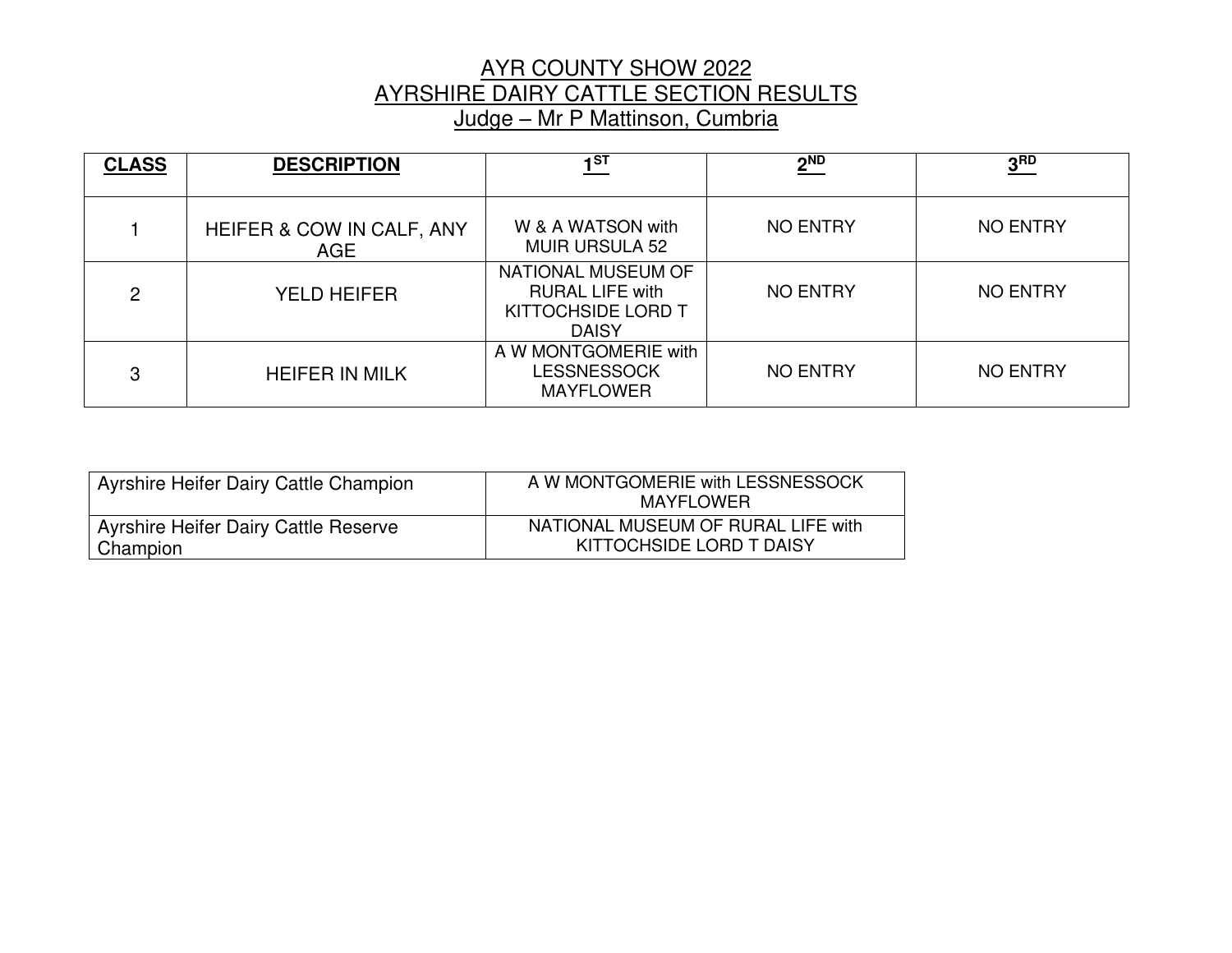| <b>CLASS</b> | <b>DESCRIPTION</b>                              | $1^{ST}$                                                                                   | 2 <sup>ND</sup>                                              | 3 <sub>RD</sub>                                          |
|--------------|-------------------------------------------------|--------------------------------------------------------------------------------------------|--------------------------------------------------------------|----------------------------------------------------------|
| 4            | <b>COW IN MILK</b><br>Not more than 2 calving's | NATIONAL MUSEUM OF<br><b>RURAL LIFE with</b><br><b>KITTOCHSIDE DAISYS</b><br><b>TRICLO</b> | FIRM OF D M LINDSAY<br>with HARPERFIELD<br>IRENE 54TH        | <b>NO ENTRY</b>                                          |
| 5            | <b>COW IN MILK</b><br>(Three or more Calving's) | A W MONTGOMERIE with<br>LONGWOOD DREAMER<br>MARIE <sub>3</sub>                             | FIRM OF D M LINDSAY<br>with HARPERFIELD<br><b>IRENE 53RD</b> | <b>IAIN SERVICE &amp; CO LTD</b><br>with KNOCKBREX PIPPA |
| 6            | <b>VETERANS COMPETITION</b>                     | NATIONAL MUSEUM OF<br><b>RURAL LIFE with</b><br>KITTOCHSIDE LOUISES<br><b>SUNDANCE</b>     | <b>NO ENTRY</b>                                              | <b>NO ENTRY</b>                                          |
| 7            | PAIR OF ANIMALS (Shown in<br>Preceding Classes) | A W MONTGOMERIE                                                                            | FIRM OF D M LINDSAY                                          | <b>NATIONAL MUSEUM OF</b><br><b>RURAL LIFE</b>           |
| 8            | <b>GROUP OF THREE</b><br><b>FEMALES</b>         | NATIONAL MUSEUM OF<br><b>RURAL LIFE</b>                                                    | <b>NO ENTRY</b>                                              | <b>NO ENTRY</b>                                          |

| <b>Ayrshire Dairy Cattle Champion</b>                                     | A W MONTGOMERIE with LONGWOOD<br>DREAMER MARIE 3                   |
|---------------------------------------------------------------------------|--------------------------------------------------------------------|
| <b>Ayrshire Dairy Cattle Reserve Champion</b>                             | FIRM OF D M LINDSAY with HARPERFIELD IRENE<br>53 <sup>RD</sup>     |
| <b>Ayrshire Dairy Cattle Best Female</b>                                  | A W MONTGOMERIE with LONGWOOD<br>DREAMER MARIE 3                   |
| Ayrshire Best Heifer or Heifer Stirk, exhibited<br>in Yield Stock Classes | A W MONTGOMERIE with LESSNESSOCK<br><b>MAYFLOWER</b>               |
| <b>Ayrshire Best Veteran</b>                                              | NATIONAL MUSEUM OF RURAL LIFE with<br>KITTOCHSIDE LOUISES SUNDANCE |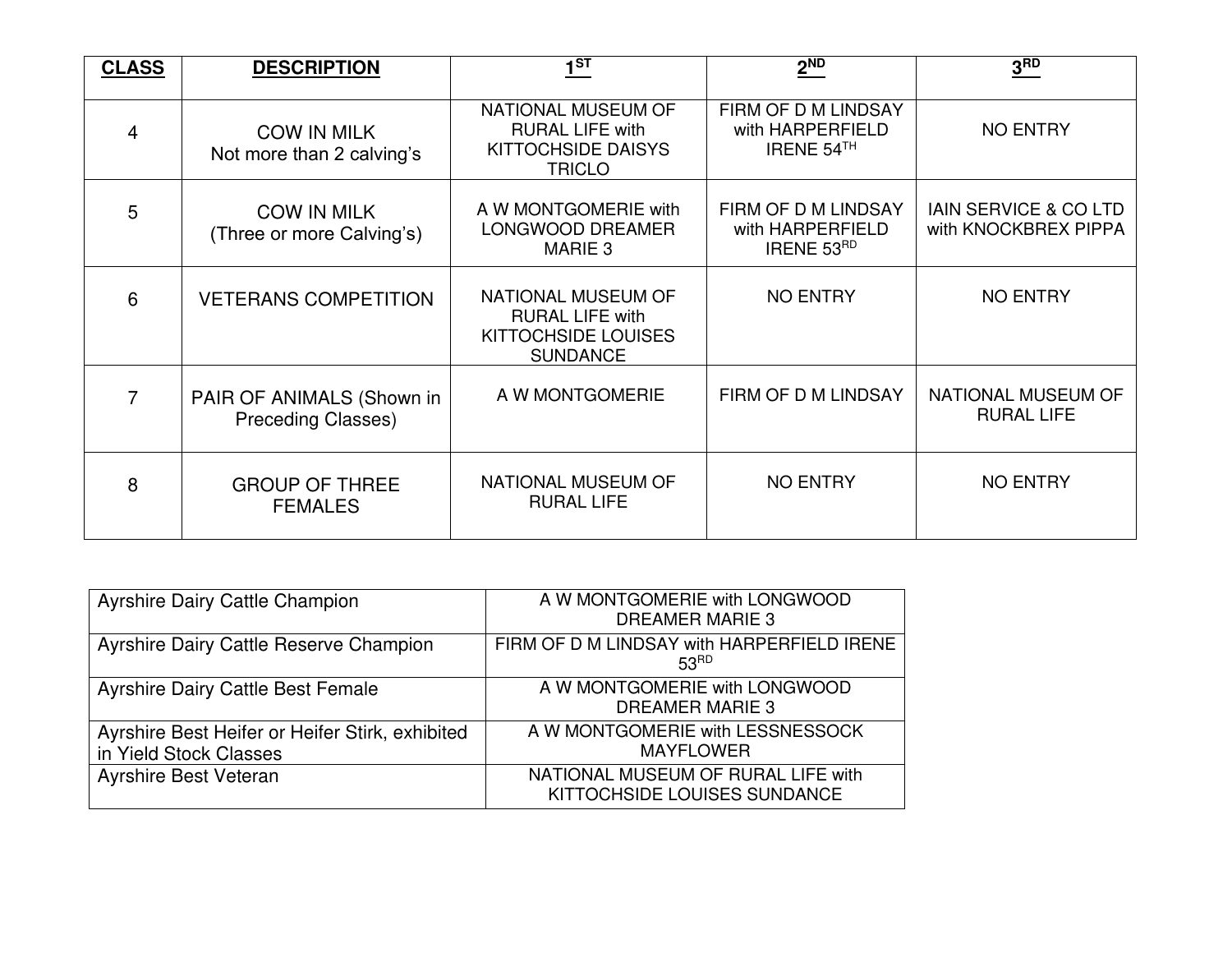#### AYR COUNTY SHOW 2022 JERSEY DAIRY CATTLE SECTION RESULTS Judge – Mr Glyn Lucas, Carlisle

| <b>CLASS</b> | <b>DESCRIPTION</b>           | $1^{ST}$                                                           | $2^{ND}$                                                       | 3 <sup>RD</sup> |
|--------------|------------------------------|--------------------------------------------------------------------|----------------------------------------------------------------|-----------------|
| 9            | <b>COW DRY &amp; IN CALF</b> | <b>NO ENTRY</b>                                                    | <b>NO ENTRY</b>                                                | <b>NO ENTRY</b> |
| 10           | HEIFER (UNDER 18 MONTHS)     | <b>NEIL HODGE with</b><br>NETHERVALLEY<br><b>CHROME WALTZ</b>      | <b>NO ENTRY</b>                                                | <b>NO ENTRY</b> |
| 11           | <b>HEIFER IN CALF</b>        | <b>STEVEN ROAN with</b><br><b>LOGAN ENGINEER</b><br><b>GLITTER</b> | <b>NO ENTRY</b>                                                | <b>NO ENTRY</b> |
| 12           | <b>HEIFER IN MILK</b>        | <b>NO ENTRY</b>                                                    | <b>NO ENTRY</b>                                                | <b>NO ENTRY</b> |
| 13           | <b>COW IN MILK</b>           | <b>FLAIR JERSEYS with</b><br><b>FLAIR TOPEKA POPPY</b>             | TA & ML JACKSON with<br><b>CLIFTON CHAVEZ</b><br><b>DENISE</b> | <b>NO ENTRY</b> |
| 14           | <b>PAIR</b>                  | <b>NO ENTRY</b>                                                    | <b>NO ENTRY</b>                                                | <b>NO ENTRY</b> |

| Jersey Dairy Cattle Champion & DAIRY<br>INTERBREED RESERVE CHAMPION | FLAIR JERSEYS with FLAIR TOPEKA POPPY                |
|---------------------------------------------------------------------|------------------------------------------------------|
| Jersey Dairy Cattle Reserve Champion                                | TA & ML JACKSON with CLIFTON CHAVEZ<br><b>DENISE</b> |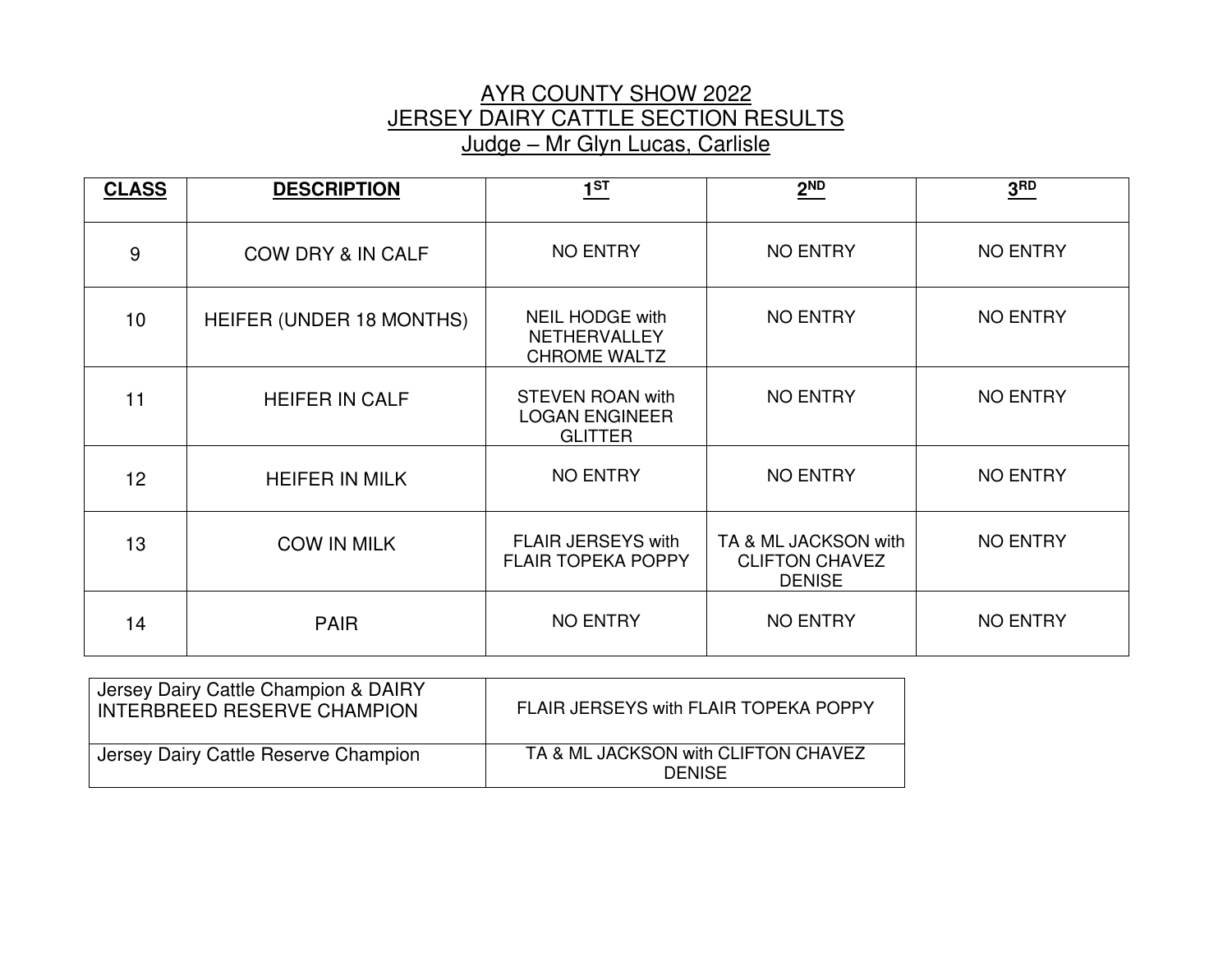# AYR COUNTY SHOW 2022 HOLSTEIN DAIRY CATTLE SECTION RESULTS Judge – Mr Glyn Lucas, Carlisle

| <b>CLASS</b> | <b>DESCRIPTION</b>                      | 1ST                                                              | $2^{ND}$                                               | 3 <sup>RD</sup>                                                  |
|--------------|-----------------------------------------|------------------------------------------------------------------|--------------------------------------------------------|------------------------------------------------------------------|
| 15           | HEIFER & COW IN CALF, ANY<br><b>AGE</b> | <b>NO ENTRY</b>                                                  | <b>NO ENTRY</b>                                        | <b>NO ENTRY</b>                                                  |
| 16           | <b>YELD HEIFER</b>                      | R & M SCOTT with<br><b>NETHERVALLEY</b><br><b>CRUSHTIME SARA</b> | <b>NO ENTRY</b>                                        | <b>NO ENTRY</b>                                                  |
| 17           | <b>HEIFER IN MILK</b>                   | G & G TEMPLETON with<br><b>BERRYHOLME TATTOO</b><br><b>MAUDE</b> | G T & G BORELAND<br>with MOSSBOG SILVIO<br><b>BETH</b> | <b>STEVEN ROAN with</b><br><b>COLVEND PISTON</b><br><b>BLISS</b> |

| Holstein Heifer Dairy Cattle Champion            | G & G TEMPLETON with BERRYHOLME TATTOO<br><b>MAUDE</b> |
|--------------------------------------------------|--------------------------------------------------------|
| Holstein Heifer Dairy Cattle Reserve<br>Champion | G T & G BORELAND with MOSSBOG SILVIO BETH              |

| <b>CLASS</b> | <b>DESCRIPTION</b>                                     | 1 <sup>ST</sup>                                                   | $2^{ND}$                                                                             | 3 <sub>RD</sub>                                                             |
|--------------|--------------------------------------------------------|-------------------------------------------------------------------|--------------------------------------------------------------------------------------|-----------------------------------------------------------------------------|
| 18           | <b>COW IN MILK</b><br>(Having had 2 calving's)         | <b>JAMES KENNEDY LTD</b><br>with STAIR GALANTIS<br><b>DELIGHT</b> | R & M SCOTT with<br><b>NETHERVALLEY</b><br><b>APPLICABLE</b><br><b>ELEGANCE VG89</b> | <b>JAMES H SLOAN &amp; SON</b><br>with DARRAHILL<br><b>ALLIGATOR CROCUS</b> |
| 19           | <b>COW IN MILK</b><br>(Having had 3 calving's)         | W & A WATSON with<br><b>MUIR TOOHOT MOLLY</b>                     | <b>JACK BREWSTER with</b><br><b>BOCLAIR RADIANT</b><br><b>JOAN</b>                   | G & G TEMPLETON with<br><b>WOLFA UNIX DEROUTE</b>                           |
| 20           | <b>COW IN MILK</b><br>(Having had 4 or more calving's) | R & M SCOTT with<br><b>EVENING FITZ</b><br><b>BOURDEAUX EX93</b>  | <b>ROBERT VEITCH with</b><br><b>VETECH DOORMAN</b><br>ATLEE EX92                     | <b>SYPLAND FARMS LTD</b><br>with HAWKLAND<br><b>BOASTFUL MARIE 2</b>        |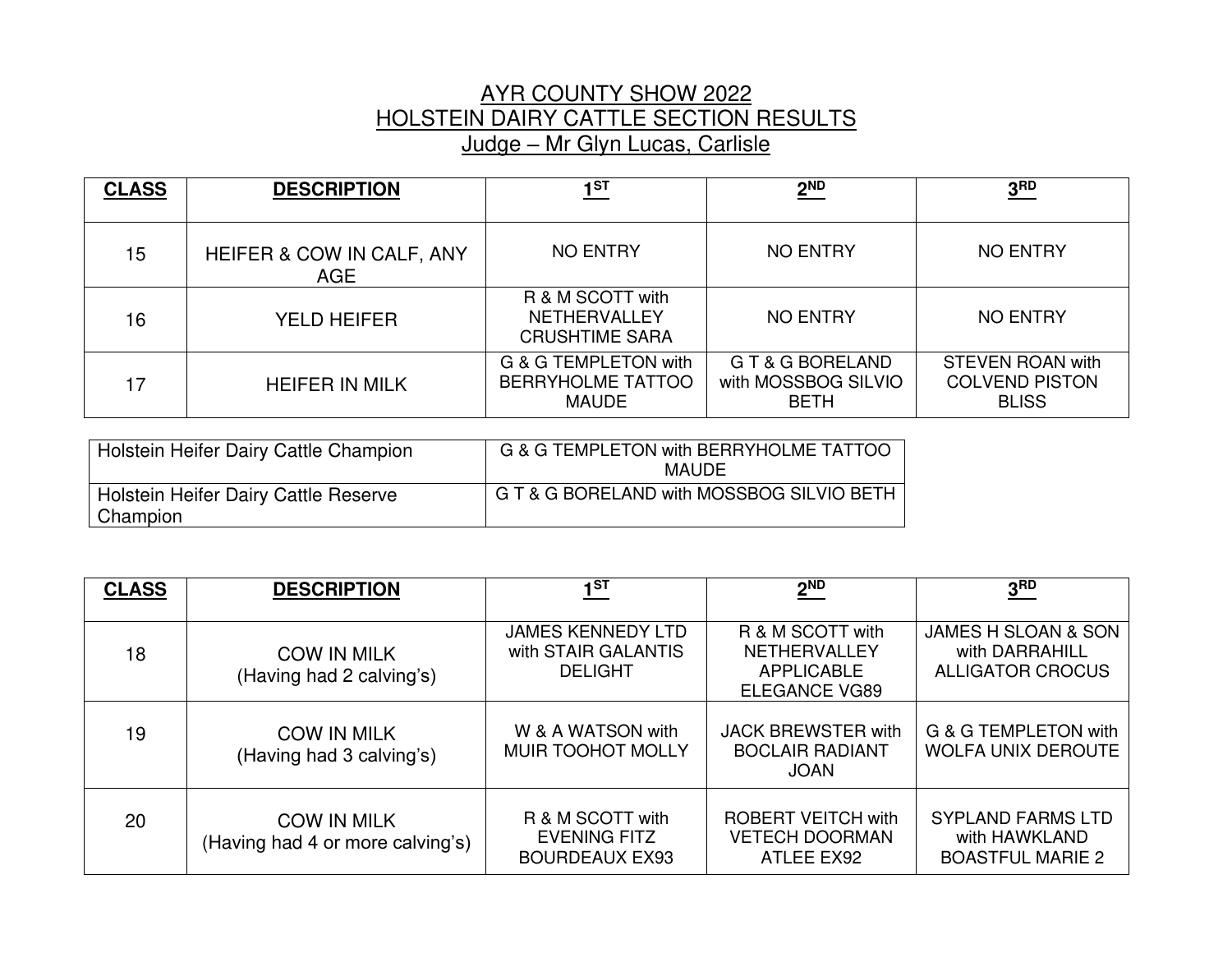| 21 | COW IN MILK OR IN CALF -<br>50,000 kg | R & M SCOTT with<br><b>EVENING FITZ</b><br><b>BOURDEAUX EX93</b> | <b>NO ENTRY</b>            | <b>NO ENTRY</b>     |
|----|---------------------------------------|------------------------------------------------------------------|----------------------------|---------------------|
| 22 | <b>PAIR OF COWS</b>                   | R & M SCOTT                                                      | <b>G &amp; G TEMPLETON</b> | JAMES H SLOAN & SON |
| 23 | PROGENCY COMPETITION                  | <b>NO ENTRY</b>                                                  | <b>NO ENTRY</b>            | <b>NO ENTRY</b>     |
| 24 | <b>GROUP OF FOUR ANIMALS</b>          | <b>SYPLAND FARMS LTD</b>                                         | <b>NO ENTRY</b>            | <b>NO ENTRY</b>     |

| Holstein Dairy Cattle Champion & OVERALL<br>DAIRY INTERBREED CHAMPION | W & A WATSON with MUIR TOOHOT MOLLY                     |
|-----------------------------------------------------------------------|---------------------------------------------------------|
| Holstein Dairy Cattle Reserve Champion                                | JAMES KENNEDY LTD with STAIR GALANTIS<br><b>DELIGHT</b> |
| Holstein Best Group of 3 by the same sire                             | <b>NO ENTRY</b>                                         |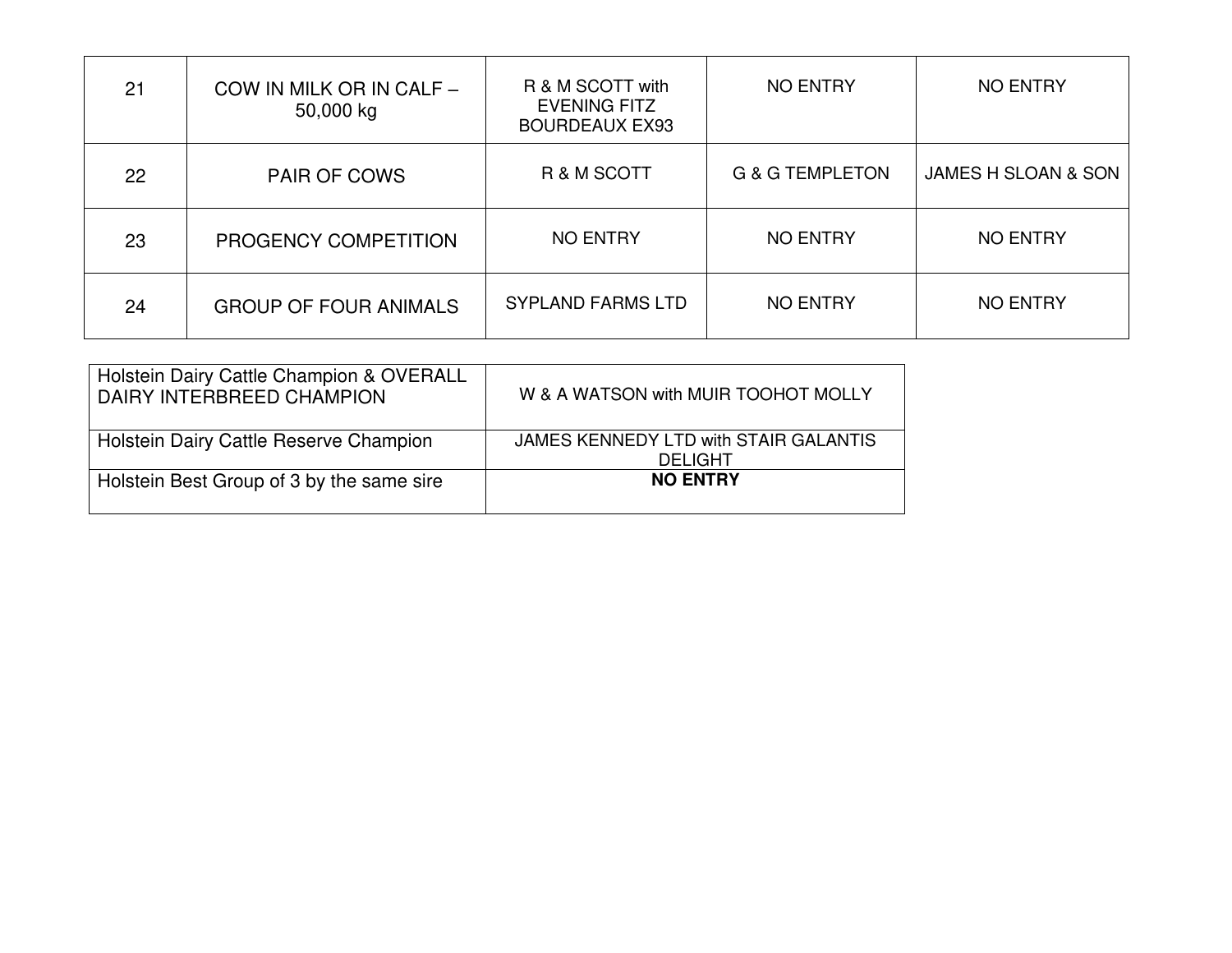# AYR COUNTY SHOW 2022 RED & WHITE DAIRY CATTLE RESULTS Judge – Mr P Mattinson, Cumbria

| <b>CLASS</b> | <b>DESCRIPTION</b>                                                      | 1 <sup>ST</sup>                                                 | $2^{ND}$                                                | 3 <sub>BD</sub>                                                  |
|--------------|-------------------------------------------------------------------------|-----------------------------------------------------------------|---------------------------------------------------------|------------------------------------------------------------------|
| 25           | Red & White Heifer in Milk or in<br>Calf                                | A WOODBURN & SONS<br>with KILLOCH ATTICO<br><b>WHITELEGS</b>    | NO ENTRY                                                | NO ENTRY                                                         |
| 26           | Red & White Cow in Milk or in<br>Calf having had 2 or more<br>calving's | J & A STRUTHERS with<br><b>NETHERVALLEY</b><br>AWESOME EMMA RED | G & K LAWRIE with<br><b>HYDAWAYS DICE</b><br>RAQUEL RED | <b>JACK BREWSTER with</b><br><b>BOCLAIR JORDY</b><br>APPLE RED 2 |

| Red & White Dairy Champion         | J & A STRUTHERS with NETHERVALLEY<br>AWESOME EMMA RED |
|------------------------------------|-------------------------------------------------------|
| Red & White Dairy Reserve Champion | G & K LAWRIE with HYDAWAYS DICE RAQUEL<br><b>RED</b>  |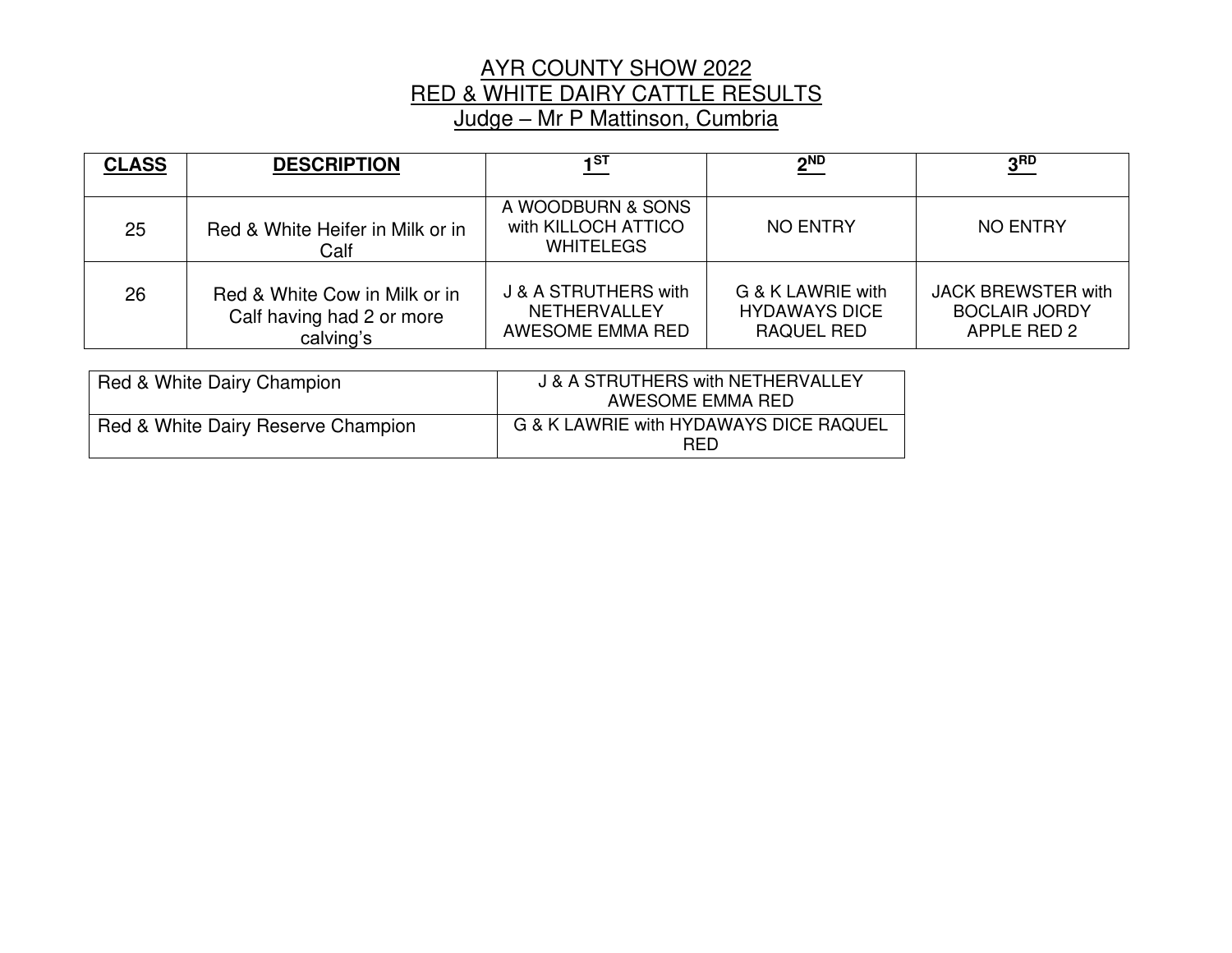#### AYR COUNTY SHOW 2022

# CALF AND SHOWMANSHIP – ALL DAIRY BREEDS RESULTS - Judge – Mr Will Horsley, Cumbria

| <b>CLASS</b> | <b>DESCRIPTION</b>                     | 1 <sup>ST</sup> | $2^{ND}$           | 3 <sup>RD</sup>   |
|--------------|----------------------------------------|-----------------|--------------------|-------------------|
| 29           | Showmanship (Under 12)                 | Iain Howie      | <b>Ruby Donald</b> | No Entry          |
| 30           | Showmanship (12-18 years)              | John Caldwell   | Kyle Scott         | Fraser Sloan      |
| 31           | Showmanship<br>$(18-26 \text{ years})$ | Ellis Caldwell  | Katie Watson       | <b>Rory Scott</b> |

| Junior Show Person Dairy Overall Champion            |                       |
|------------------------------------------------------|-----------------------|
|                                                      | <b>Ellis Caldwell</b> |
| Junior Show Person Dairy Overall Reserve<br>Champion | <b>John Caldwell</b>  |
|                                                      |                       |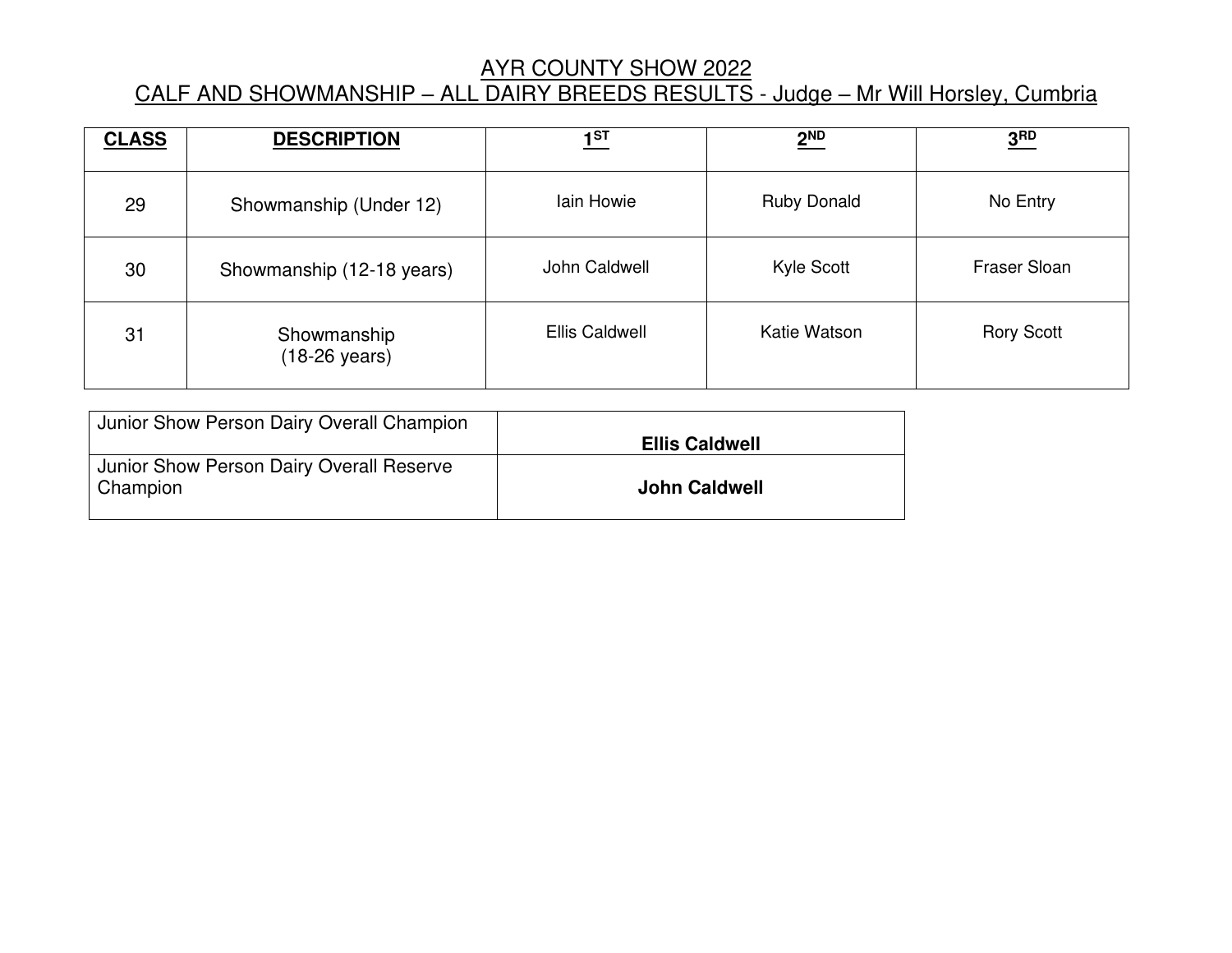| <b>CLASS</b> | <b>DESCRIPTION</b>       | 1 <sup>ST</sup>                                                           | $2^{ND}$                                                                | 3 <sup>RD</sup>                                                       |
|--------------|--------------------------|---------------------------------------------------------------------------|-------------------------------------------------------------------------|-----------------------------------------------------------------------|
|              |                          |                                                                           |                                                                         |                                                                       |
| 32           | <b>Junior Calf Class</b> | J & A STRUTHERS with<br><b>GLENMUIR ALTITUDE</b><br><b>LEMON PIE</b>      | J & A STRUTHERS with<br><b>GLENMUIR ALTITUDE</b><br><b>LEMON MUFFIN</b> | G & G TEMPLETON with<br><b>OVERSIDE ARROW</b><br><b>ROSALITA 2</b>    |
| 33           | Intermediate Calf Class  | G & G TEMPLETON with<br><b>KNOWE DIAMONDBACK</b><br><b>DENISE</b>         | <b>STUART CALDWELL</b><br>with LADYYARD SPOCK<br><b>TABATHA</b>         | <b>ROBERT VEITCH with</b><br><b>VETECH CRUSHTIME</b><br><b>BARBIE</b> |
| 34           | <b>Senior Calf Class</b> | G T & G BORELAND with<br><b>MOSSBOG THUNDER</b><br><b>STORM ZWARTENCE</b> | <b>MAVERICK HOLSTEINS</b><br>with LEAGH DENYER<br><b>WEARS PRADA</b>    | <b>NEIL HODGE with</b><br><b>NETHERVALLEY</b><br><b>CHROME WALTZ</b>  |

| Overall Calf Dairy Champion                | G & G TEMPLETON with KNOWE<br><b>DIAMONDBACK DENISE</b> |
|--------------------------------------------|---------------------------------------------------------|
| <b>Overall Calf Dairy Reserve Champion</b> | STUART CALDWELL with LADYYARD SPOCK<br><b>TARATHA</b>   |

## AYR COUNTY SHOW 2022 DAIRY CATTLE INTERBREED RESULTS Judge – Mr John Gilmour, Maybole

| Dairy Interbreed Champion                                                | W & A WATSON with MUIR TOOHOT MOLLY                           |
|--------------------------------------------------------------------------|---------------------------------------------------------------|
| Dairy Interbreed Reserve Champion                                        | <b>J &amp; A STRUTHERS with NETHERVALLEY AWESOME EMMA RED</b> |
| Dairy Interbreed Champion Group of 3 animals<br>by the same sire         | <b>NO ENTRY</b>                                               |
| Dairy Interbreed Reserve Champion Group of 3<br>animals by the same sire | <b>NO ENTRY</b>                                               |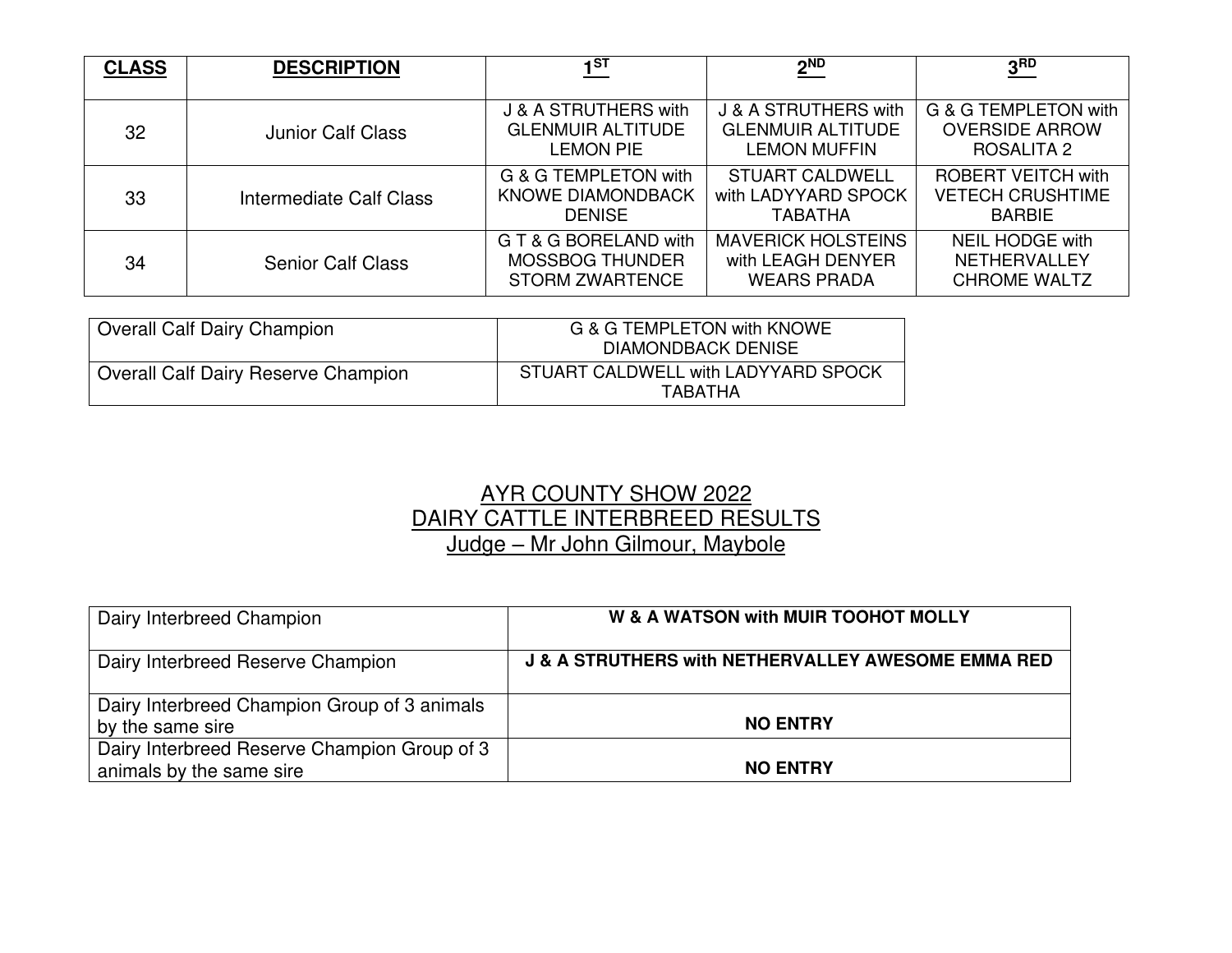#### AYR COUNTY SHOW 2022 ABERDEEN ANGUS CATTLE SECTION RESULTS Judge – Mr Robin Dunlop, Dalry

| <b>CLASS</b> | <b>DESCRIPTION</b>                                      | $1^{ST}$                                                                               | 2 <sup>ND</sup> | 3 <sup>RD</sup> |
|--------------|---------------------------------------------------------|----------------------------------------------------------------------------------------|-----------------|-----------------|
| 36           | BULL - Born before 01.01.21                             | <b>NO ENTRY</b>                                                                        | <b>NO ENTRY</b> | <b>NO ENTRY</b> |
| 37           | BULL – Born on or after 01.01.21                        | <b>NO ENTRY</b>                                                                        | <b>NO ENTRY</b> | <b>NO ENTRY</b> |
| 38           | FEMALE - In Calf or in Milk<br>Born before 01.01.20     | <b>NO ENTRY</b>                                                                        | <b>NO ENTRY</b> | <b>NO ENTRY</b> |
| 39           | FEMALE - Born on or after<br>01.01.20 & before 01.01.21 | <b>ALISTAIR CLARK &amp;</b><br><b>SONS with</b><br>DUNCANZIEMERE JODY<br>W404          | <b>NO ENTRY</b> | <b>NO ENTRY</b> |
| 40           | FEMALE - Born on or after<br>01.01.21                   | <b>ALISTAIR CLARK &amp;</b><br><b>SONS with</b><br><b>DUNCANZIEMERE</b><br>EDWINA X408 | <b>NO ENTRY</b> | <b>NO ENTRY</b> |
| 41           | PAIR - Any Age                                          | <b>ALISTAIR CLARK &amp;</b><br><b>SONS</b>                                             | <b>NO ENTRY</b> | <b>NO ENTRY</b> |

| Aberdeen Angus Cattle Champion                                              | ALISTAIR CLARK & SONS with DUNCANZIEMERE<br>JODY W404   |
|-----------------------------------------------------------------------------|---------------------------------------------------------|
| Aberdeen Angus Cattle Reserve Champion                                      | ALISTAIR CLARK & SONS with DUNCANZIEMERE<br>EDWINA X408 |
| Best Aberdeen Angus bred by Exhibitor who<br>is a member of the SWS AA Club | ALISTAIR CLARK & SONS with DUNCANZIEMERE<br>JODY W404   |
| Best Group of Three Aberdeen Angus                                          | <b>NO ENTRY</b>                                         |
| 1 <sup>st</sup> Place AA yearling heifer exhibited by the<br>SWS AA Club    | ALISTAIR CLARK & SONS with DUNCANZIEMERE<br>EDWINA X408 |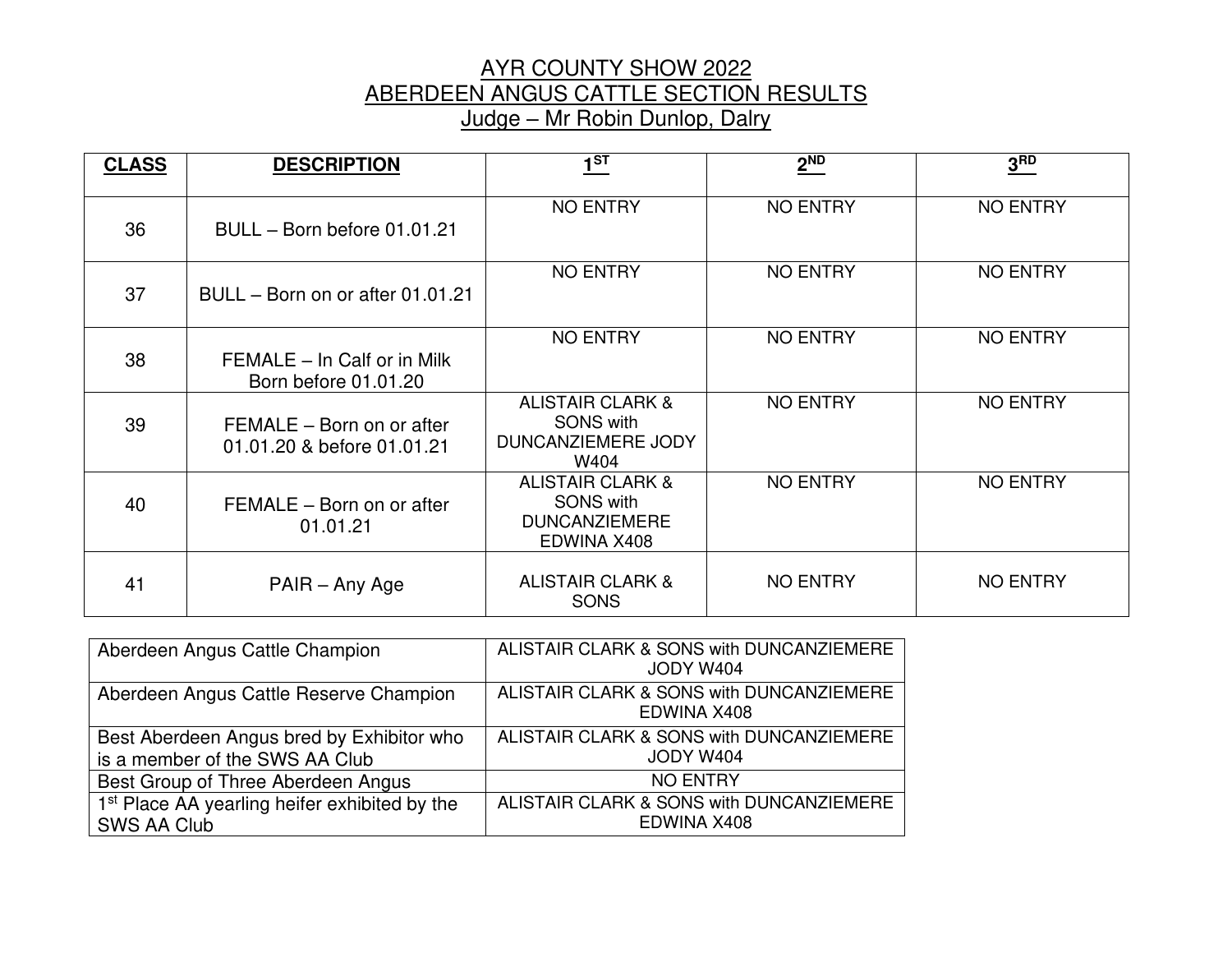## AYR COUNTY SHOW 2022 BEEF SHORTHORN CATTLE RESULTS Judge – Mr John Dick, Annan

| <b>CLASS</b> | <b>DESCRIPTION</b>                                                                                        | 1 <sup>ST</sup>                                        | $2^{ND}$        | 3 <sup>RD</sup> |
|--------------|-----------------------------------------------------------------------------------------------------------|--------------------------------------------------------|-----------------|-----------------|
| 42           | <b>BULL</b><br>Born before 1 <sup>st</sup> January 2021                                                   | <b>NO ENTRY</b>                                        | <b>NO ENTRY</b> | <b>NO ENTRY</b> |
| 43           | <b>BULL</b><br>Born on or after 1 <sup>st</sup> January 2021                                              | <b>CHARLIE FLETCHER with</b><br><b>REDSTONE ROMEO</b>  | NO ENTRY        | <b>NO ENTRY</b> |
| 44           | <b>FEMALE</b><br>Born before 1 <sup>st</sup> January 2020, In<br>calf or in milk                          | <b>NO ENTRY</b>                                        | <b>NO ENTRY</b> | <b>NO ENTRY</b> |
| 45           | <b>FEMALE</b><br>Born on or after 1 <sup>st</sup> January 2020<br>and before 1 <sup>st</sup> January 2021 | <b>CHARLIE FLETCHER with</b><br><b>REDSTONE CROCUS</b> | <b>NO ENTRY</b> | <b>NO ENTRY</b> |
| 46           | <b>FEMALE</b><br>Born on or after 1 <sup>st</sup> January 2021                                            | D & M WYLLIE with<br><b>BURLLIE ROXY RAE</b>           | <b>NO ENTRY</b> | <b>NO ENTRY</b> |
| 47           | <b>PAIR</b><br>Any age                                                                                    | <b>CHARLIE FLETCHER</b>                                | <b>NO ENTRY</b> | <b>NO ENTRY</b> |

| Beef Shorthorn Cattle Champion  | CHARLIE FLETCHER with REDSTONE ROMEO |
|---------------------------------|--------------------------------------|
| Beef Shorthorn Reserve Champion | D & M WYLLIE with BURLLIE ROXY RAE   |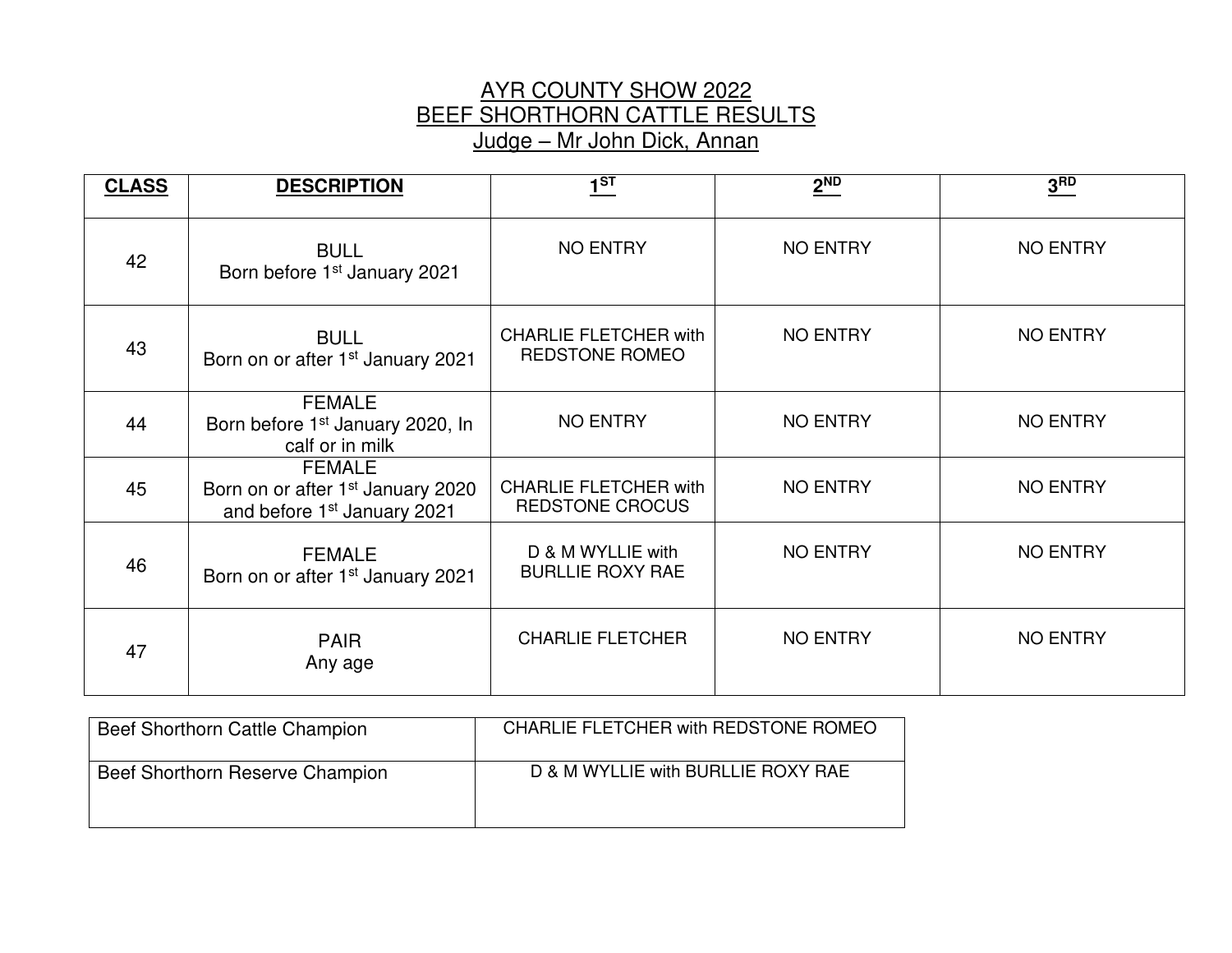#### AYR COUNTY SHOW 2022 BELTED GALLOWAY CATTLE RESULTS Judge – Mr George Harvey, Glasgow

| <b>CLASS</b> | <b>DESCRIPTION</b>                                                                                  | $1^{ST}$                                               | $2^{ND}$                                                | 3 <sup>RD</sup> |
|--------------|-----------------------------------------------------------------------------------------------------|--------------------------------------------------------|---------------------------------------------------------|-----------------|
| 48           | <b>BULL</b><br>Any age                                                                              | <b>NO ENTRY</b>                                        | <b>NO ENTRY</b>                                         | <b>NO ENTRY</b> |
| 49           | FEMALE IN CALF OR MILK<br>Born before 1 <sup>st</sup> Sept 2019                                     | J & Z KIRK with<br><b>HUNTFIELD TWIGGY</b>             | <b>NO ENTRY</b>                                         | <b>NO ENTRY</b> |
| 50           | <b>FEMALE</b><br>Born on or after 1 <sup>st</sup> Sept 2019 and<br>before 1 <sup>st</sup> Sept 2020 | <b>JENNIFER TAYLOR with</b><br><b>TOBERGILL XUIST</b>  | J & Z KIRK with<br>HUNTFIELD XQUISITE                   | <b>NO ENTRY</b> |
| 51           | <b>FEMALE</b><br>Born on or after 1 <sup>st</sup> Sept 2020                                         | <b>JENNIFER TAYLOR with</b><br><b>TOBERGILL YORNIA</b> | <b>JENNIFER TAYLOR with</b><br><b>TOBERGILL YULRIKE</b> | <b>NO ENTRY</b> |
| 52           | <b>CALF</b><br>Born on or after 1 <sup>st</sup> Sept 2021                                           | J & Z KIRK with<br><b>HUNTFIELD ZIGGY</b>              | <b>NO ENTRY</b>                                         | <b>NO ENTRY</b> |
| 53           | <b>PAIR</b><br>Any age                                                                              | <b>JENNIFER TAYLOR</b>                                 | <b>NO ENTRY</b>                                         | <b>NO ENTRY</b> |
| 54           | Young Stockperson 'Belted<br><b>Galloway Cattle' Competition</b>                                    | <b>NO ENTRY</b>                                        | <b>NO ENTRY</b>                                         | <b>NO ENTRY</b> |

| <b>Belted Galloway Cattle Champion</b>         | JENNIFER TAYLOR with TOBERGILL XUIST |
|------------------------------------------------|--------------------------------------|
| <b>Belted Galloway Cattle Reserve Champion</b> | J & Z KIRK with HUNTFIELD TWIGGY     |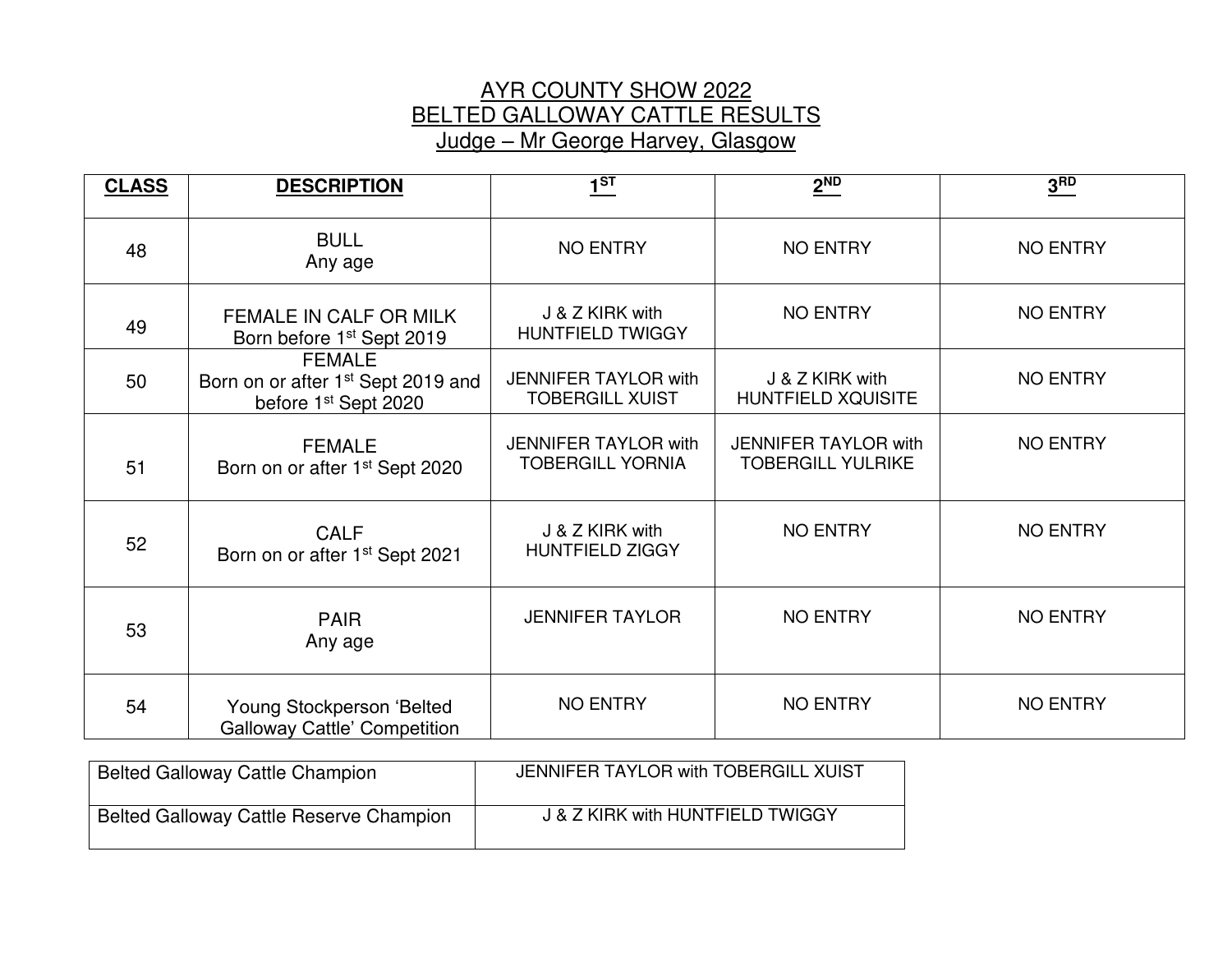## AYR COUNTY SHOW 2022 HEREFORD CATTLE RESULTS Judge – Mr George Harvey, Balfron

| <b>CLASS</b> | <b>DESCRIPTION</b>                                          | $1^{ST}$                                                    | 2 <sup>ND</sup>                                                                     | 3 <sup>RD</sup> |
|--------------|-------------------------------------------------------------|-------------------------------------------------------------|-------------------------------------------------------------------------------------|-----------------|
| 55           | <b>BULL</b><br>Any age                                      | DRUMBOY HEREFORDS<br>with DRUMBOY 1<br><b>VINDICATOR</b>    | <b>NO ENTRY</b>                                                                     | <b>NO ENTRY</b> |
| 56           | FEMALE in Calf or In Milk, born<br>before 01.09.19          | <b>NO ENTRY</b>                                             | <b>NO ENTRY</b>                                                                     | <b>NO ENTRY</b> |
| 57           | FEMALE born between 01.09.19<br>and 01.09.20                | C SMITH & A WILSON<br>with STUDDOLPH 1<br><b>BARBIE 754</b> | <b>NO ENTRY</b>                                                                     | <b>NO ENTRY</b> |
| 58           | <b>FEMALE</b><br>Born on or after 1 <sup>st</sup> Sept 2020 | C SMITH & A WILSON<br>with MILOVAIG 1 LADY<br><b>ANNA</b>   | <b>DRUMBOY</b><br><b>HEREFORDS with</b><br><b>DRUMBOY 1 VIVO</b><br><b>KEEPSAKE</b> | <b>NO ENTRY</b> |
| 59           | <b>PAIR</b><br>Any age                                      | DRUMBOY HEREFORDS                                           | <b>NO ENTRY</b>                                                                     | <b>NO ENTRY</b> |

| <b>Hereford Cattle Champion</b>         |                                                   |
|-----------------------------------------|---------------------------------------------------|
|                                         | C SMITH & A WILSON with STUDDOLPH 1               |
|                                         | <b>BARBIE 754</b>                                 |
| Hereford Cattle Reserve Champion        | DRUMBOY HEREFORDS with DRUMBOY 1 VIVO<br>KEEPSAKE |
| <b>Hereford Cattle</b>                  | DRUMBOY HEREFORDS with DRUMBOY 1 VIVO             |
| Best Animal of Opposite Sex to Champion | KEEPSAKE                                          |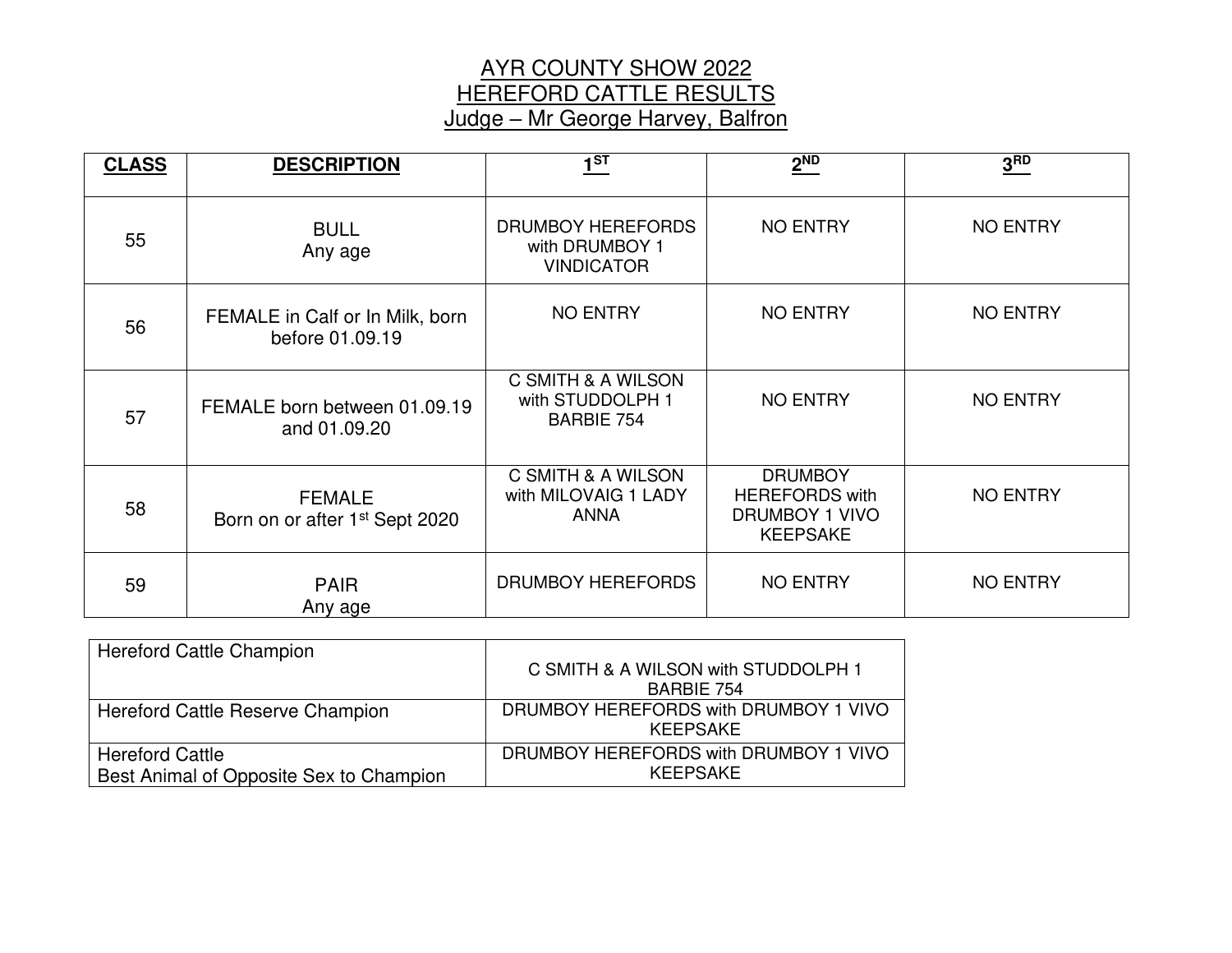# AYR COUNTY SHOW 2022 ANY OTHER NATIVE BREED RESULTS Judge – Mr George Harvey, Glasgow

| <b>CLASS</b> | <b>DESCRIPTION</b>                                                                           | $1^{ST}$                                                                      | $2^{ND}$          | 3 <sub>BD</sub>   |
|--------------|----------------------------------------------------------------------------------------------|-------------------------------------------------------------------------------|-------------------|-------------------|
| 60           | BULL,<br>any age                                                                             | <b>NO ENTRIES</b>                                                             | <b>NO ENTRIES</b> | <b>NO ENTRIES</b> |
| 61           | FEMALE, IN CALF or IN MILK<br>Born before 1 <sup>st</sup> Jan 2019                           | <b>NO ENTRIES</b>                                                             | <b>NO ENTRIES</b> | <b>NO ENTRIES</b> |
| 62           | FEMALE, Born on or after 1 <sup>st</sup> Jan<br>2019 and before the 1 <sup>st</sup> Jan 2021 | D GALL AND J & J<br><b>GRAHAM</b> with<br><b>BLACKCRAIG</b><br><b>SHIELDS</b> | <b>NO ENTRIES</b> | <b>NO ENTRIES</b> |
| 63           | <b>FEMALE</b><br>Born on or after 1 <sup>st</sup> Jan 2021                                   | <b>NO ENTRIES</b>                                                             | <b>NO ENTRIES</b> | <b>NO ENTRIES</b> |
| 64           | <b>PAIR</b><br>Any Age                                                                       | <b>NO ENTRIES</b>                                                             | <b>NO ENTRIES</b> | <b>NO ENTRIES</b> |

| Any Other Native Breed Champion         | D GALL AND J & J GRAHAM with<br><b>BLACKCRAIG SHIELDS</b> |
|-----------------------------------------|-----------------------------------------------------------|
| Any Other Native Breed Reserve Champion | <b>NO ENTRY</b>                                           |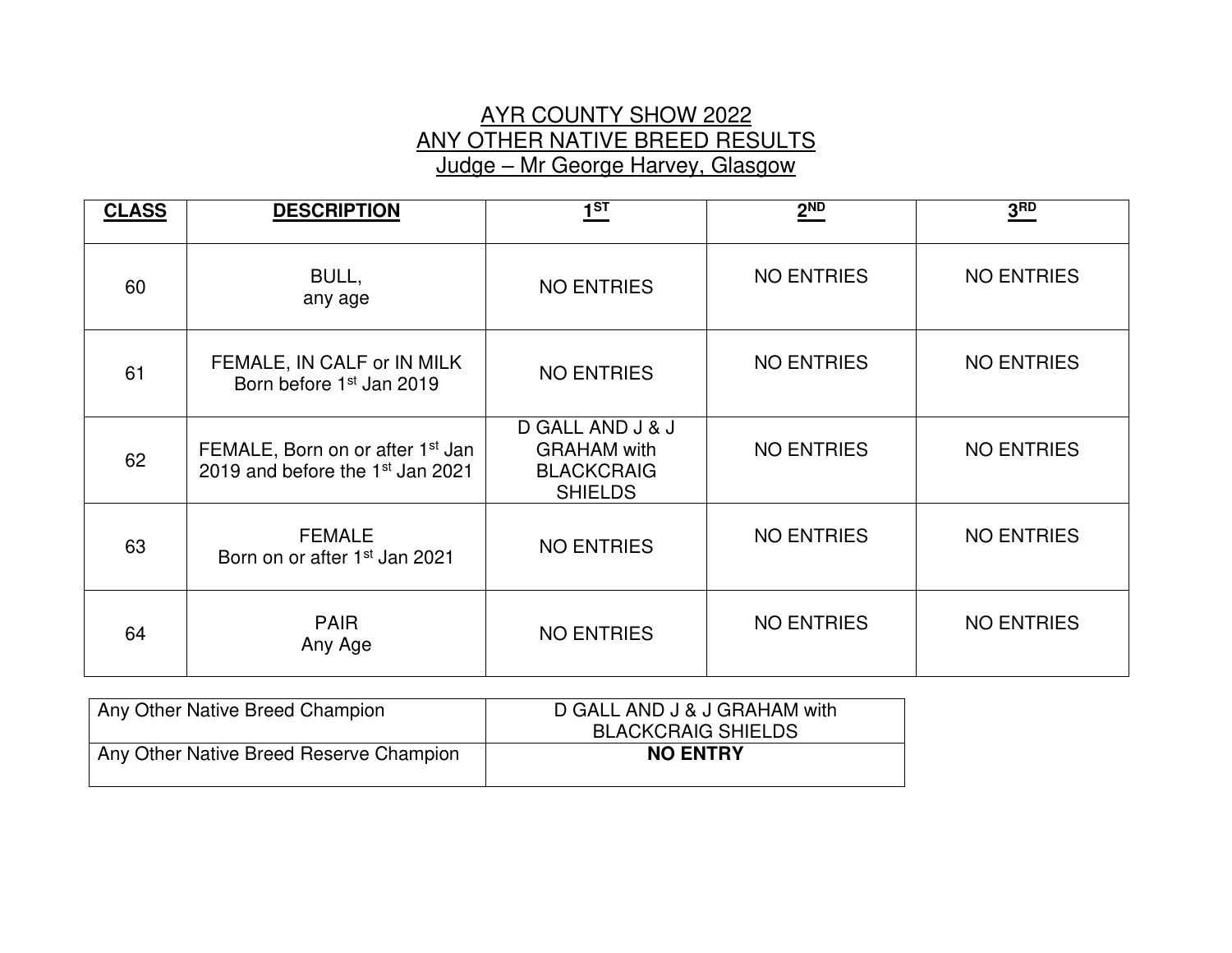#### AYR COUNTY SHOW 2022 BRITISH SIMMENTAL CATTLE RESULTS Judge – Mr Adrian Ivory, Blairgowrie

| <b>CLASS</b> | <b>DESCRIPTION</b>                                                                                                                              | $1^{ST}$                                                               | 2 <sup>ND</sup>                                         | 3 <sub>BD</sub>                                    |
|--------------|-------------------------------------------------------------------------------------------------------------------------------------------------|------------------------------------------------------------------------|---------------------------------------------------------|----------------------------------------------------|
| 65           | <b>BULL</b><br>Born before 1 <sup>st</sup> Jan 2021                                                                                             | <b>NO ENTRY</b>                                                        | <b>NO ENTRY</b>                                         | <b>NO ENTRY</b>                                    |
| 66           | <b>BULL</b><br>Born on or after 1 <sup>st</sup> Jan<br>2021                                                                                     | L D QUARM with ANNICK<br><b>MAXIMUS 21</b>                             | <b>ANDREW J WILSON with</b><br><b>CAIRNVIEW MOJO 21</b> | <b>NO ENTRY</b>                                    |
| 67           | <b>FEMALE IN MILK</b><br>or capable of being<br>certified IN CALF at date of<br>Show<br>Born before 1 <sup>st</sup> Jan 2019                    | L D QUARM with ANNICK<br><b>GINGER COLLEEN'S</b><br><b>GINGER VG88</b> | <b>NO ENTRY</b>                                         | <b>NO ENTRY</b>                                    |
| 68           | <b>FEMALE IN MILK OR IN</b><br><b>CALF OR HEIFER IN</b><br>CALF capable of being<br>certified in calf at date of<br>show<br><b>Born in 2019</b> | L D QUARM with ANNICK<br><b>ISLAY'S KIWI</b>                           | <b>NO ENTRY</b>                                         | <b>NO ENTRY</b>                                    |
| 69           | <b>FEMALE</b><br>Born on or between 1 <sup>st</sup> Jan<br>2020 and 31 <sup>st</sup> July 2020                                                  | L D QUARM with ANNICK<br><b>GINGER'S LUCIA</b>                         | L D QUARM with ANNICK<br><b>ICICLES LEAH</b>            | <b>NO ENTRY</b>                                    |
| 70           | <b>FEMALE</b><br>Born on or after 1 <sup>st</sup> August<br>2020                                                                                | L D QUARM with ANNICK<br><b>DESIREE'S MIDNIGHT</b>                     | ANDREW J WILSON with<br>CAIRNVIEW JEAN 1ST (P)          | L D QUARM with<br><b>ANNICK TRIXIBELLE</b><br>29TH |
| 71           | <b>CALF</b><br>Born on or after 1 <sup>st</sup><br>September 2021                                                                               | <b>NO ENTRY</b>                                                        | <b>NO ENTRY</b>                                         | <b>NO ENTRY</b>                                    |
| 72           | Pair - Any Age                                                                                                                                  | ANDREW J WILSON                                                        | <b>NO ENTRY</b>                                         | <b>NO ENTRY</b>                                    |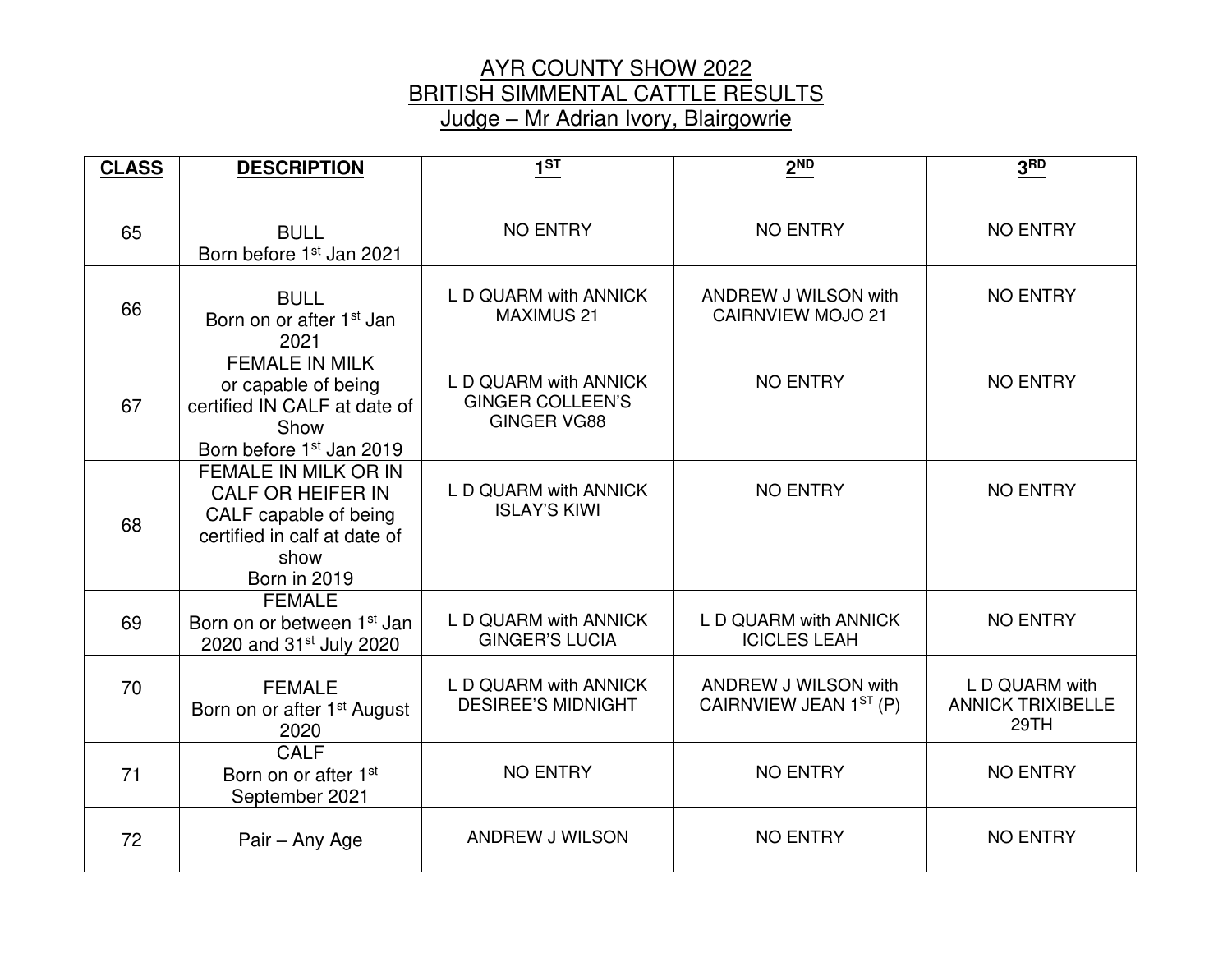| <b>British Simmental Cattle Champion</b>         | L D QUARM with ANNICK GINGER'S LUCIA |
|--------------------------------------------------|--------------------------------------|
| <b>British Simmental Cattle Reserve Champion</b> | L D QUARM with ANNICK ISLAY'S KIWI   |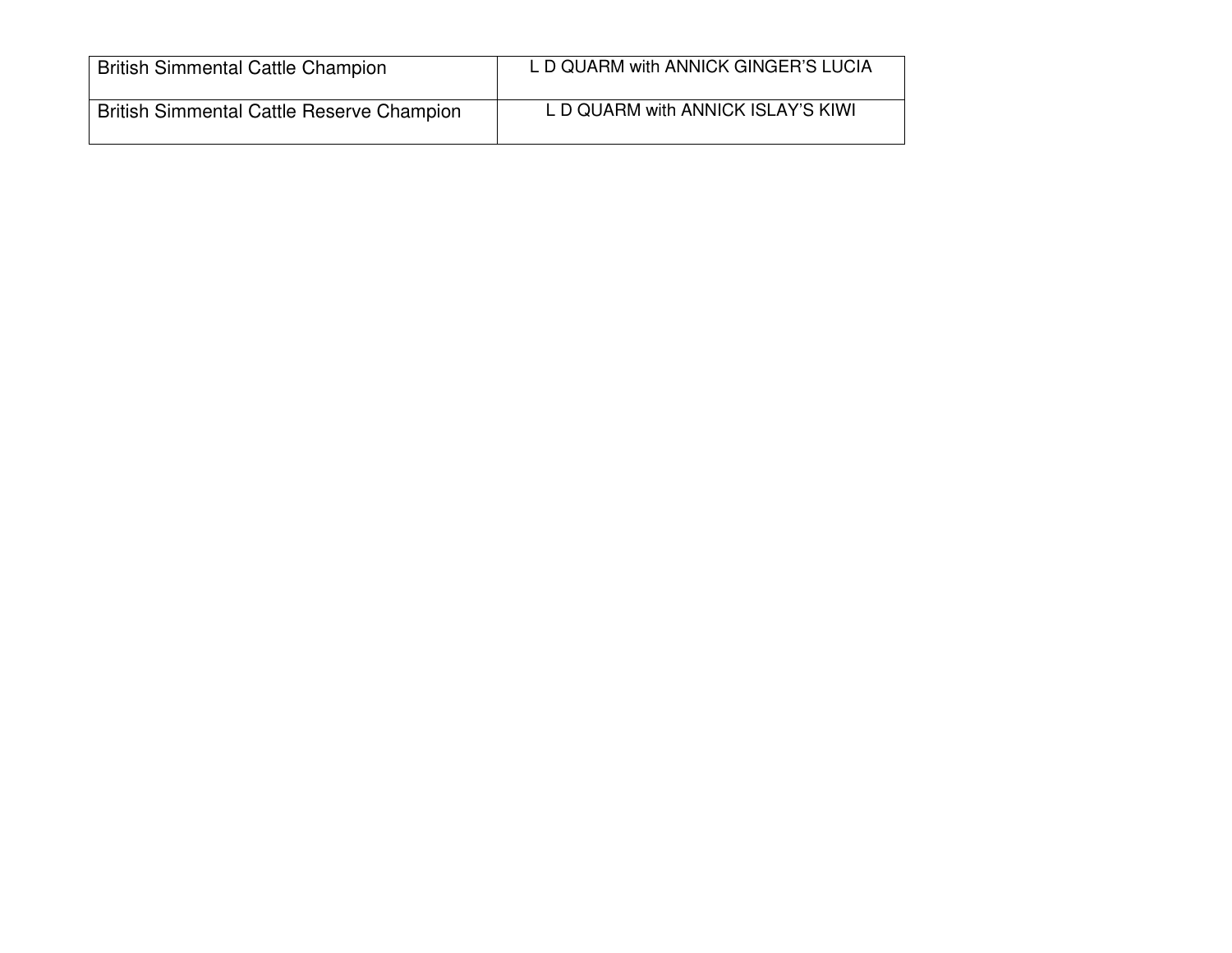## AYR COUNTY SHOW 2022 BRITISH BLUE CATTLE RESULTS Judge – Mr Adrian Ivory, Blairgowrie

| <b>CLASS</b> | <b>DESCRIPTION</b>                                                                            | 1 <sup>ST</sup>                                           | 2 <sup>ND</sup>                                                                     | 3 <sup>RD</sup> |
|--------------|-----------------------------------------------------------------------------------------------|-----------------------------------------------------------|-------------------------------------------------------------------------------------|-----------------|
| 73           | <b>BULL</b><br>Born before 1 <sup>st</sup> Jan 2021                                           | <b>NO ENTRY</b>                                           | <b>NO ENTRY</b>                                                                     | <b>NO ENTRY</b> |
| 74           | <b>BULL</b><br>Born on or after 1 <sup>st</sup> Jan 2021                                      | DAVID & LYNN WATRET<br>with CRIFFELVIEW<br><b>ROMEO</b>   | <b>NO ENTRY</b>                                                                     | <b>NO ENTRY</b> |
| 75           | <b>FEMALE</b><br>In calf or calf at foot<br>Born before 1 <sup>st</sup> Jan 2020              | DAVID & LYNN WATRET<br>with CRIFFELVIEW<br><b>KENDRA</b>  | <b>NO ENTRY</b>                                                                     | <b>NO ENTRY</b> |
| 76           | <b>FEMALE</b><br>Born on or between 1 <sup>st</sup> Jan 2019<br>and 31 <sup>st</sup> Dec 2020 | <b>NO ENTRY</b>                                           | <b>NO ENTRY</b>                                                                     | <b>NO ENTRY</b> |
| 77           | <b>FEMALE</b><br>Born on or after 1 Jan 2021                                                  | <b>CAMERON CORMACK</b><br>with NETHERWOOD<br><b>RAVEN</b> | <b>JAMES &amp; AIMEE</b><br><b>YOUNG with</b><br><b>AUCHENTIBER</b><br><b>ROWAN</b> | <b>NO ENTRY</b> |
| 78           | <b>PAIR</b><br>Any age                                                                        | <b>NO ENTRY</b>                                           | <b>NO ENTRY</b>                                                                     | <b>NO ENTRY</b> |

| <b>British Blue Cattle Champion</b>         | DAVID & LYNN WATRET with CRIFFELVIEW<br>KFNDRA       |
|---------------------------------------------|------------------------------------------------------|
| <b>British Blue Cattle Reserve Champion</b> | JAMES & AIMEE YOUNG with AUCHENTIBER<br><b>ROWAN</b> |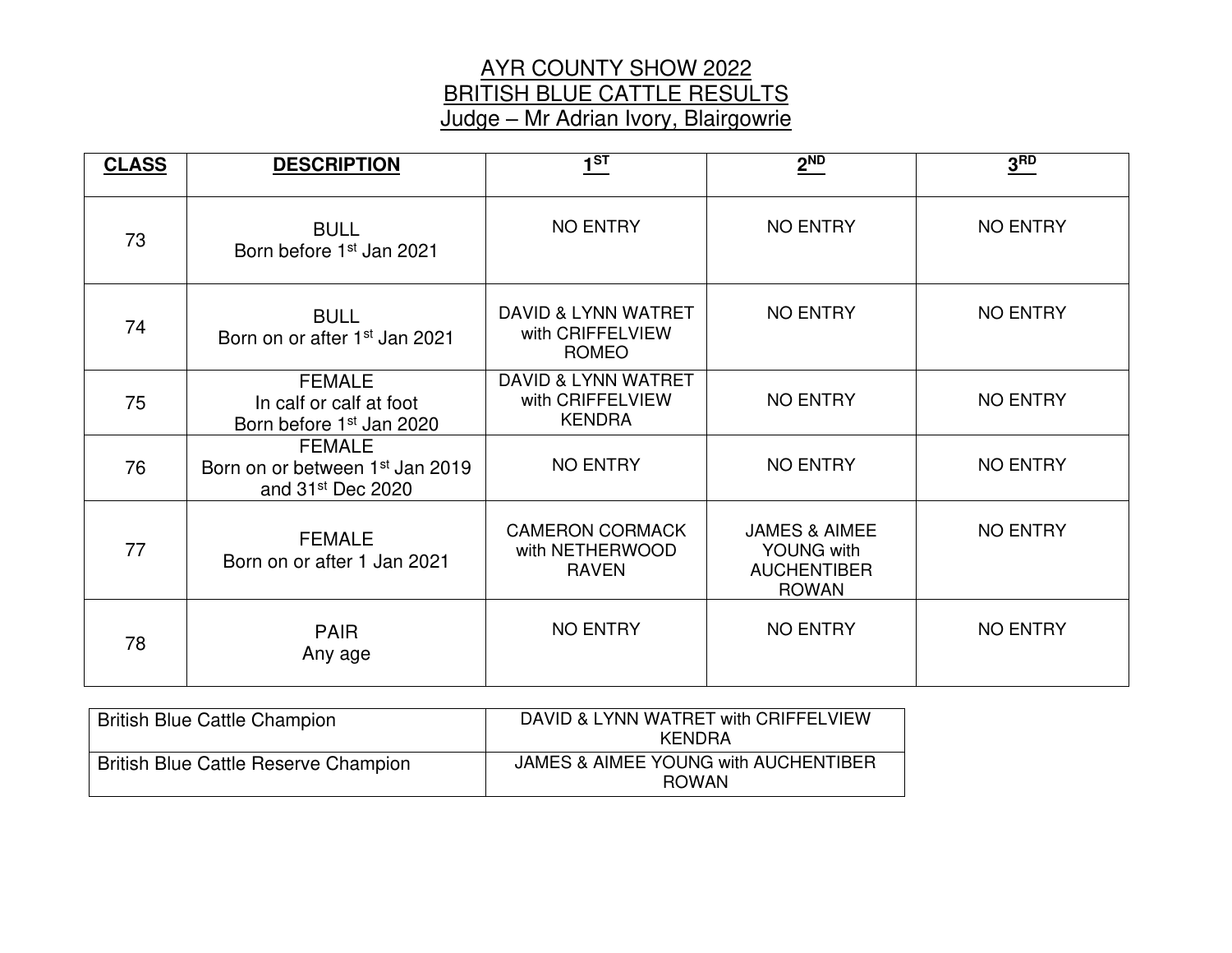# AYR COUNTY SHOW 2022 ANY OTHER CONTINENTAL BREED CATTLE RESULTS Judge – Mr Sandy Hunter, Huntly

| <b>CLASS</b> | <b>DESCRIPTION</b>                                                                                 | $1^{ST}$                                                        | 2 <sub>ND</sub>                                                  | 3 <sup>RD</sup>                                           |
|--------------|----------------------------------------------------------------------------------------------------|-----------------------------------------------------------------|------------------------------------------------------------------|-----------------------------------------------------------|
| 79           | <b>BULL</b><br>Any age                                                                             | J HODGE T/A DYKES<br><b>FARM with HODGES</b><br><b>ROBROY</b>   | <b>MEIKLE FARMS with</b><br>YONDERCROFT RYDER                    | <b>NO ENTRY</b>                                           |
| 80           | FEMALE in calf or at foot<br>Born before 1 <sup>st</sup> Jan 2019                                  | A W JENKINSON FARMS<br>with WHINFELLPARK<br><b>JEANS JIGGLE</b> | <b>BROCKLINN LIMOUSINS</b><br>with ROUNDHILL<br><b>HGIROFLEE</b> | <b>GLENIFFER BLONDES with</b><br><b>GLENIFFER JAZMINE</b> |
| 81           | FEMALE Maiden or in calf born<br>between 1 <sup>st</sup> Jan 2019 and 31 <sup>st</sup><br>Dec 2020 | <b>NO ENTRY</b>                                                 | <b>NO ENTRY</b>                                                  | <b>NO ENTRY</b>                                           |
| 82           | <b>FEMALE</b><br>Maiden born on or after 1 <sup>st</sup> Jan<br>2021                               | <b>CASTLEMILL with</b><br><b>CASTLEMILL SANDY</b>               | <b>ALI JACKSON with</b><br><b>RAYSONHALL STAR</b>                | <b>MEIKLE FARMS with</b><br>YONDERCROST SIERRA            |
| 83           | <b>PAIR</b><br>Any age                                                                             | <b>NO ENTRY</b>                                                 | <b>NO ENTRY</b>                                                  | <b>NO ENTRY</b>                                           |

| Any Other Continental Breed Cattle Champion                     | <b>CASTLEMILL with CASTLEMILL SANDY</b> |
|-----------------------------------------------------------------|-----------------------------------------|
| Any Other Continental Breed Cattle Reserve                      | J HODGE T/A DYKES FARM with HODGES      |
| Champion                                                        | <b>ROBROY</b>                           |
| Championship Trophy Euroscot Meat for Best<br>of Limousin Breed | CASTLEMILL with CASTLEMILL SANDY        |
| Championship Trophy for Best of British                         | J HODGE T/A DYKES FARM with HODGES      |
| <b>Charolais Breed</b>                                          | <b>ROBROY</b>                           |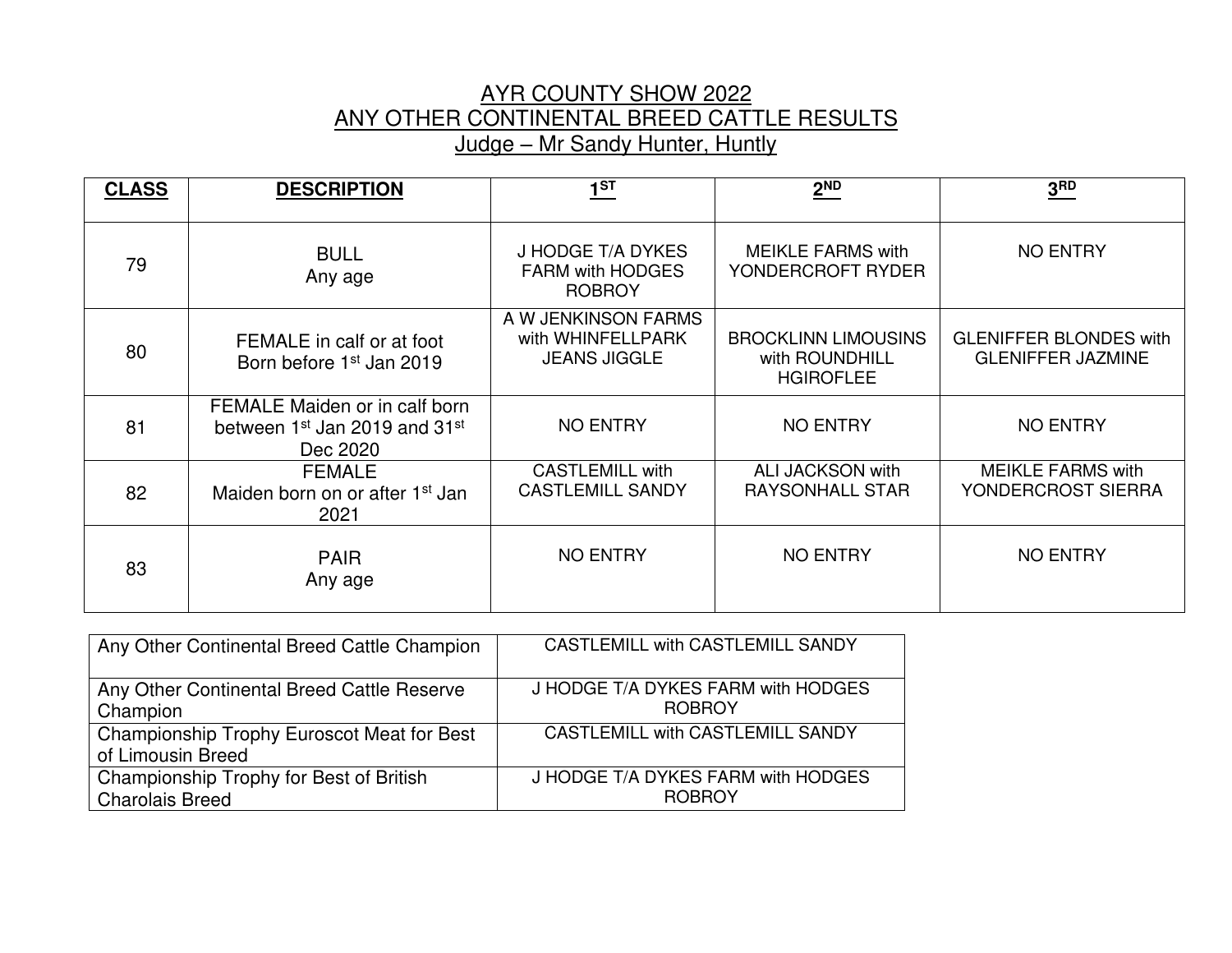## AYR COUNTY SHOW 2022 COMMERCIAL CATTLE RESULTS Judge – Mr Robert Simpson, County Tyrone

| <b>CLASS</b> | <b>DESCRIPTION</b>                                      | 1 <sup>ST</sup>                                  | $2^{ND}$                                    | 3 <sup>RD</sup>                                |
|--------------|---------------------------------------------------------|--------------------------------------------------|---------------------------------------------|------------------------------------------------|
| 84           | <b>CROSS BRED STEER</b>                                 | <b>JAMES NISBET with</b><br><b>SOCIAL AGENDA</b> | A & E VANCE with<br><b>HOOPLA</b>           | TAMMY CAMPBELL with<br><b>REDBACK</b>          |
| 84a          | <b>CROSS BRED STEER</b>                                 | <b>ANDREW IRELAND with</b><br><b>BUCKAROO</b>    | <b>J PATERSON &amp; SON</b><br>with TIK TOK | <b>J PATERSON &amp; SON</b><br>with RAZZLE     |
| 85           | <b>CROSS BRED HEIFER</b>                                | H & S DUNLOP with<br><b>MOLLY MALONE</b>         | A & E VANCE with DAM<br><b>SHE'S GLAM</b>   | <b>ANDREW IRELAND with</b><br><b>WEE NIPPY</b> |
| 85a          | <b>CROSS BRED HEIFER</b>                                | S & L BETT with SEXY<br><b>SPICE</b>             | S & L BETT with HAPPY<br><b>ENDING</b>      | <b>JAMES NISBET with</b><br><b>MOONLIGHT</b>   |
| 86           | MALE OR FEMALE CALF BORN<br>AFTER 01.10.21              | <b>NO ENTRY</b>                                  | <b>NO ENTRY</b>                             | <b>NO ENTRY</b>                                |
| 87           | <b>BEST ANIMAL SIRED BY</b><br><b>BRITISH BLUE</b>      | <b>ROSS MONTGOMERIE</b><br>with SNOW WHITE       | <b>NO ENTRY</b>                             | <b>NO ENTRY</b>                                |
| 88           | <b>BEST PAIR OF CATTLE FROM</b><br><b>ONE EXHIBITOR</b> | <b>J PATERSON &amp; SON</b>                      | <b>NO ENTRY</b>                             | <b>NO ENTRY</b>                                |

| <b>Commercial Cattle Champion</b>         | S & L BETT with SEXY SPICE   |
|-------------------------------------------|------------------------------|
| <b>Commercial Cattle Reserve Champion</b> | S & L BETT with HAPPY ENDING |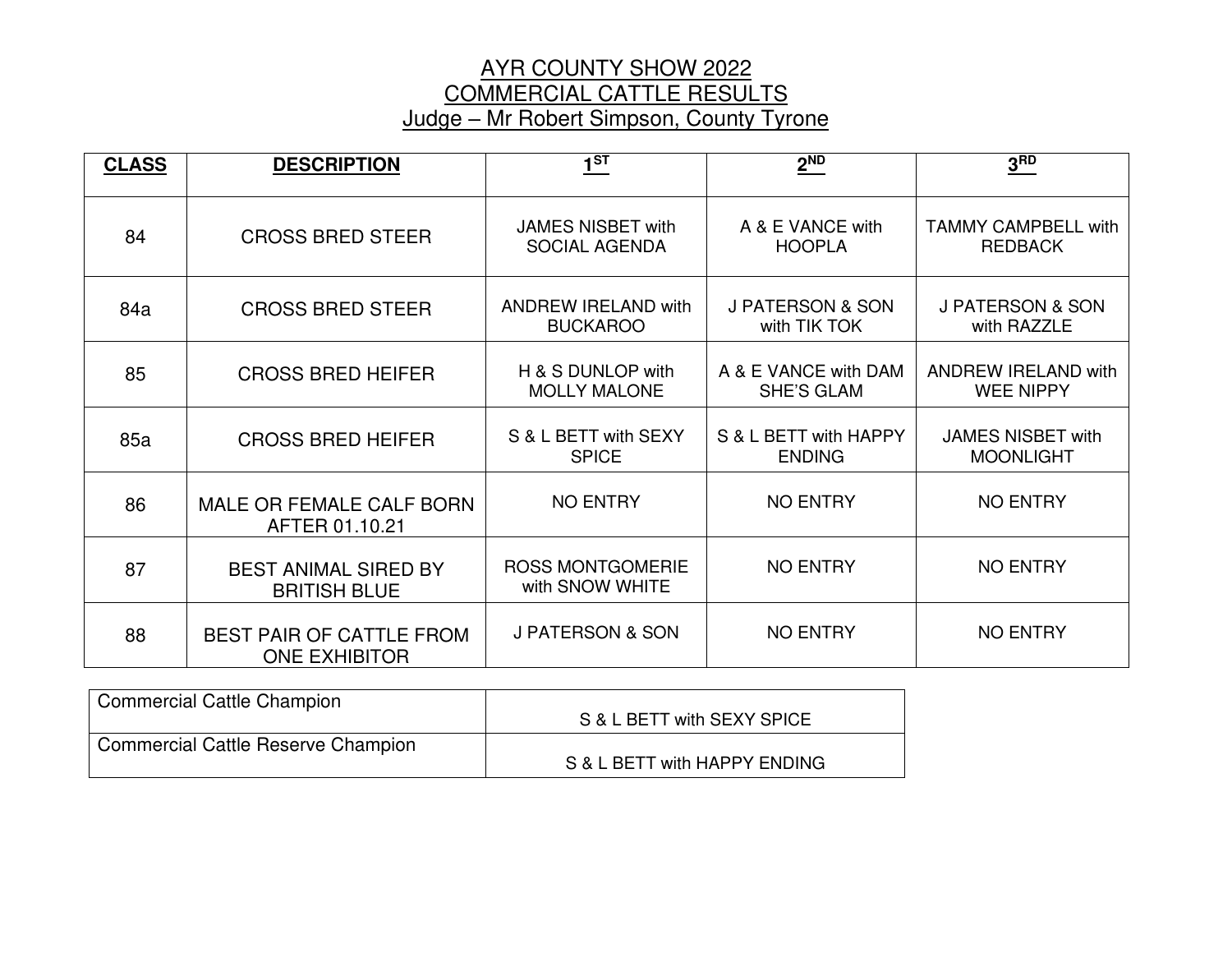# AYR COUNTY SHOW 2022 YOUNG STOCKPERSONS 'BEEF' COMPETITION RESULTS Judge – Mrs Laura Simpson, County Tyrone

| <b>CLASS</b> | <b>DESCRIPTION</b>                                         | 1 ST             | $2^{ND}$             | 3 <sup>RD</sup>    |
|--------------|------------------------------------------------------------|------------------|----------------------|--------------------|
| 89           | Young Stockperson, under 15<br>years on day of competition | <b>AMY VANCE</b> | <b>SIENNA NISBET</b> | <b>JAMES YOUNG</b> |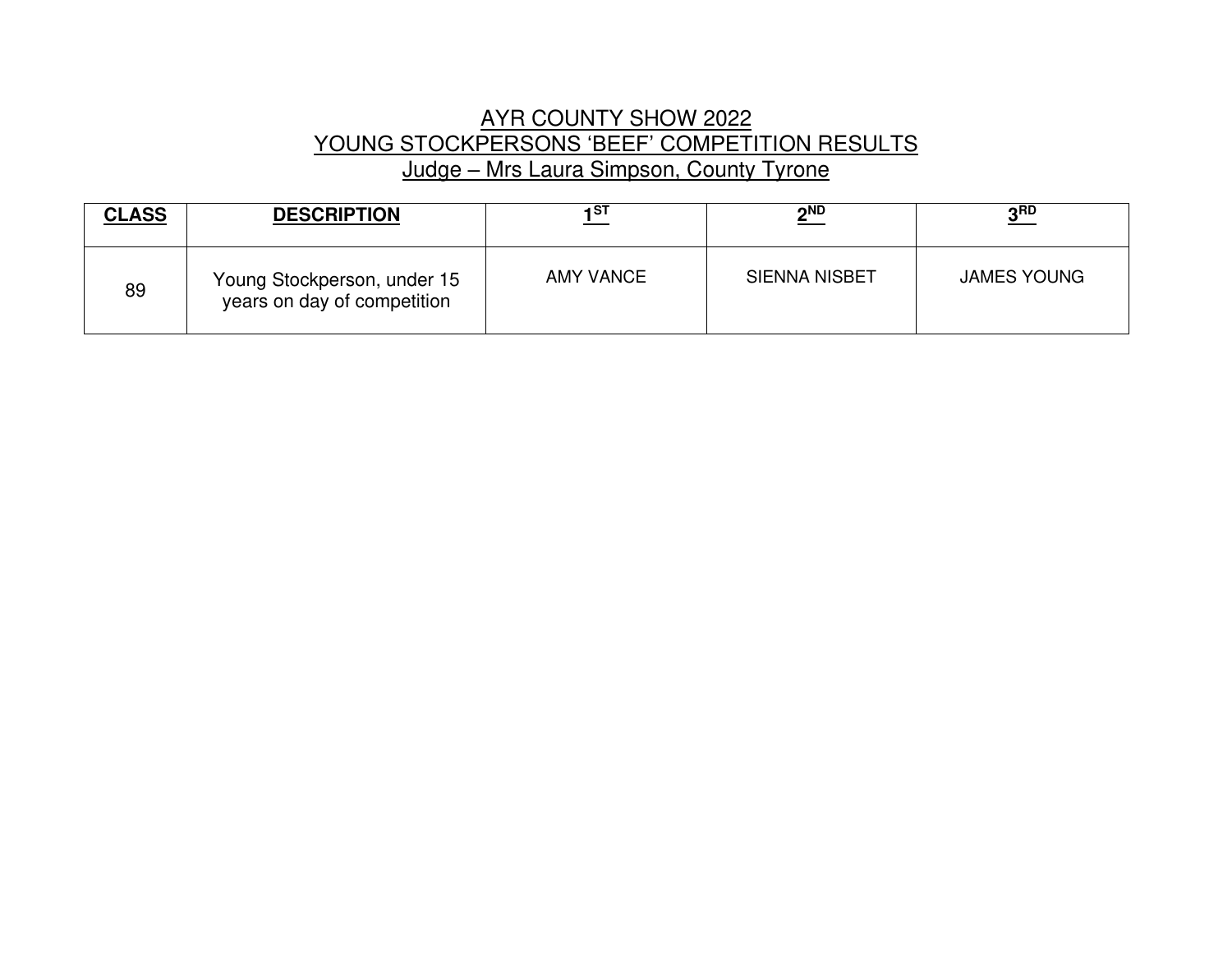## AYR COUNTY SHOW 2022 HOME BEEF CATTLE YFC & CONTINENTAL BEEF CATTLE YFC RESULTS Judge – Mrs Laura Simpson, County Tyrone

| <b>CLASS</b> | <b>DESCRIPTION</b>       | 1ST                | $\underline{\mathbf{2^{ND}}}$ | ? RD            |
|--------------|--------------------------|--------------------|-------------------------------|-----------------|
| 91           | Male or Female - Any Age | <b>ANDREW WEIR</b> | <b>NO ENTRY</b>               | <b>NO ENTRY</b> |

# AYR COUNTY SHOW 2022 COMMERCIAL BEEF CATTLE YFC RESULTS Judge – Mrs Laura Simpson, County Tyrone

| <b>CLASS</b> | <b>DESCRIPTION</b>        | 1ST                | $2^{ND}$               | 3 <sub>RD</sub> |
|--------------|---------------------------|--------------------|------------------------|-----------------|
| 92           | Crossbred Heifer or Steer | AMY VANCE with THE | <b>TAYLOR HOLLOWAY</b> | J PATERSON with |
|              | Any Age                   | <b>MARVEL</b>      | with TANGO             | <b>RAZZLE</b>   |

| Overall Beef Young Farmers Cattle |                           |
|-----------------------------------|---------------------------|
|                                   |                           |
| Champion                          | AMY VANCE with THE MARVEL |
|                                   | <b>MACHERS YFC</b>        |
|                                   |                           |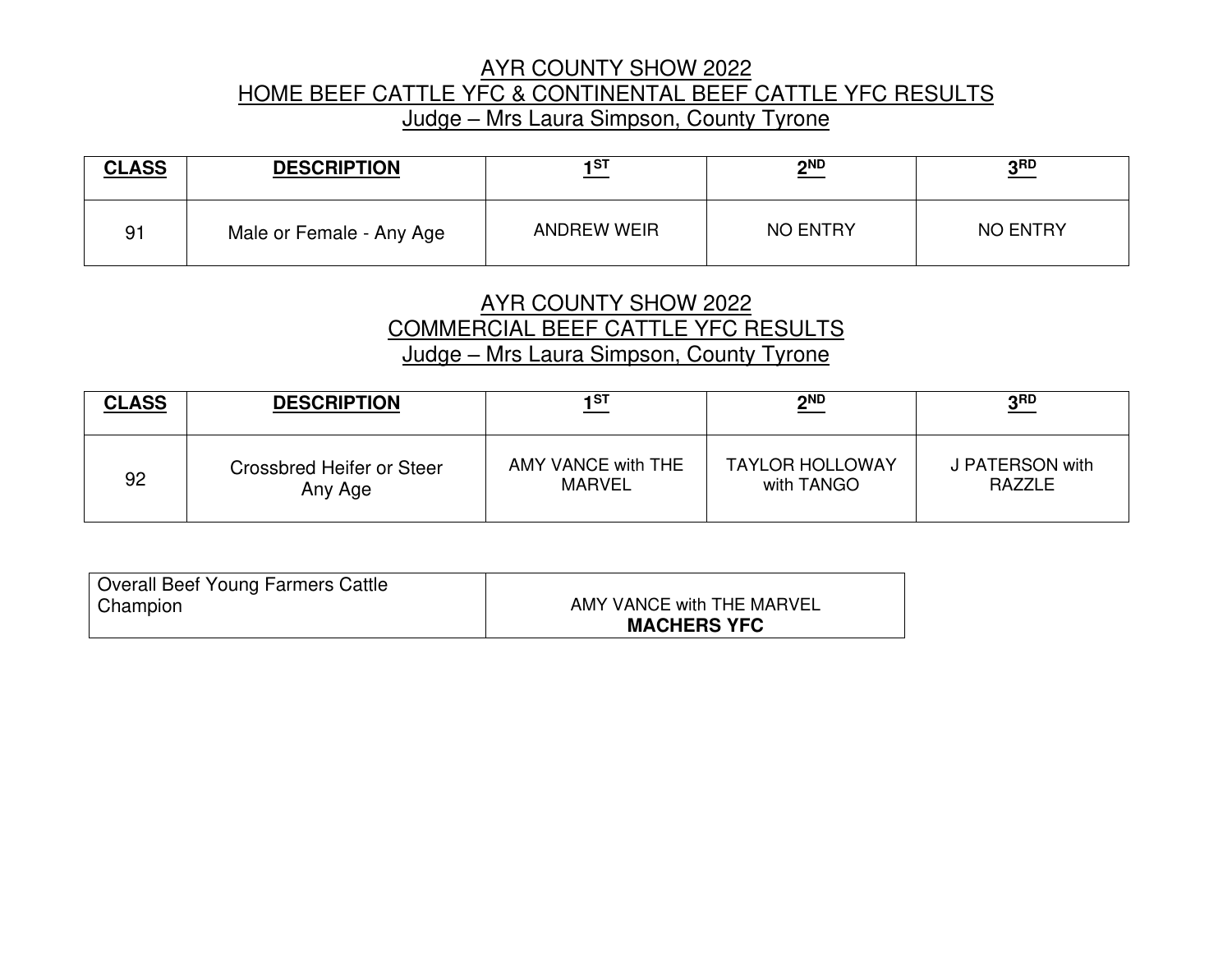# AYR COUNTY SHOW 2022 BEEF CATTLE INTERBREED RESULTS Judge – Mr C Wright, Biggar

| Beef Interbreed Champion                    | S & L BETT with SEXY SPICE                               |
|---------------------------------------------|----------------------------------------------------------|
| Beef Interbreed Reserve Champion            | L D QUARM                                                |
| Beef Interbreed Champion Group of 3         | <b>AOCB</b><br>S & L BETT / JAMES NISBET                 |
| Beef Interbreed Reserve Champion Group of 3 | <b>BEEF SHORTHORN</b><br>CHARLIE FLETCHER / D & M WYLLIE |
| <b>Best Stockperson</b>                     | <b>CHARLIE FLETCHER</b>                                  |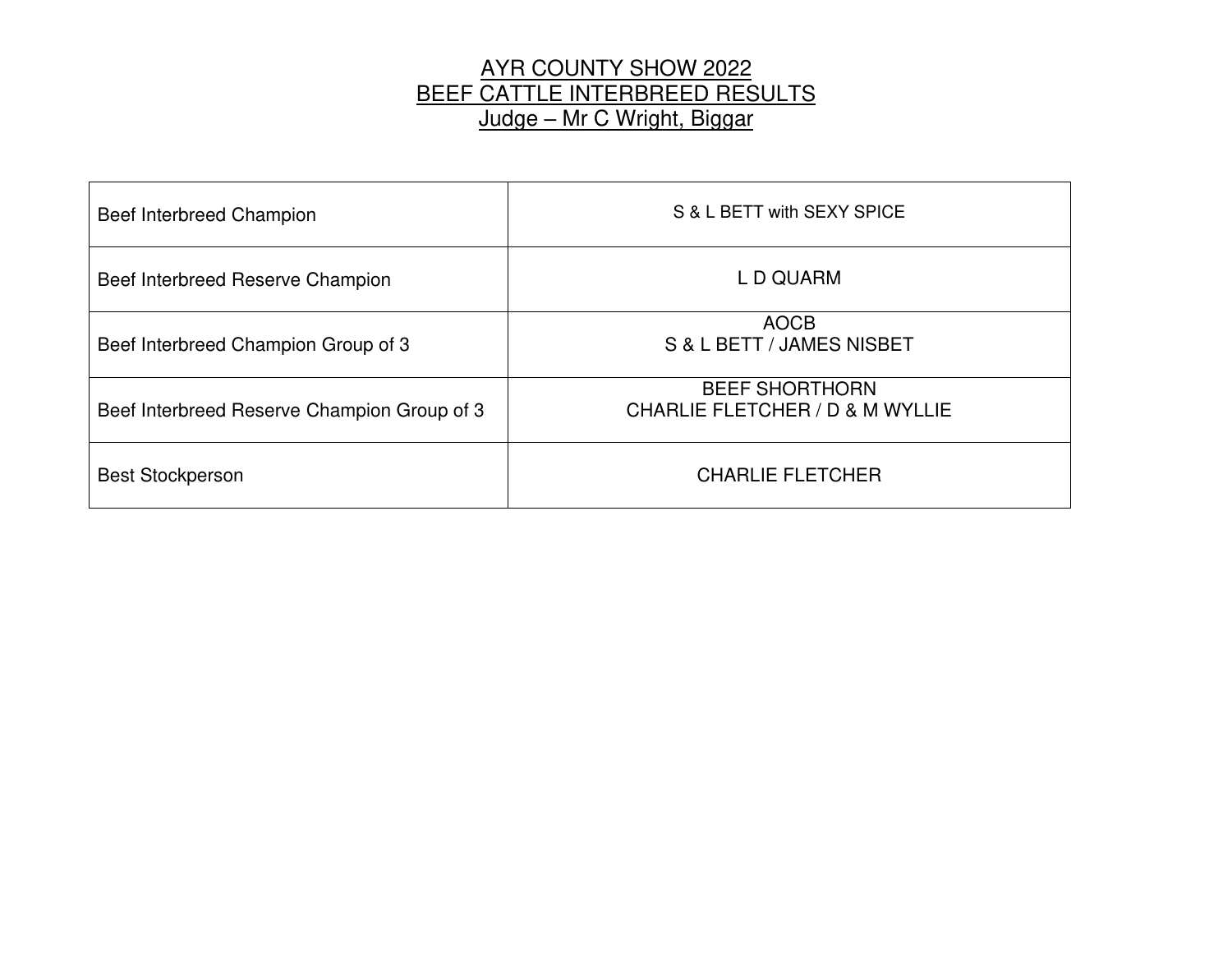# AYR COUNTY SHOW 2022 CLYDESDALE HORSE RESULTS Judge – Mr John Henderson, Co. Antrim

| <b>CLASS</b> | <b>DESCRIPTION</b>                                                         | 1 <sup>ST</sup>                                                                            | 2 <sup>ND</sup>                                                   | 3 <sub>RD</sub>                                |
|--------------|----------------------------------------------------------------------------|--------------------------------------------------------------------------------------------|-------------------------------------------------------------------|------------------------------------------------|
| 93           | <b>GELDING</b><br>Any Age                                                  | <b>HUGH RAMSAY with</b><br>Carrickmannon Sir<br>Charm                                      | <b>ALASTAIR MCLEAN</b><br>with Lochcote Cooper                    | <b>NO ENTRY</b>                                |
| 94           | <b>ENTIRE COLT</b><br>(1 or 2 years of age)                                | <b>LORNA HUME with</b><br><b>Fordelhill Marvel</b>                                         | <b>CHARLOTTE YOUNG</b><br>with Westglen<br>Commodore              | <b>NO ENTRY</b>                                |
| 94a          | <b>ENTIRE COLT</b><br>(1 or 2 years of age)                                | <b>ROBERT HAMILTON</b><br>with Dillars Robbie                                              | <b>B&amp;D MCMILLAN with</b><br><b>Clydeview Rocco</b>            | <b>NO ENTRY</b>                                |
| 95           | <b>ENTIRE COLT</b><br>(3 years of age)                                     | <b>NO ENTRY</b>                                                                            | <b>NO ENTRY</b>                                                   | <b>NO ENTRY</b>                                |
| 96           | <b>BROOD MARE</b><br>(In foal or having had foal in the<br>season of 2022) | <b>ALASTAIR MCLEAN</b><br>with Lochcote Amazing<br>Grace                                   | <b>NO ENTRY</b>                                                   | <b>NO ENTRY</b>                                |
| 97           | <b>FOAL</b>                                                                | <b>NO ENTRY</b>                                                                            | <b>NO ENTRY</b>                                                   | <b>NO ENTRY</b>                                |
| 98           | <b>YELD MARE</b><br>Born in 2019 or previously                             | <b>COLLEEN MARSHALL</b><br>with Burgess Outon<br>Miracle                                   | <b>BOAT CLYDESDALES</b><br>with West Glen<br><b>Rambling Rose</b> | <b>CHARLOTTE YOUNG</b><br>with Doura Imelda    |
| 99           | <b>FILLY</b><br>Born in 2020                                               | <b>SCOTT GREENHILL</b><br>with Fordelhill Limelight                                        | <b>NO ENTRY</b>                                                   | <b>NO ENTRY</b>                                |
| 100          | <b>FILLY</b><br>Born in 2021                                               | <b>JAMES PATERSON /</b><br><b>SHEENA GRAY with</b><br><b>Greenknowes Ambitious</b><br>Lady | <b>BOAT CLYDESDALES</b><br>with Boat Lady Crystal                 | <b>MATTHEW CARRICK</b><br>with Littleward Lili |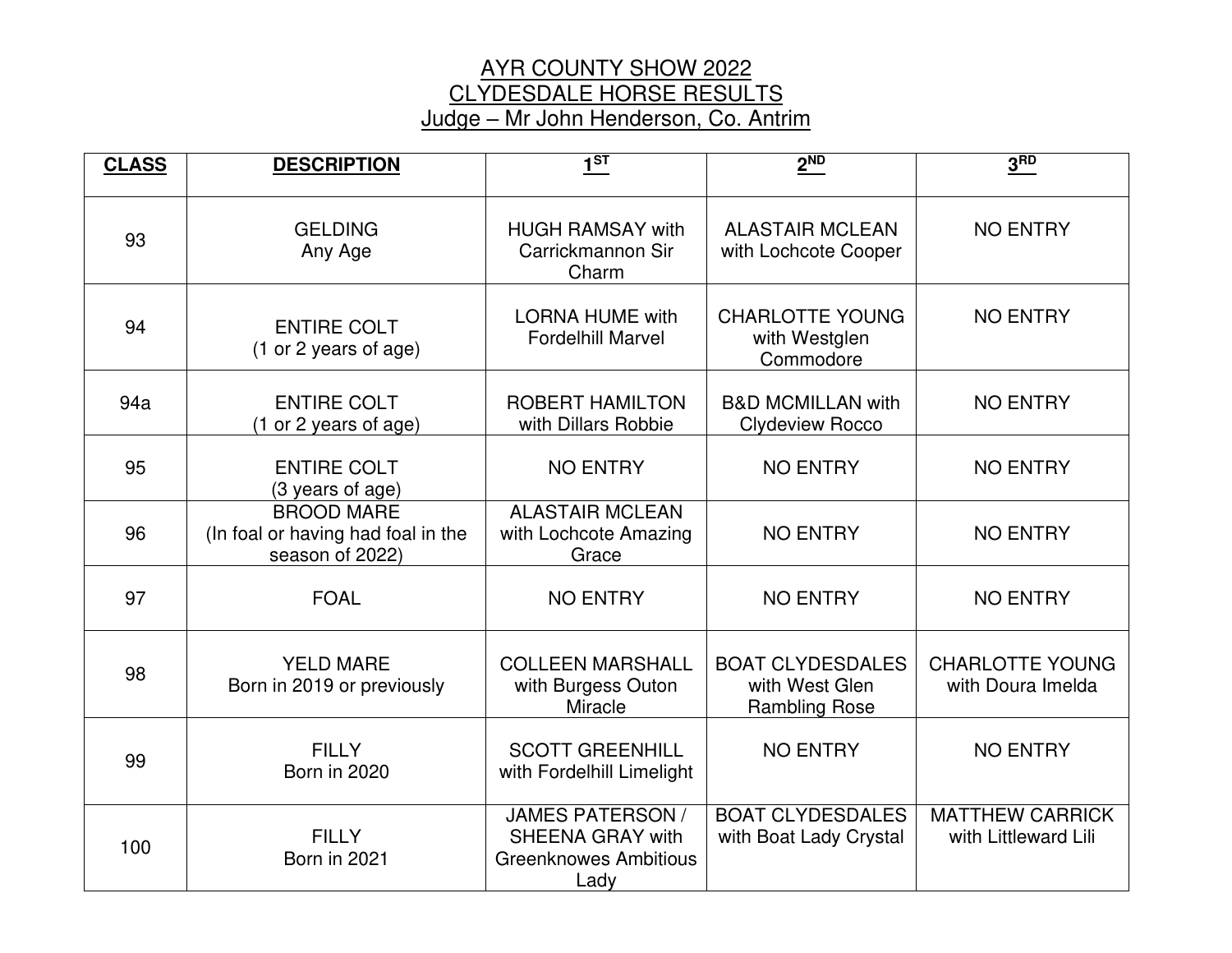| 101 | <b>PAIR OF CLYDESDALES</b><br>Any Age | <b>BOAT CLYDESDALES /</b><br>LORNA HUME | <b>ROBERT HAMILTON</b><br><b>B&amp;D MCMILLAN</b> | <b>NO ENTRY</b> |
|-----|---------------------------------------|-----------------------------------------|---------------------------------------------------|-----------------|
|     |                                       |                                         |                                                   |                 |

| Clydesdale Horse Champion                                          | <b>COLLEEN MARSHALL with Burgess Outon Miracle</b> |
|--------------------------------------------------------------------|----------------------------------------------------|
| Clydesdale Horse Reserve Champion                                  | <b>SCOTT GREENHILL with Fordelhill Limelight</b>   |
| Best Male Clydesdale Horse                                         | <b>LORNA HUME with Fordelhill Marvel</b>           |
| Best Female Clydesdale Horse                                       | <b>COLLEEN MARSHALL with Burgess Outon Miracle</b> |
| Best Bred by Exhibitor Clydesdale Horse                            | <b>COLLEEN MARSHALL with Burgess Outon Miracle</b> |
| Best Gelding Clydesdale Horse                                      | <b>HUGH RAMSAY with Carrickmannon Sir Charm</b>    |
| BEST YEARLING OR 2 YR OLD COLT OR<br><b>FILLY Clydesdale Horse</b> | <b>ROBERT HAMILTON with Dillars Robbie</b>         |
| <b>Best Pair</b>                                                   | <b>BOAT CLYDESDALES / LORNA HUME</b>               |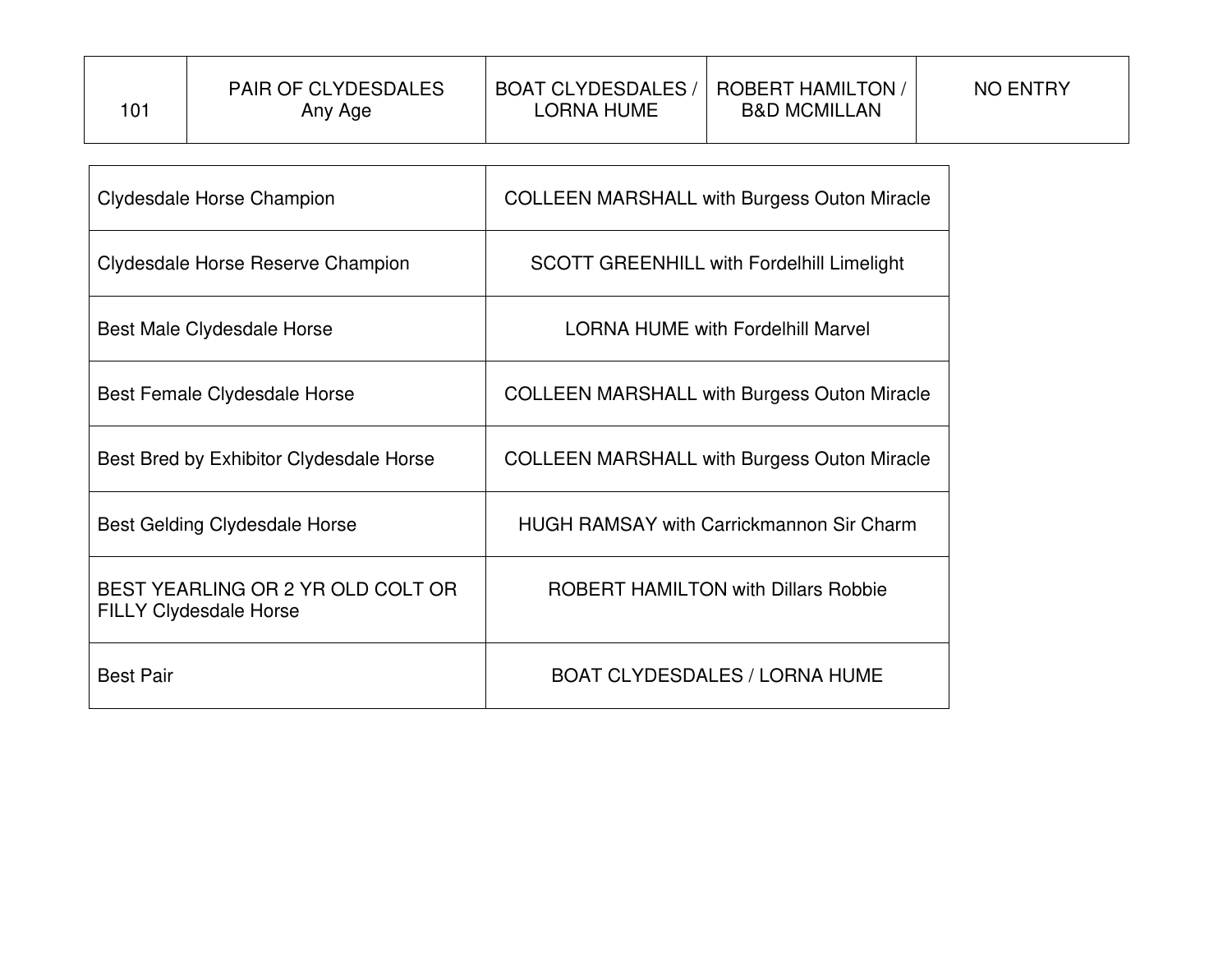## AYR COUNTY SHOW 2022 YOUNG HANDLERS 'CLYDESDALE HORSE' COMPETITION RESULTS Judge – Mr John Henderson, Co. Antrim

| <b>CLASS</b> | <b>DESCRIPTION</b>        | 1ST        | <b>OND</b><br><u>_</u> | 2RD        |
|--------------|---------------------------|------------|------------------------|------------|
| 102          | Young Handler Competition | No Entries | No Entries             | No Entries |

#### AYR COUNTY SHOW 2022 CLYDESDALE HORSE YFC RESULTS Judge – Mr John Henderson, Co. Antrim

| <b>CLASS</b> | <b>DESCRIPTION</b>       | 1ST        | $2^{ND}$   | ? RD       |
|--------------|--------------------------|------------|------------|------------|
| 103          | Male or Female - Any Age | No Entries | No Entries | No Entries |

# AYR COUNTY SHOW 2022 CLYDESDALE HORSE STUD CART RESULTS Judge – Mr John Henderson, Co. Antrim

| <b>CLASS</b> | <b>DESCRIPTION</b>                                  | 1ST                                                              | $2^{ND}$                                                 | 3 <sub>BD</sub> |
|--------------|-----------------------------------------------------|------------------------------------------------------------------|----------------------------------------------------------|-----------------|
| 104          | Stud Cart Mare or Gelding driven<br>by Lady or Gent | <b>GALCANTRAY</b><br><b>CLYDESDALES WITH</b><br>Deighton Chumley | <b>ALASTAIR MCLEAN</b><br><b>WITH Lochcote</b><br>Cooper | No Entry        |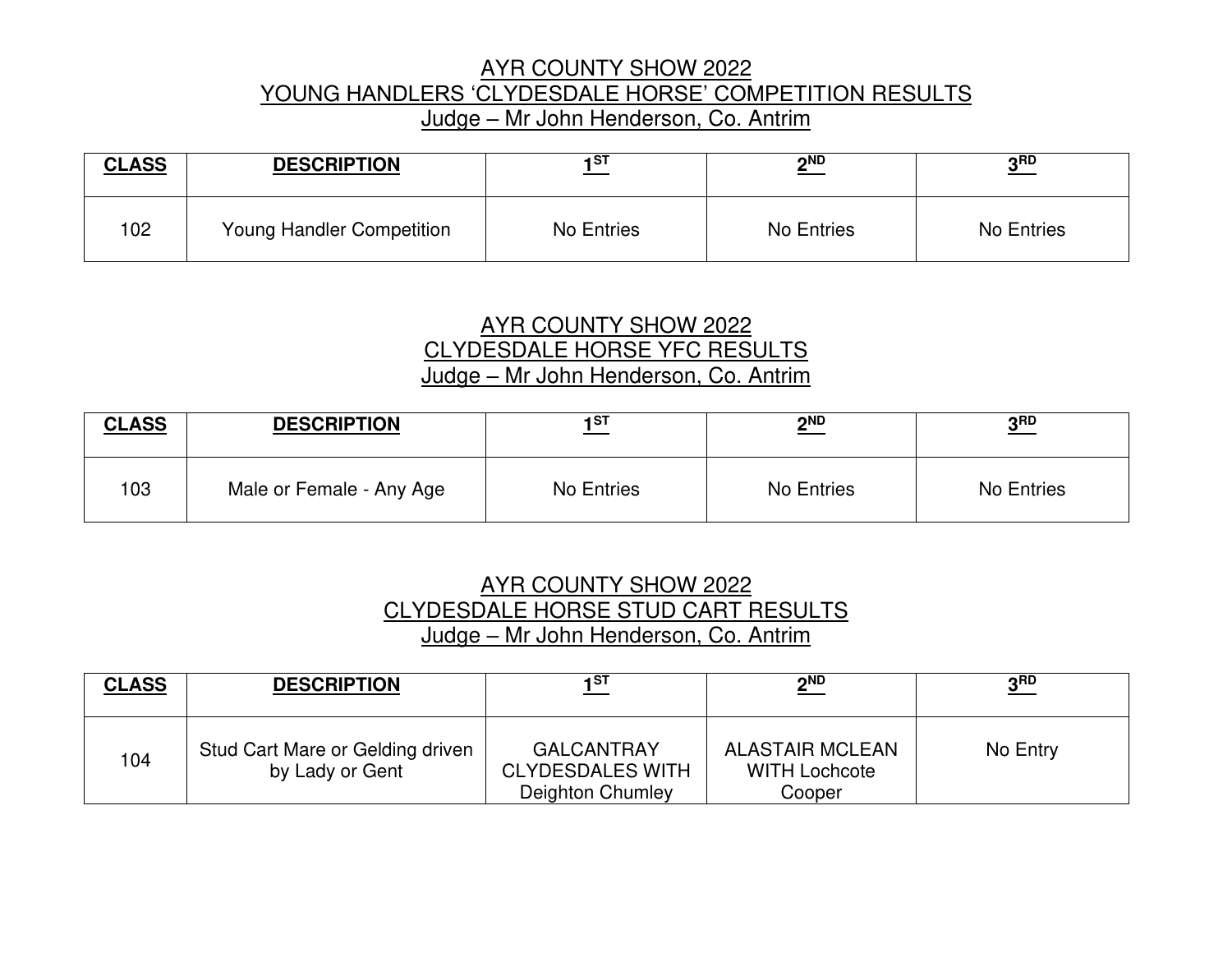# AYR COUNTY SHOW 2022 SUFFOLK SHEEP RESULTS Judge – Mrs Fiona Wright, Biggar

| <b>CLASS</b> | <b>DESCRIPTION</b>                              | 1 <sup>ST</sup>                 | 2 <sup>ND</sup>       | 3 <sup>RD</sup>                   |
|--------------|-------------------------------------------------|---------------------------------|-----------------------|-----------------------------------|
| 105          | <b>TUP</b><br>Any age other than Lamb           | THE HIDDLESTON<br><b>FAMILY</b> | <b>MRS R H GOLDIE</b> | <b>JOHN Y BARCLAY &amp;</b><br>CO |
| 106          | <b>TUP LAMB</b>                                 | THE HIDDLESTON<br><b>FAMILY</b> | T I & E FITZSIMON     | <b>ELAINE WILKIE</b>              |
| 107          | $EWE - having reared$ lamb/s in<br>current year | <b>PAULA &amp; DAVID REID</b>   | <b>ELAINE WILKIE</b>  | <b>NO ENTRIES</b>                 |
| 108          | <b>EWE HOGG</b>                                 | THE HIDDLESTON<br><b>FAMILY</b> | <b>MRS R H GOLDIE</b> | THE HIDDLESTON<br><b>FAMILY</b>   |
| 109          | <b>EWE LAMB</b>                                 | <b>PAULA &amp; DAVID REID</b>   | T I & E FITZSIMON     | <b>ELAINE WILKIE</b>              |
| 110          | <b>GROUP OF THREE</b>                           | THE HIDDLESTON<br><b>FAMILY</b> | <b>NO ENTRIES</b>     | <b>NO ENTRIES</b>                 |

| Suffolk Sheep Champion - The Kirkbride Cup | THE HIDDLESTON FAMILY - EWE HOGG         |
|--------------------------------------------|------------------------------------------|
| <b>Suffolk Sheep Reserve Champion</b>      | <b>PAULA &amp; DAVID REID - EWE LAMB</b> |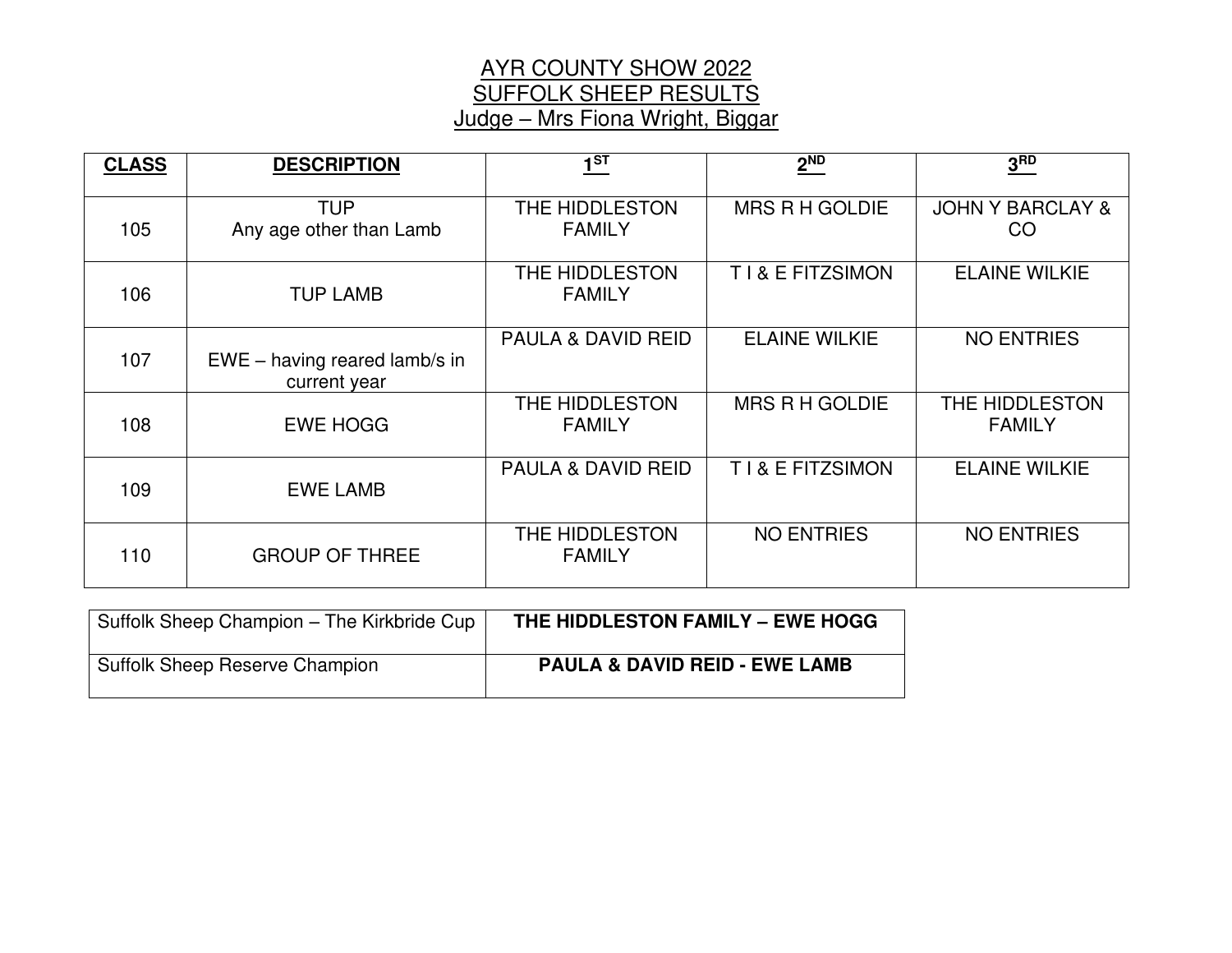## AYR COUNTY SHOW 2022 ZWARTBLES SHEEP RESULTS Judge – Ms Fiona Brown, Co. Durham

| <b>CLASS</b> | <b>DESCRIPTION</b>                                      | 1 <sup>ST</sup>      | 2 <sup>ND</sup>        | 3 <sup>RD</sup>        |
|--------------|---------------------------------------------------------|----------------------|------------------------|------------------------|
| 111          | <b>AGED RAM</b>                                         | A J THORBURN         | <b>NO ENTRIES</b>      | <b>NO ENTRIES</b>      |
| 112          | <b>SHEARLING RAM</b>                                    | <b>COLIN RAE</b>     | A J THORBURN           | <b>GILLIAN SMITH</b>   |
| 113          | <b>RAM LAMB</b>                                         | <b>GILLIAN SMITH</b> | <b>ALLY BAIRD</b>      | A J THORBURN           |
| 114          | <b>EWE</b><br>(Having reared lamb/s in current<br>year) | <b>ALLY BAIRD</b>    | A J THORBURN           | A J THORBURN           |
| 115          | <b>EWE HOGG</b>                                         | <b>COLIN RAE</b>     | <b>ALLY BAIRD</b>      | <b>CONIC ZWARTBLES</b> |
| 116          | <b>EWE LAMB</b>                                         | <b>ALLY BAIRD</b>    | <b>CONIC ZWARTBLES</b> | <b>COLIN RAE</b>       |
| 117          | <b>GROUP OF THREE</b>                                   | <b>COLIN RAE</b>     | A J THORBURN           | <b>GILLIAN SMITH</b>   |

| Zwartbles Sheep Champion         | <b>COLIN RAE (EWE HOGG)</b>                               |
|----------------------------------|-----------------------------------------------------------|
| Zwartbles Sheep Reserve Champion | ALLY BAIRD (EWE. Having reared lamb/s in<br>current year) |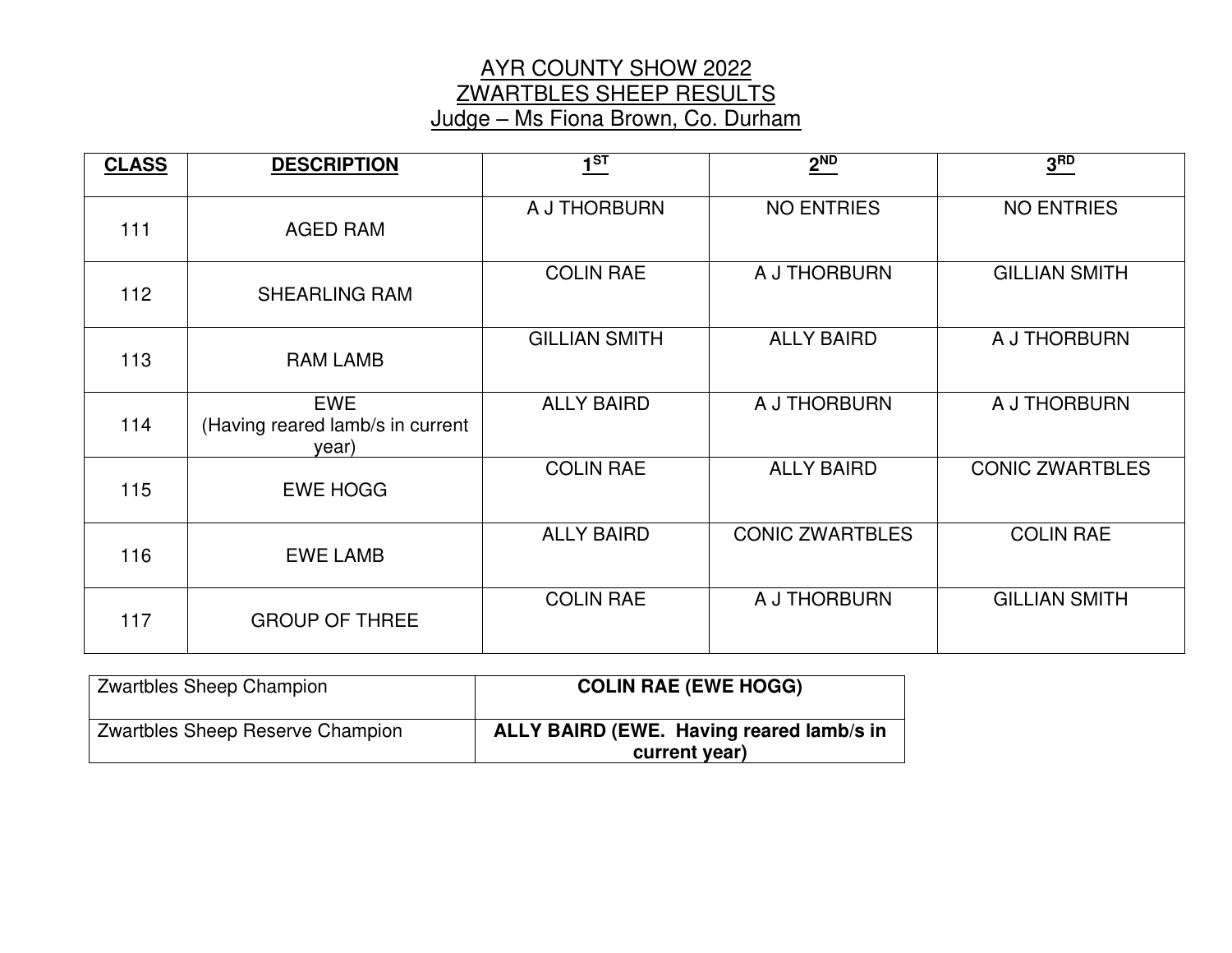## AYR COUNTY SHOW 2022 BRITISH CHAROLLAIS SHEEP RESULTS Judge – Mr Wallace Kennedy, Maybole

| <b>CLASS</b> | <b>DESCRIPTION</b>                            | 1 <sup>ST</sup>   | $2^{ND}$          | 3 <sup>RD</sup>   |
|--------------|-----------------------------------------------|-------------------|-------------------|-------------------|
| 118          | <b>TUP</b><br>Any age other than Lamb         | <b>B G RADLEY</b> | <b>B G RADLEY</b> | <b>NO ENTRIES</b> |
| 119          | <b>TUP LAMB</b>                               | H W SLOAN         | <b>B G RADLEY</b> | H W SLOAN         |
| 120          | EWE - having reared lamb/s in<br>current year | <b>NO ENTRIES</b> | <b>NO ENTRIES</b> | <b>NO ENTRIES</b> |
| 121          | <b>SHEARLING EWE</b>                          | <b>B G RADLEY</b> | H W SLOAN         | <b>B G RADLEY</b> |
| 122          | <b>EWE LAMB</b>                               | H W SLOAN         | <b>B G RADLEY</b> | H W SLOAN         |
| 123          | <b>GROUP OF THREE</b>                         | <b>B G RADLEY</b> | H W SLOAN         | <b>NO ENTRIES</b> |

| <b>British Charollais Sheep Champion</b>  | <b>B G RADLEY</b><br>(SHEARLING EWE) |
|-------------------------------------------|--------------------------------------|
| British Charollais Sheep Reserve Champion | H W SLOAN (TUP LAMB)                 |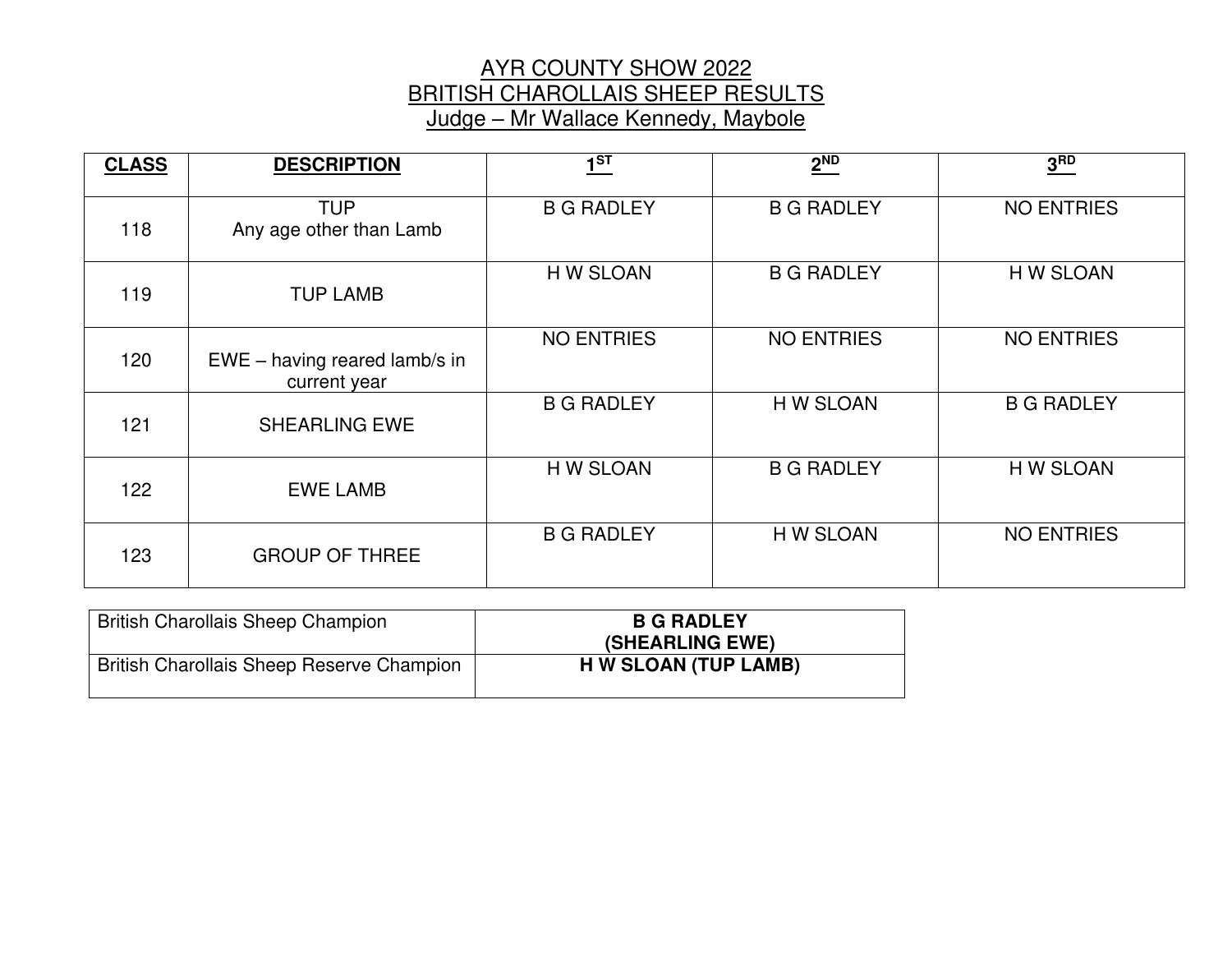#### AYR COUNTY SHOW 2022 BORDER LEICESTER SHEEP RESULTS Judge – Mr Allan Taylor, Biggar

| <b>CLASS</b> | <b>DESCRIPTION</b>                              | 1 <sup>ST</sup>     | 2 <sup>ND</sup> | 3 <sup>RD</sup> |
|--------------|-------------------------------------------------|---------------------|-----------------|-----------------|
| 124          | <b>TUP</b><br>Any age other than Lamb           | <b>DUNCAN WHYTE</b> | <b>NO ENTRY</b> | <b>NO ENTRY</b> |
| 125          | <b>TUP LAMB</b>                                 | <b>DUNCAN WHYTE</b> | <b>NO ENTRY</b> | <b>NO ENTRY</b> |
| 126          | $EWE - having reared$ lamb/s in<br>current year | <b>DUNCAN WHYTE</b> | <b>NO ENTRY</b> | <b>NO ENTRY</b> |
| 127          | <b>SINGLE EWE HOGG</b>                          | <b>DUNCAN WHYTE</b> | <b>NO ENTRY</b> | <b>NO ENTRY</b> |
| 128          | <b>EWE LAMB</b>                                 | <b>DUNCAN WHYTE</b> | <b>NO ENTRY</b> | <b>NO ENTRY</b> |
| 129          | <b>GROUP OF THREE</b>                           | <b>DUNCAN WHYTE</b> | <b>NO ENTRY</b> | <b>NO ENTRY</b> |

| Border Leicester Sheep Champion - The   | <b>DUNCAN WHYTE (SINGLE EWE HAVING</b> |
|-----------------------------------------|----------------------------------------|
| <b>Guthrie Perpetual Trophy</b>         | <b>REARED LAMB/S IN CURRENT YEAR)</b>  |
| Border Leicester Sheep Reserve Champion | <b>DUNCAN WHYTE (SINGLE EWE HOGG)</b>  |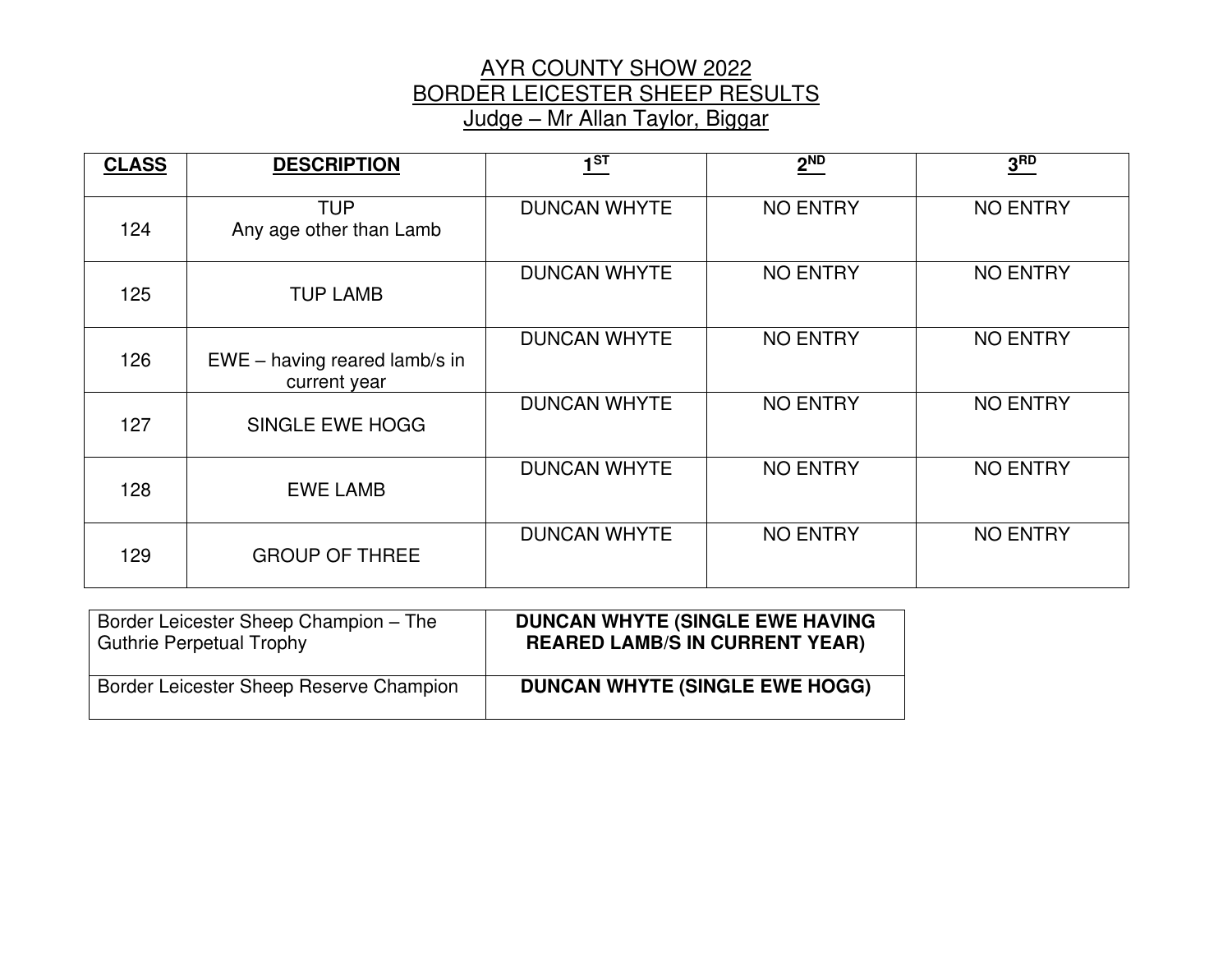## AYR COUNTY SHOW 2022 HAMPSHIRE DOWN SHEEP RESULTS Judge – Mr Matthew Pink, York

| <b>CLASS</b> | <b>DESCRIPTION</b>                              | $\underline{\mathbf{1}^{\text{ST}}}$              | $2^{ND}$                                      | 3 <sup>RD</sup>                                   |
|--------------|-------------------------------------------------|---------------------------------------------------|-----------------------------------------------|---------------------------------------------------|
| 130          | <b>RAM</b><br>1 year old or over                | <b>J &amp; R MCFARLANE</b><br><b>AND L RENNIE</b> | <b>CAERLAVEROCK</b><br><b>HAMPSHIRE DOWNS</b> | <b>GEOFFREY TODD</b>                              |
| 131          | <b>RAM LAMB</b>                                 | <b>J &amp; R MCFARLANE</b><br><b>AND L RENNIE</b> | <b>CAERLAVEROCK</b><br><b>HAMPSHIRE DOWNS</b> | <b>J &amp; R MCFARLANE</b><br>AND L RENNIE        |
| 132          | $EWE - having reared$ lamb/s in<br>current year | <b>GEOFFREY TODD</b>                              | <b>J &amp; R MCFARLANE</b><br>AND L RENNIE    | <b>GEOFFREY TODD</b>                              |
| 133          | <b>EWE HOGG</b>                                 | J & R MCFARLANE<br><b>AND L RENNIE</b>            | <b>J &amp; R MCFARLANE</b><br>AND L RENNIE    | <b>GEOFFREY TODD</b>                              |
| 134          | <b>EWE LAMB</b>                                 | <b>J &amp; R MCFARLANE</b><br><b>AND L RENNIE</b> | <b>GEOFFREY TODD</b>                          | <b>J &amp; R MCFARLANE</b><br><b>AND L RENNIE</b> |
| 135          | <b>GROUP OF THREE</b>                           | <b>J &amp; R MCFARLANE</b><br>AND L RENNIE        | <b>GEOFFREY TODD</b>                          | <b>NO ENTRY</b>                                   |

| Hampshire Down Sheep Champion         | <b>J &amp; R MCFARLANE AND L RENNIE</b><br>(EWE LAMB) |
|---------------------------------------|-------------------------------------------------------|
| Hampshire Down Sheep Reserve Champion | <b>J &amp; R MCFARLANE AND L RENNIE</b><br>(RAM HOGG) |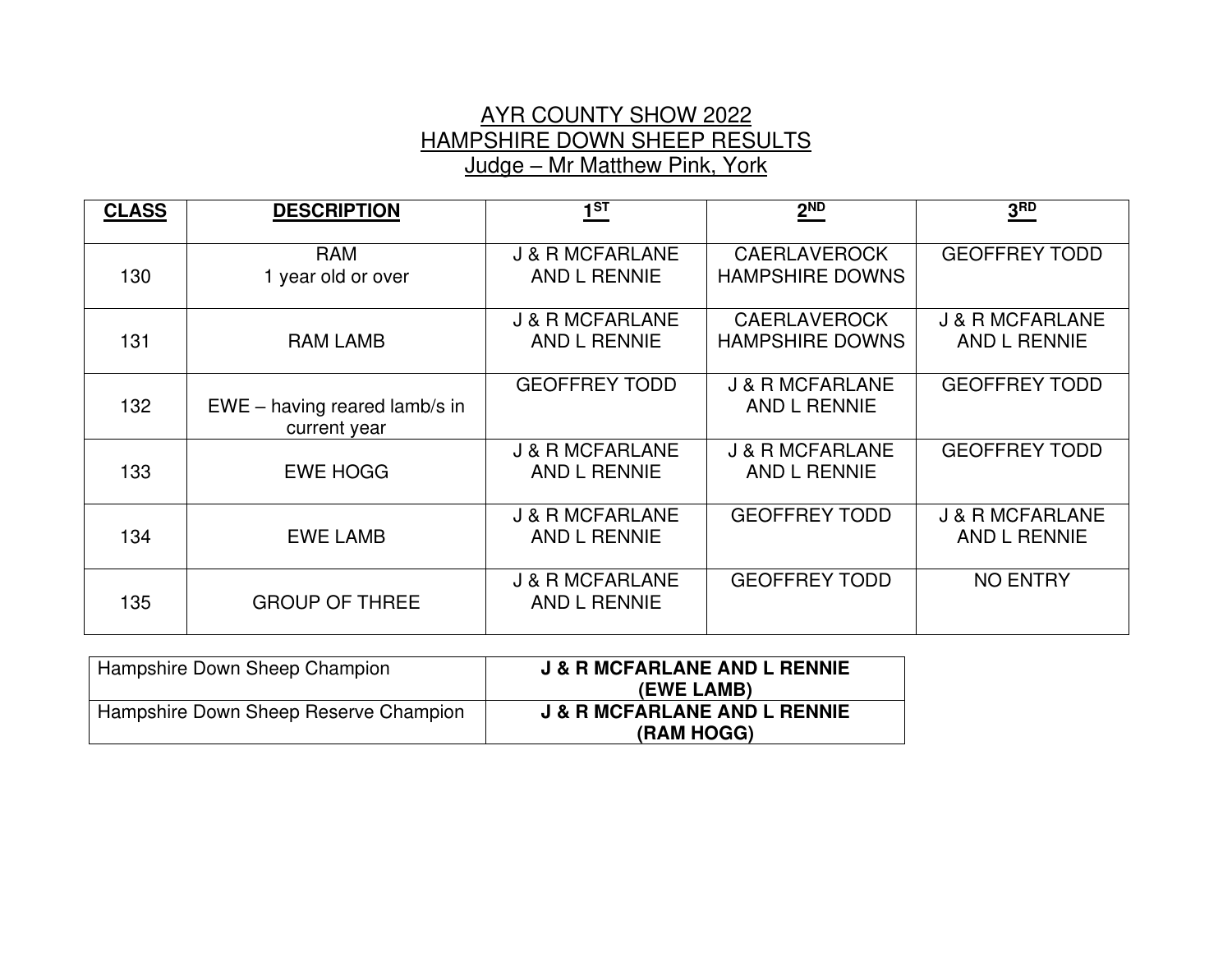## AYR COUNTY SHOW 2022 TEXEL SHEEP RESULTS Judge – Mr David Morrison, Girvan

| <b>CLASS</b> | <b>DESCRIPTION</b>                                             | 1 <sup>ST</sup>                           | 2 <sup>ND</sup>                           | 3 <sub>BD</sub>            |
|--------------|----------------------------------------------------------------|-------------------------------------------|-------------------------------------------|----------------------------|
| 136          | <b>AGED RAM</b>                                                | <b>NO ENTRY</b>                           | <b>NO ENTRY</b>                           | <b>NO ENTRY</b>            |
| 137          | <b>SHEARLING RAM</b>                                           | <b>NO ENTRY</b>                           | <b>NO ENTRY</b>                           | <b>NO ENTRY</b>            |
| 138          | <b>TUP LAMB</b>                                                | <b>JOHN &amp; GLEN</b><br><b>PATERSON</b> | <b>HARVIE &amp; DAVIES</b>                | <b>HARVIE &amp; DAVIES</b> |
| 139          | <b>SINGLE EWE</b><br>(Having reared lamb/s in current<br>year) | <b>M &amp; G BALLANTYNE</b>               | <b>JOHN &amp; GLEN</b><br><b>PATERSON</b> | <b>NO ENTRY</b>            |
| 140          | <b>EWE HOGG</b>                                                | <b>JOHN &amp; GLEN</b><br><b>PATERSON</b> | <b>JOHN &amp; GLEN</b><br><b>PATERSON</b> | <b>AURLA GRANT</b>         |
| 141          | <b>EWE LAMB</b>                                                | <b>AURLA GRANT</b>                        | <b>JOHN &amp; GLEN</b><br><b>PATERSON</b> | <b>HARVIE &amp; DAVIES</b> |
| 142          | <b>GROUP OF THREE</b>                                          | <b>JOHN &amp; GLEN</b><br><b>PATERSON</b> | <b>HARVIE &amp; DAVIES</b>                | <b>AURLA GRANT</b>         |

| Texel Sheep Champion - The Warnock Trophy | John & Glen Paterson - (EWE HOGG) |
|-------------------------------------------|-----------------------------------|
| <b>Texel Sheep Reserve Champion</b>       | <b>Aurla Grant - (Ewe LAMB)</b>   |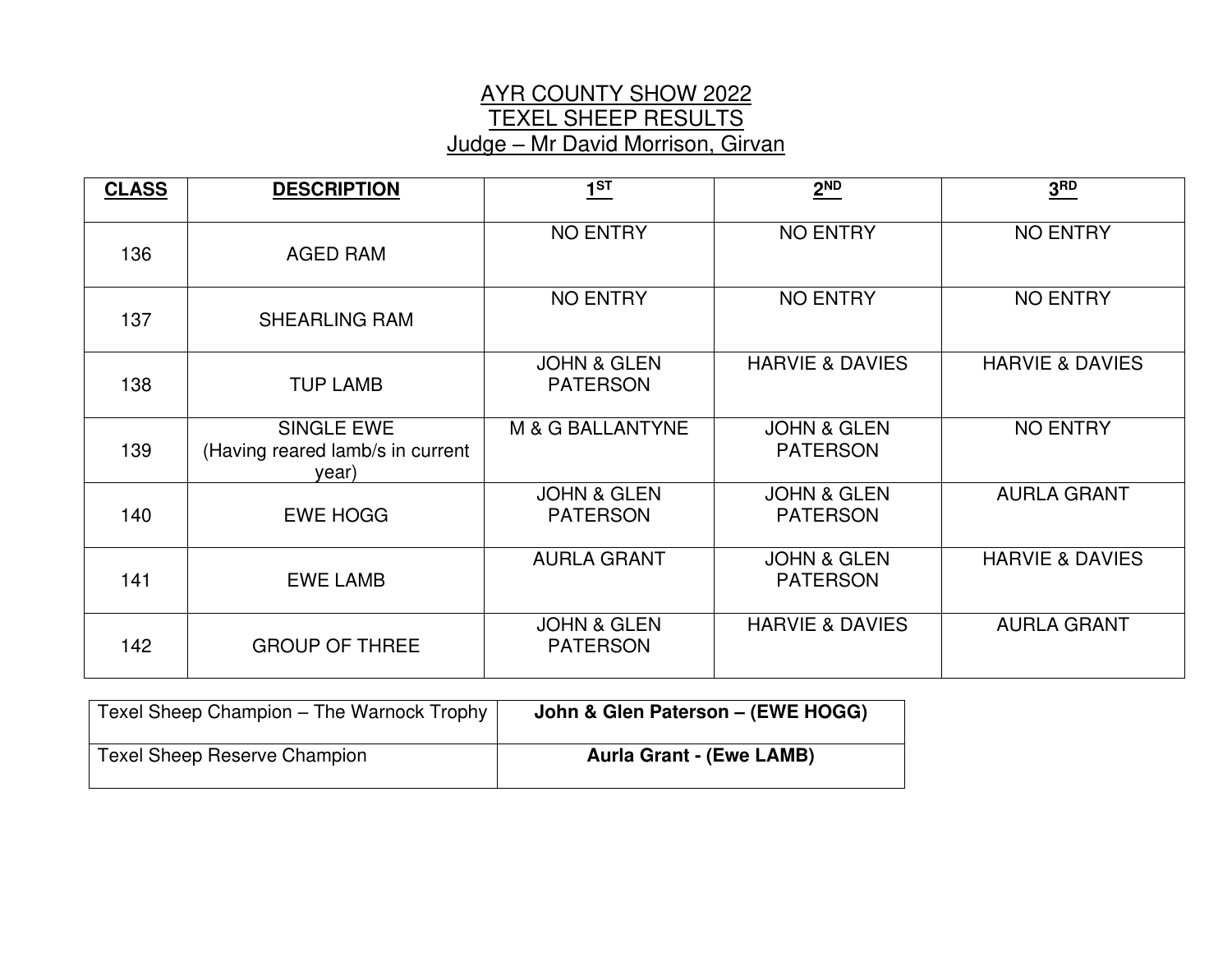#### AYR COUNTY SHOW 2022 ANY OTHER CONTINENTAL SHEEP RESULTS Judge – Mr Raymond Irvine, Moray

| <b>CLASS</b> | <b>DESCRIPTION</b>                            | 1 <sup>ST</sup>    | $2^{ND}$                                         | 3 <sup>RD</sup>                                 |
|--------------|-----------------------------------------------|--------------------|--------------------------------------------------|-------------------------------------------------|
| 143          | <b>RAM</b><br>1 year old or over              | A D BRISBANE       | <b>GILLIAN ROBB</b>                              | <b>VALAIS BLACKNOSE</b><br><b>STIRLINGSHIRE</b> |
| 144          | <b>RAM LAMB</b>                               | <b>COLIN RAE</b>   | A D BRISBANE                                     | <b>VALAIS BLACKNOSE</b><br><b>STIRLINGSHIRE</b> |
| 145          | EWE - having reared lamb/s in<br>current year | <b>ALI JACKSON</b> | <b>VALAIS BLACKNOSE</b><br><b>STIRLINGSHIRE</b>  | <b>GILLIAN ROBB</b>                             |
| 146          | <b>EWE HOGG</b>                               | A D BRISBANE       | <b>ALI JACKSON</b>                               | A D BRISBANE                                    |
| 147          | <b>EWE LAMB</b>                               | A D BRISBANE       | <b>VALAIS BLACKNOSE</b><br><b>STIRLINGSHIREQ</b> | A D BRISBANE                                    |
| 148          | <b>GROUP OF THREE</b>                         | A D BRISBANE       | <b>GILLIAN ROBB</b>                              | <b>ALI JACKSON</b>                              |

| <b>AOCB Sheep Champion</b>         | ALI JACKSON (EWE. Having reared lamb/s) |
|------------------------------------|-----------------------------------------|
|                                    | in current year)                        |
| <b>AOCB Sheep Reserve Champion</b> | A D BRISBANE (RAM. 1 year old or over)  |
|                                    |                                         |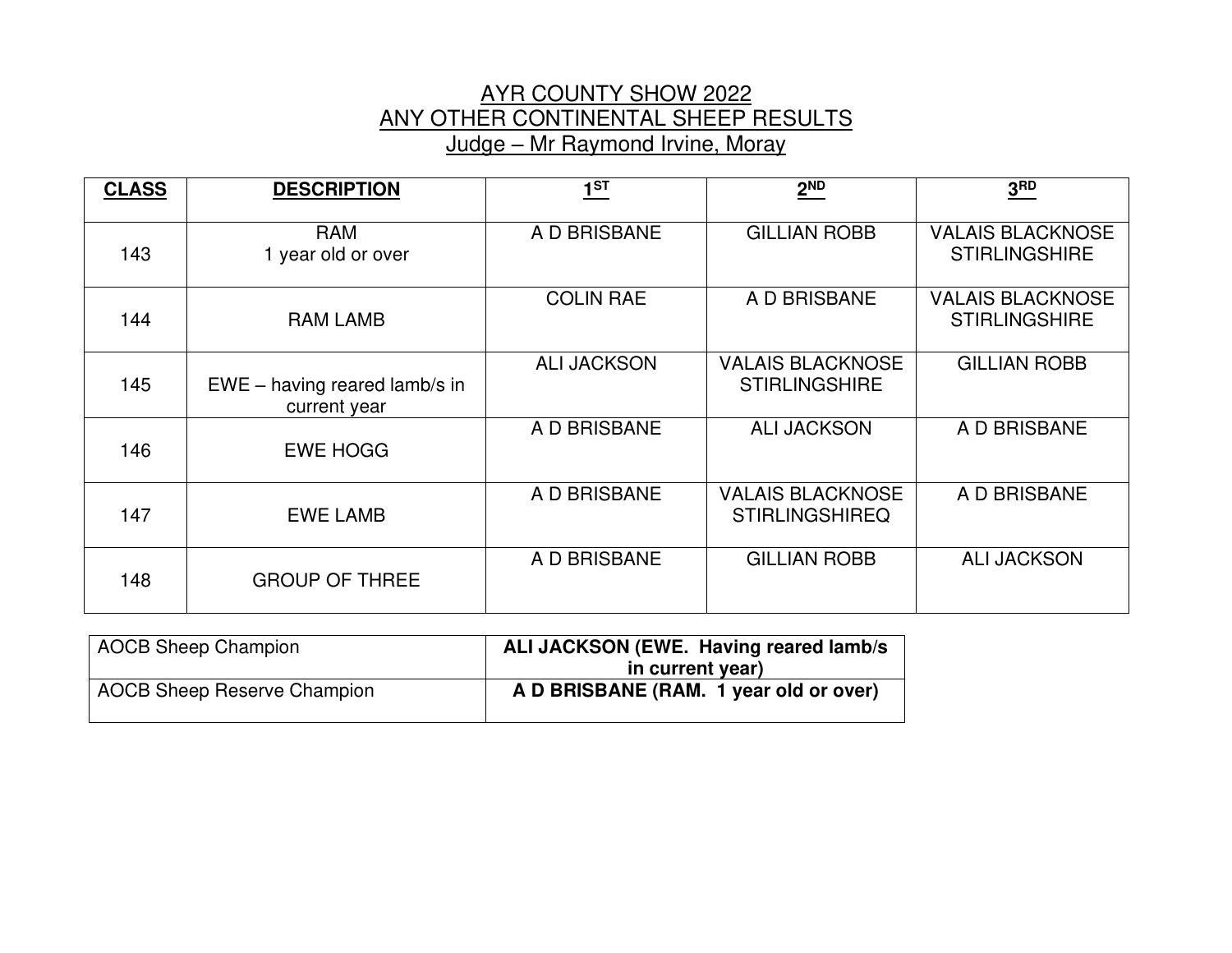# AYR COUNTY SHOW 2022 BELTEX SHEEP RESULTS Judge – Mr Allan Taylor, Biggar

| <b>CLASS</b> | <b>DESCRIPTION</b>                                             | 1 <sup>ST</sup>                   | 2 <sup>ND</sup>                   | 3 <sup>RD</sup>                |
|--------------|----------------------------------------------------------------|-----------------------------------|-----------------------------------|--------------------------------|
| 149          | AGED RAM                                                       | <b>GAIL PATERSON</b>              | <b>JOHN Y BARCLAY &amp;</b><br>CO | <b>NO ENTRY</b>                |
| 150          | <b>TUP HOGG</b>                                                | <b>ANDREW DUNLOP</b>              | ANDREW DUNLOP                     | <b>JOHN Y BARCLAY &amp; CO</b> |
| 151          | <b>TUP LAMB</b>                                                | <b>ANDREW DUNLOP</b>              | <b>GAIL PATERSON</b>              | M & G BALLANTYNE               |
| 152          | <b>SINGLE EWE</b><br>(Having reared lamb/s in current<br>year) | <b>JOHN Y BARCLAY &amp;</b><br>CO | <b>GAIL PATERSON</b>              | M & G BALLANTYNE               |
| 153          | <b>EWE HOGG</b>                                                | <b>ALI JACKSON</b>                | <b>ANDREW DUNLOP</b>              | <b>ANDREW DUNLOP</b>           |
| 154          | <b>EWE LAMB</b>                                                | <b>ALI JACKSON</b>                | <b>ANDREW DUNLOP</b>              | <b>GAIL PATERSON</b>           |
| 155          | <b>GROUP OF THREE</b>                                          | <b>JOHN Y BARCLAY &amp;</b><br>CO | <b>ANDREW DUNLOP</b>              | M & G BALLANTYNE               |

| Beltex Sheep Champion - The Silver Trophy | <b>ALI JACKSON (EWE HOGG)</b>   |
|-------------------------------------------|---------------------------------|
| <b>Beltex Sheep Reserve Champion</b>      | <b>ANDREW DUNLOP (TUP HOGG)</b> |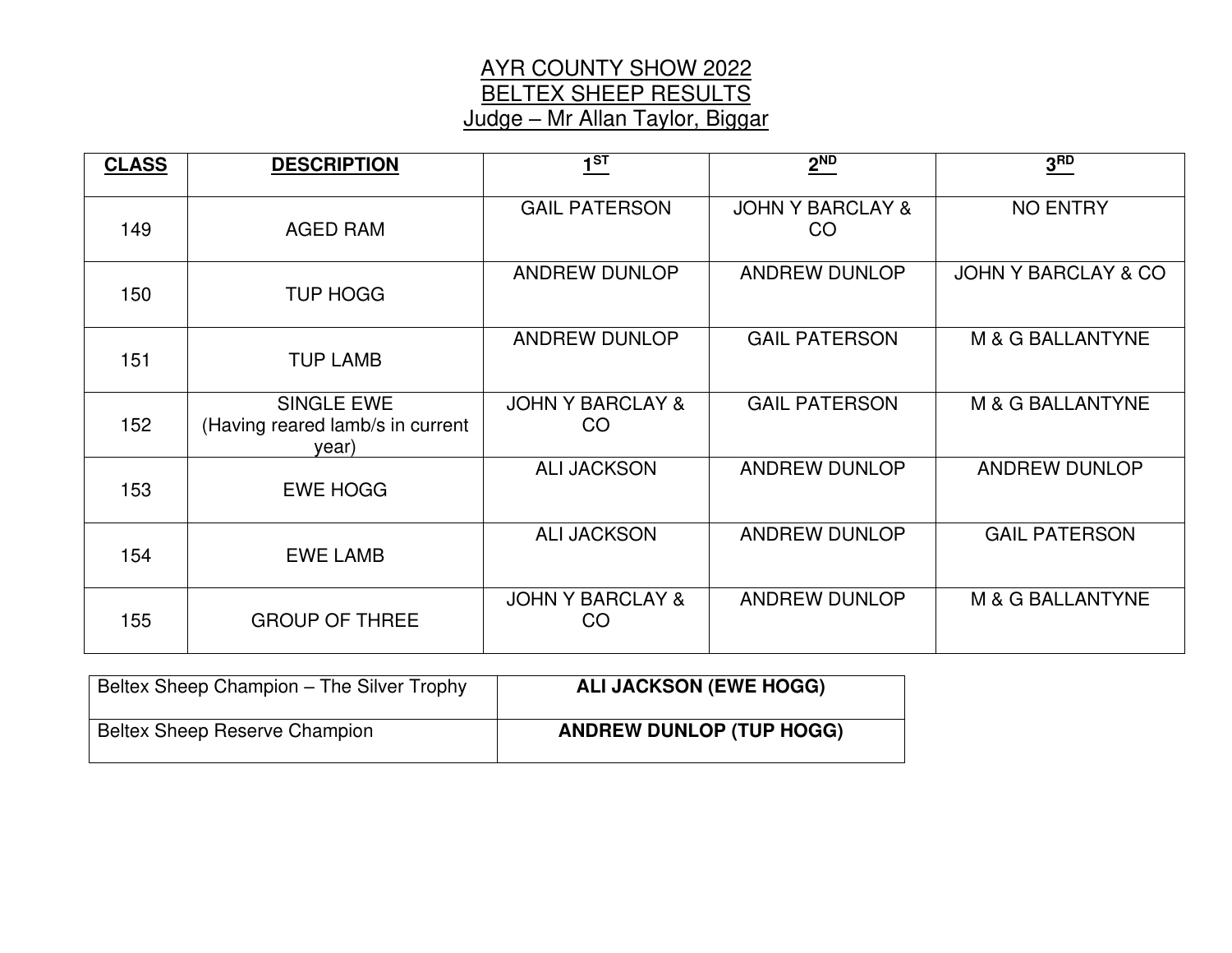## AYR COUNTY SHOW 2022 RYELAND SHEEP RESULTS Judge – Mr David Robinson, Cumbria

| <b>CLASS</b> | <b>DESCRIPTION</b>                                   | 1 <sup>ST</sup> | 2 <sup>ND</sup>         | 3 <sub>BD</sub>         |
|--------------|------------------------------------------------------|-----------------|-------------------------|-------------------------|
| 156          | <b>TUP</b><br>Any age other than Lamb                | A HUNTER BLAIR  | <b>ANDREW FARLEY</b>    | <b>ANDREW FARLEY</b>    |
| 157          | <b>TUP LAMB</b>                                      | A & D MITCHELL  | <b>NO ENTRY</b>         | <b>NO ENTRY</b>         |
| 158          | SINGLE EWE - having reared<br>lamb/s in current year | A & D MITCHELL  | <b>DOUGLAS STAINTON</b> | <b>DOUGLAS STAINTON</b> |
| 159          | SINGLE EWE HOGG                                      | A HUNTER BLAIR  | <b>DAVID MITCHELL</b>   | <b>DOUGLAS STAINTON</b> |
| 160          | <b>EWE LAMB</b>                                      | A HUNTER BLAIR  | A HUNTER BLAIR          | <b>DAVID MITCHELL</b>   |
| 161          | <b>GROUP OF THREE</b>                                | A HUNTER BLAIR  | A & D MITCHELL          | <b>DOUGLAS STAINTON</b> |

| <b>Ryeland Sheep Champion</b>         | A HUNTER BLAIR (Tup, any age other than<br>∟amb) |
|---------------------------------------|--------------------------------------------------|
| <b>Ryeland Sheep Reserve Champion</b> | A HUNTER BALIR (Single Ewe Hogg)                 |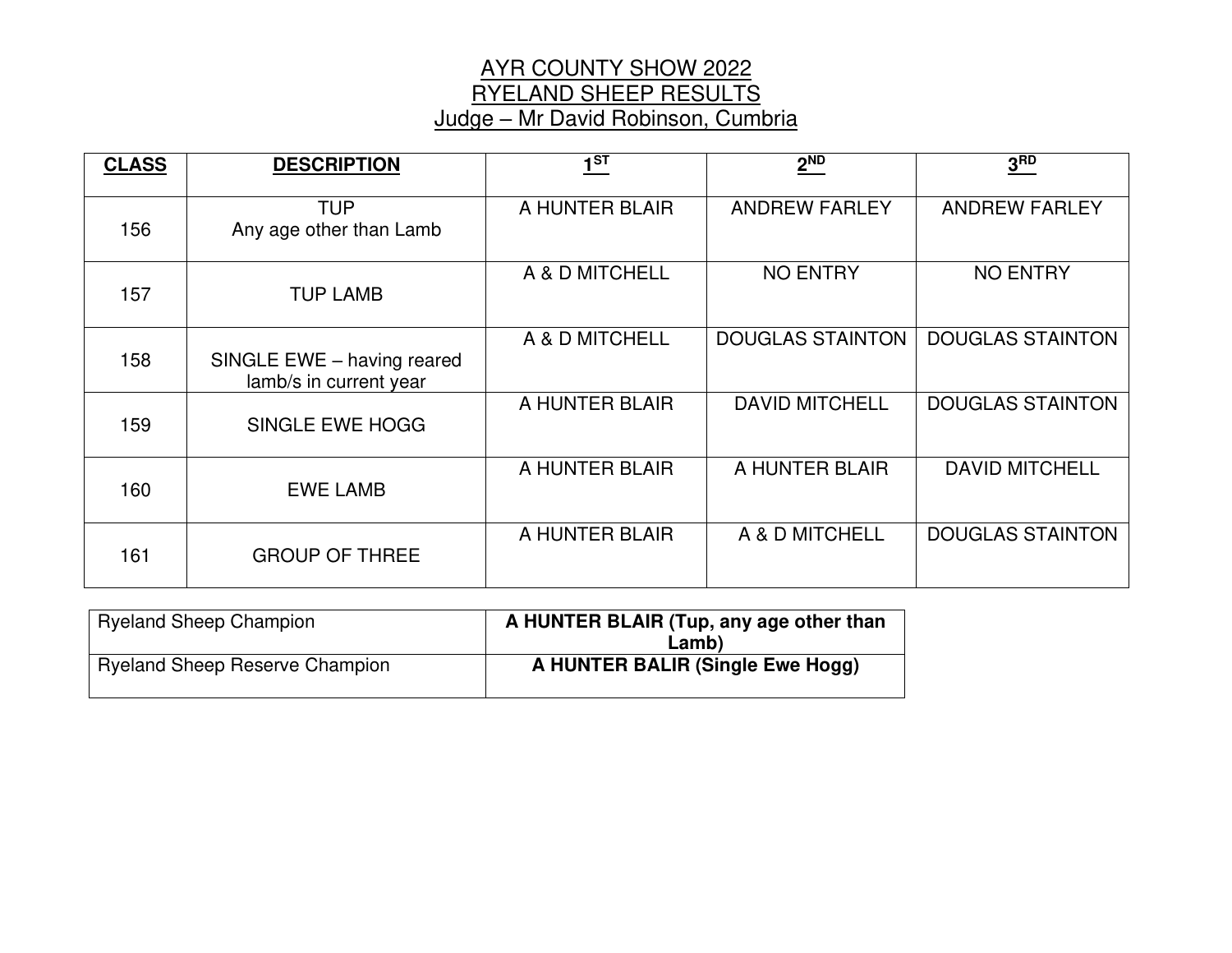#### AYR COUNTY SHOW 2022 ANY OTHER NATIVE SHEEP RESULTS Judge – Mr Raymond Irvine, Moray

| <b>CLASS</b> | <b>DESCRIPTION</b>                              | 1 <sup>ST</sup>     | 2 <sup>ND</sup>     | 3 <sub>BD</sub> |
|--------------|-------------------------------------------------|---------------------|---------------------|-----------------|
| 162          | <b>RAM</b><br>1 year old or over                | <b>DANIEL HODGE</b> | <b>BEN WELSH</b>    | <b>NO ENTRY</b> |
| 163          | <b>RAM LAMB</b>                                 | <b>BEN WELSH</b>    | <b>BEN WELSH</b>    | M & C DRUMMOND  |
| 164          | $EWE - having reared$ lamb/s in<br>current year | <b>BEN WELSH</b>    | <b>BEN WELSH</b>    | <b>NO ENTRY</b> |
| 165          | <b>EWE HOGG</b>                                 | <b>BEN WELSH</b>    | <b>DANIEL HODGE</b> | <b>NO ENTRY</b> |
| 166          | <b>EWE LAMB</b>                                 | <b>BEN WELSH</b>    | <b>BEN WELSH</b>    | <b>NO ENTRY</b> |
| 167          | <b>GROUP OF THREE</b>                           | <b>BEN WELSH</b>    | <b>NO ENTRY</b>     | <b>NO ENTRY</b> |

| <b>AONB Sheep Champion</b>         | <b>DANIEL HODGE</b><br>(RAM, 1 YEAR OLD AND OVER) |
|------------------------------------|---------------------------------------------------|
| <b>AONB Sheep Reserve Champion</b> | <b>BEN WELSH (EWE LAMB)</b>                       |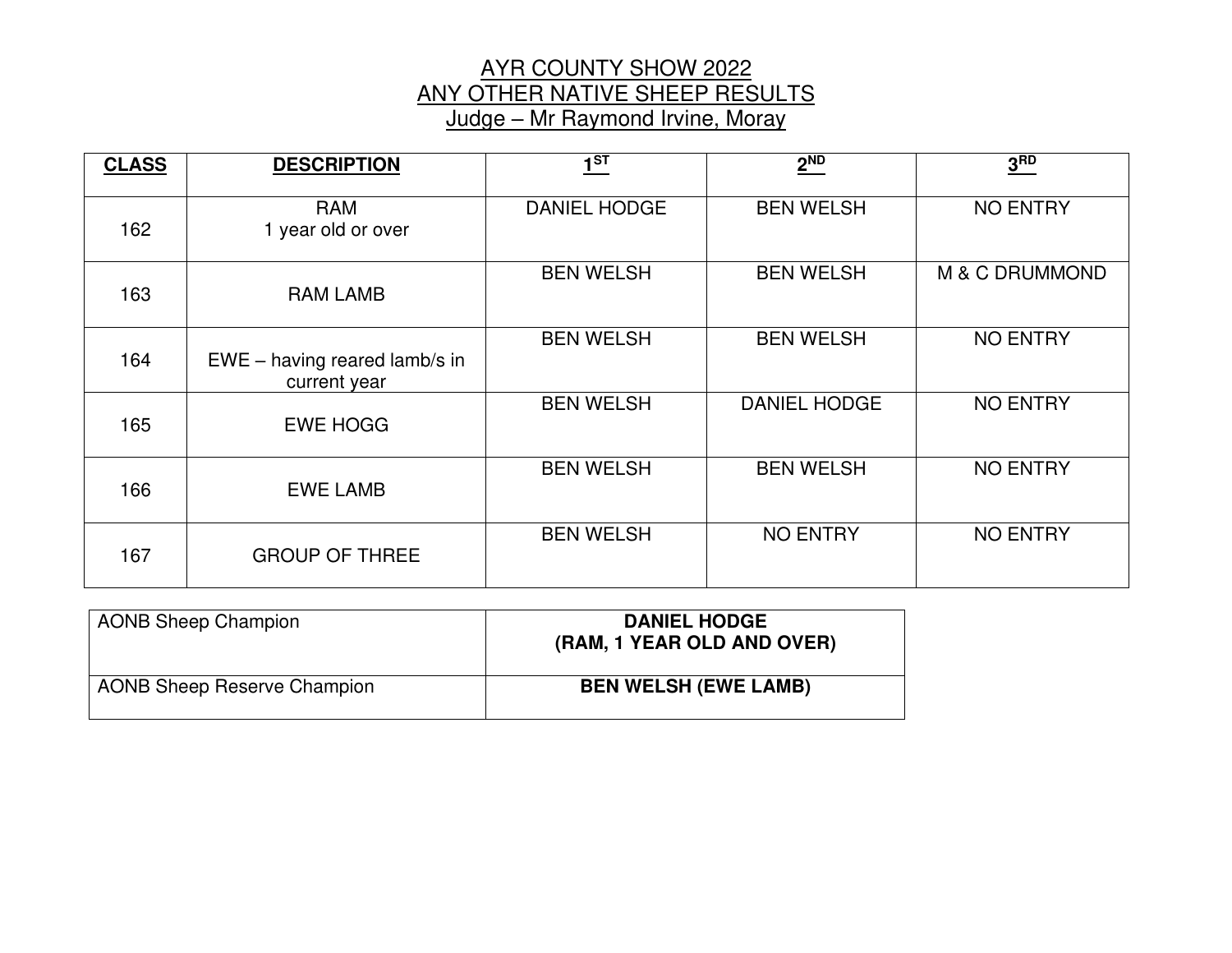# AYR COUNTY SHOW 2022 BLACKFACE SHEEP RESULTS Judge – Mr David Morrison, Girvan

| <b>CLASS</b> | <b>DESCRIPTION</b>                             | $1^{ST}$                     | $2^{ND}$        | 3 <sup>RD</sup> |
|--------------|------------------------------------------------|------------------------------|-----------------|-----------------|
| 168          | <b>TUP</b><br>Above 1 shear                    | <b>W STEVENSON &amp; SON</b> | <b>NO ENTRY</b> | <b>NO ENTRY</b> |
| 169          | <b>TUP HOGG</b>                                | <b>W STEVENSON &amp; SON</b> | <b>NO ENTRY</b> | <b>NO ENTRY</b> |
| 170          | SINGLE $EWE - in$ lamb or with<br>lamb at foot | <b>W STEVENSON &amp; SON</b> | <b>NO ENTRY</b> | <b>NO ENTRY</b> |
| 171          | SINGLE EWE HOGG                                | <b>NO ENTRY</b>              | <b>NO ENTRY</b> | <b>NO ENTRY</b> |
| 172          | <b>GROUP OF THREE</b>                          | W STEVENSON & SON            | <b>NO ENTRY</b> | <b>NO ENTRY</b> |

| Blackface Sheep Champion - Championship | <b>W STEVENSON &amp; SON</b>                 |
|-----------------------------------------|----------------------------------------------|
| Trophy                                  | $-$ single ewe in lamb or with lamb at foot) |
| <b>Blackface Sheep Reserve Champion</b> | <b>W STEVENSON &amp;SON</b>                  |
|                                         | $-$ TUP HOGG                                 |
| Best Blackface Opposite Sex to Breed    | <b>W STEVENSON &amp; SON</b>                 |
| Champion - The Troloss Trophy           | - TUP HOGG                                   |
| Best Blackface Bred by Exhibitor - The  | <b>W STEVENSON &amp; SON</b>                 |
| <b>Whiteflat Trophy</b>                 | - single ewe in lamb or with lamb at foot    |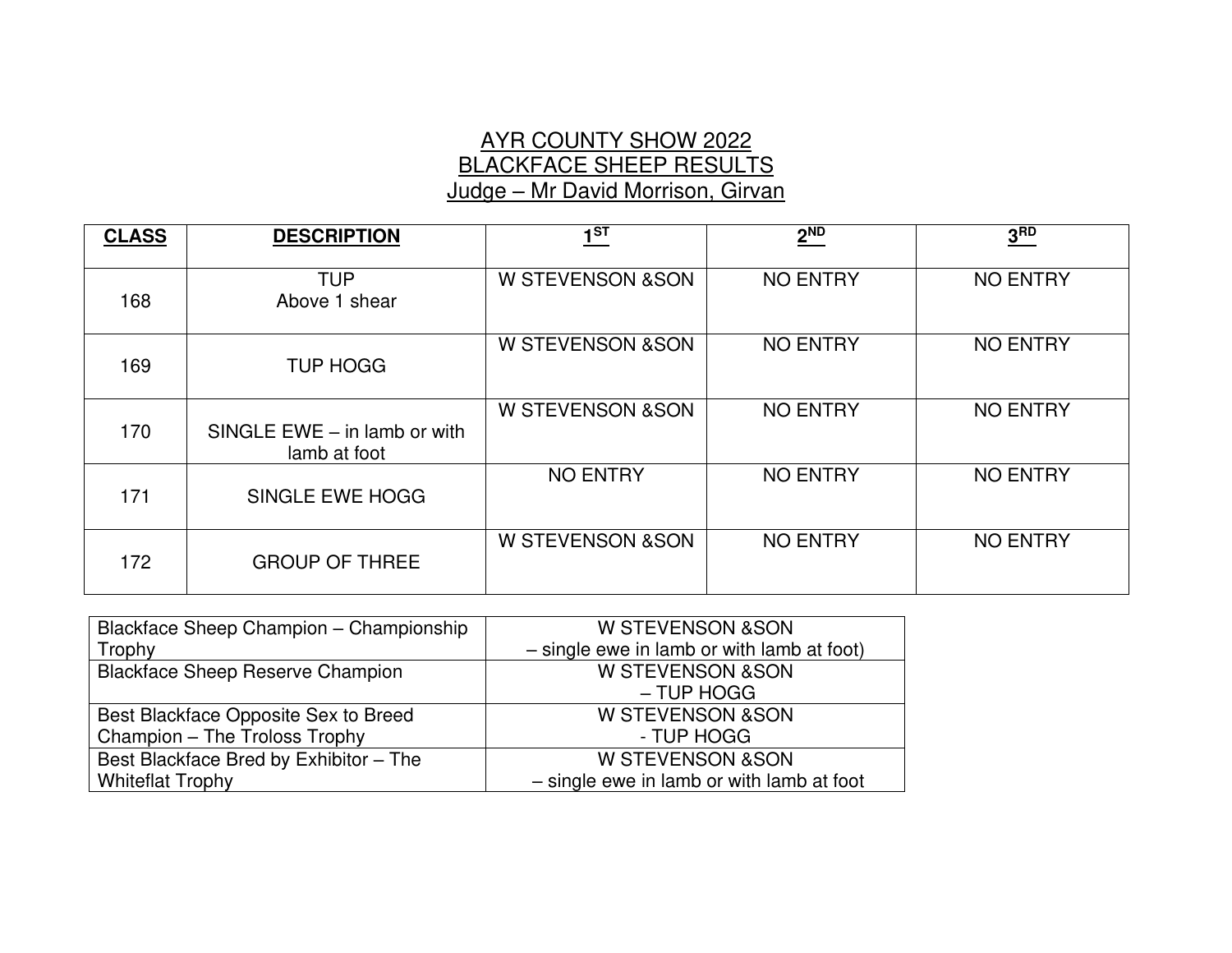## AYR COUNTY SHOW 2022 BLUEFACED LEICESTER SHEEP (Crossing Type) RESULTS Judge – Mr I Minto, West Linton

| <b>CLASS</b> | <b>DESCRIPTION</b>                                   | $1^{ST}$              | $2^{ND}$          | 3 <sup>RD</sup>   |
|--------------|------------------------------------------------------|-----------------------|-------------------|-------------------|
| 173          | <b>TUP</b><br>Any age other than Lamb                | <b>DAVID M BRYSON</b> | FIRM OF SHAWHEAD  | FIRM OF SHAWHEAD  |
| 174          | <b>TUP LAMB</b>                                      | <b>DAVID HOGG</b>     | A & A KIRKPATRICK | FIRM OF SHAWHEAD  |
| 175          | SINGLE EWE - having reared<br>lamb/s in current year | <b>DAVID M BRYSON</b> | A & A KIRKPATRICK | <b>NO ENTRY</b>   |
| 176          | SINGLE EWE HOGG                                      | FIRM OF SHAWHEAD      | A & A KIRKPATRICK | <b>DAVID HOGG</b> |
| 177          | <b>EWE LAMB</b>                                      | A & A KIRKPATRICK     | <b>DAVID HOGG</b> | A & A KIRKPATRICK |
| 178          | <b>GROUP OF THREE</b>                                | FIRM OF SHAWHEAD      | A & A KIRKPATRICK | <b>NO ENTRY</b>   |

| <b>Bluefaced Leicester Crossing Type Sheep</b><br>Champion – The Cassington Trophy | FIRM OF SHAWHEAD (SINGLE EWE HOGG) |
|------------------------------------------------------------------------------------|------------------------------------|
| <b>Bluefaced Leicester Crossing Type Sheep</b><br>Reserve Champion                 | A & A KIRKPATRICK (EWE LAMB)       |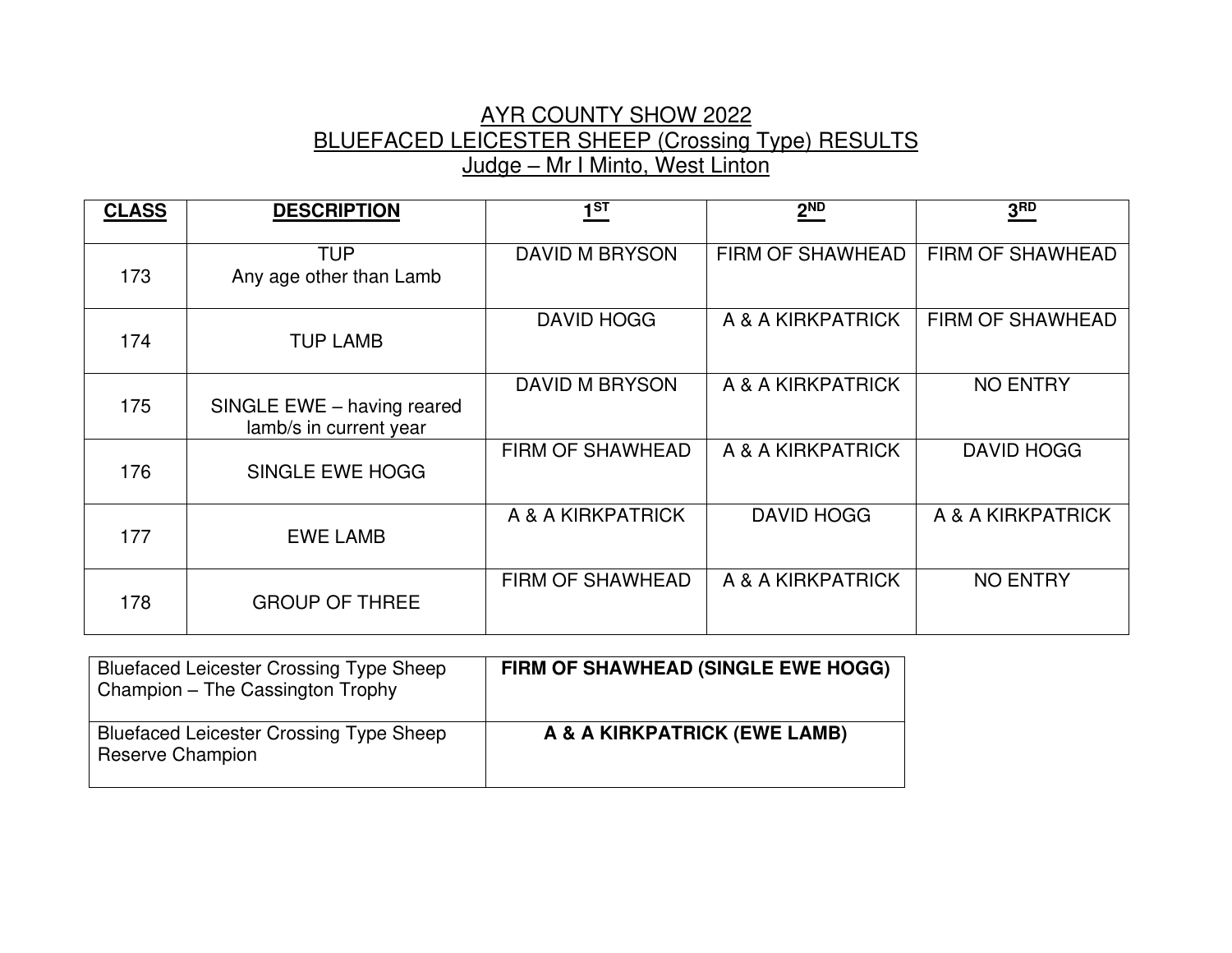# AYR COUNTY SHOW 2022 BLUEFACED LEICESTER SHEEP (Traditional) RESULTS Judge – Mr I Minto, West Linton

| <b>CLASS</b> | <b>DESCRIPTION</b>                                   | 1 <sub>ST</sub>       | $2^{ND}$              | 3 <sup>RD</sup>                                       |
|--------------|------------------------------------------------------|-----------------------|-----------------------|-------------------------------------------------------|
| 179          | <b>TUP</b><br>Any age other than Lamb                | <b>MRS KATE SMITH</b> | <b>MRS KATE SMITH</b> | LAIRDMANNOCH<br><b>BLUEFACED</b><br><b>LEICESTERS</b> |
| 180          | <b>TUP LAMB</b>                                      | M & C DRUMMOND        | <b>MRS KATE SMITH</b> | <b>NO ENTRY</b>                                       |
| 181          | SINGLE EWE - having reared<br>lamb/s in current year | <b>MRS KATE SMITH</b> | <b>NO ENTRY</b>       | <b>NO ENTRY</b>                                       |
| 182          | SINGLE EWE HOGG                                      | <b>MRS KATE SMITH</b> | M & C DRUMMOND        | M & C DRUMMOND                                        |
| 183          | <b>EWE LAMB</b>                                      | <b>MRS KATE SMITH</b> | M & C DRUMMOND        | <b>NO ENTRY</b>                                       |
| 184          | <b>GROUP OF THREE</b>                                | <b>MRS KATE SMITH</b> | <b>NO ENTRY</b>       | <b>NO ENTRY</b>                                       |

| <b>Bluefaced Leicester Traditional Sheep</b><br>Champion - The David Cruickshank | <b>MRS KATE SMITH (SINGLE EWE HOGG)</b>          |
|----------------------------------------------------------------------------------|--------------------------------------------------|
| <b>Memorial Trophy</b>                                                           |                                                  |
| <b>Bluefaced Leicester Traditional Sheep</b><br>Reserve Champion                 | MRS KATE SMITH (TUP. Any age other than<br>Lamb) |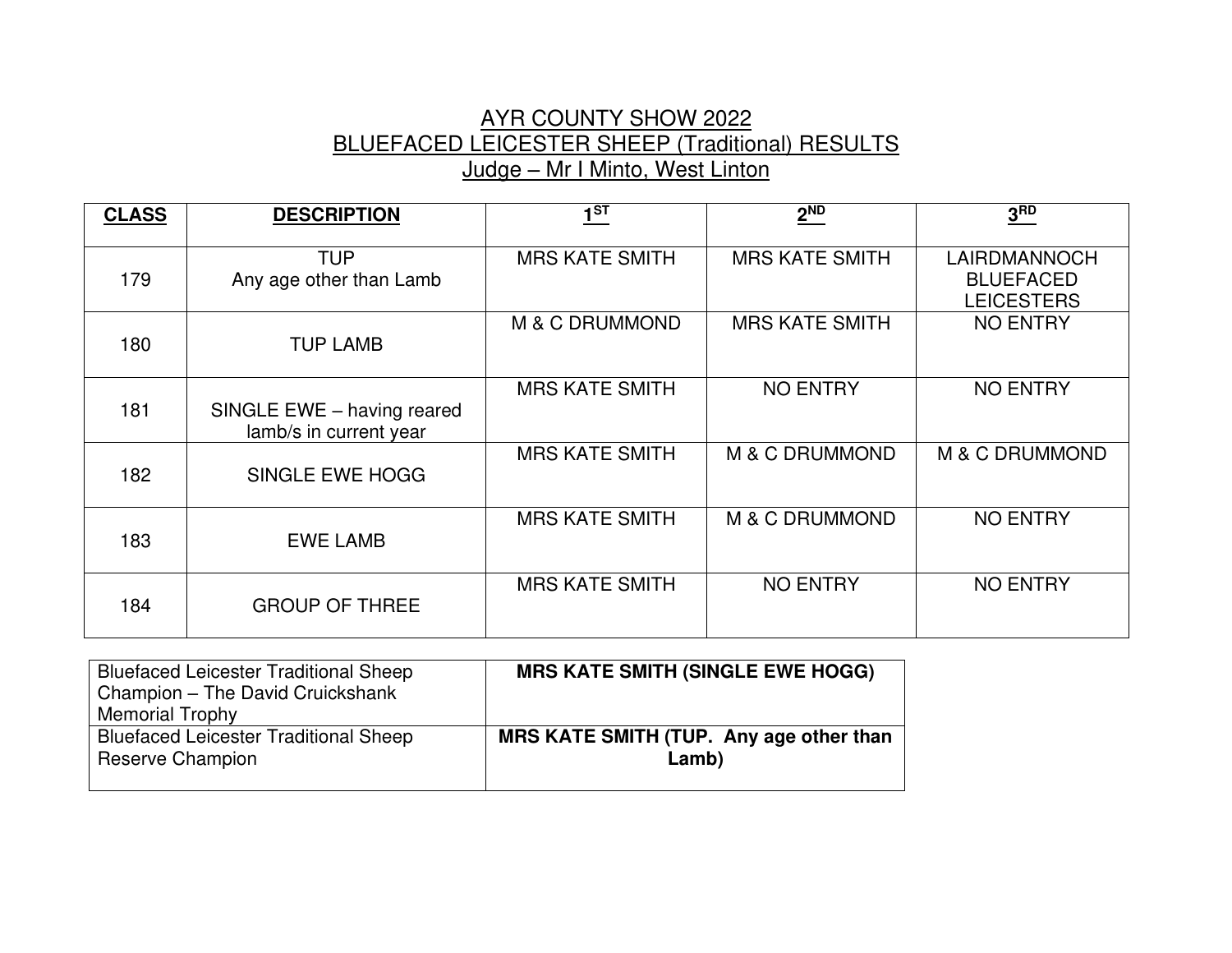# AYR COUNTY SHOW 2022 COMMERCIAL SHEEP RESULTS Judge – Mr Raymond Irvine, Moray

| <b>CLASS</b> | <b>DESCRIPTION</b>                                                      | 1 <sub>ST</sub>   | $2^{ND}$          | 3 <sup>RD</sup>   |
|--------------|-------------------------------------------------------------------------|-------------------|-------------------|-------------------|
| 185          | <b>CROSS EWE</b><br>With cross bred ewe or wedder<br>twin lambs at foot | <b>JOHN GUILD</b> | <b>JOHN GUILD</b> | <b>NO ENTRY</b>   |
| 186          | <b>CROSS BRED EWE HOGG</b><br>(unclipped)                               | <b>JOHN GUILD</b> | <b>JOHN GUILD</b> | A & A KIRKPATRICK |
| 187          | <b>CROSS BRED PAIR of</b><br>Ewe or wedder PRIME LAMBS                  | <b>NO ENTRY</b>   | <b>NO ENTRY</b>   | <b>NO ENTRY</b>   |

| <b>Commercial Sheep Champion</b>         | JOHN GUILD (CROSS EWE with cross bred<br>ewe or Wedder twin lambs at foot) |
|------------------------------------------|----------------------------------------------------------------------------|
| <b>Commercial Sheep Reserve Champion</b> | <b>JOHN GUILD (CROSS BRED EWE HOGG -</b><br>unclipped)                     |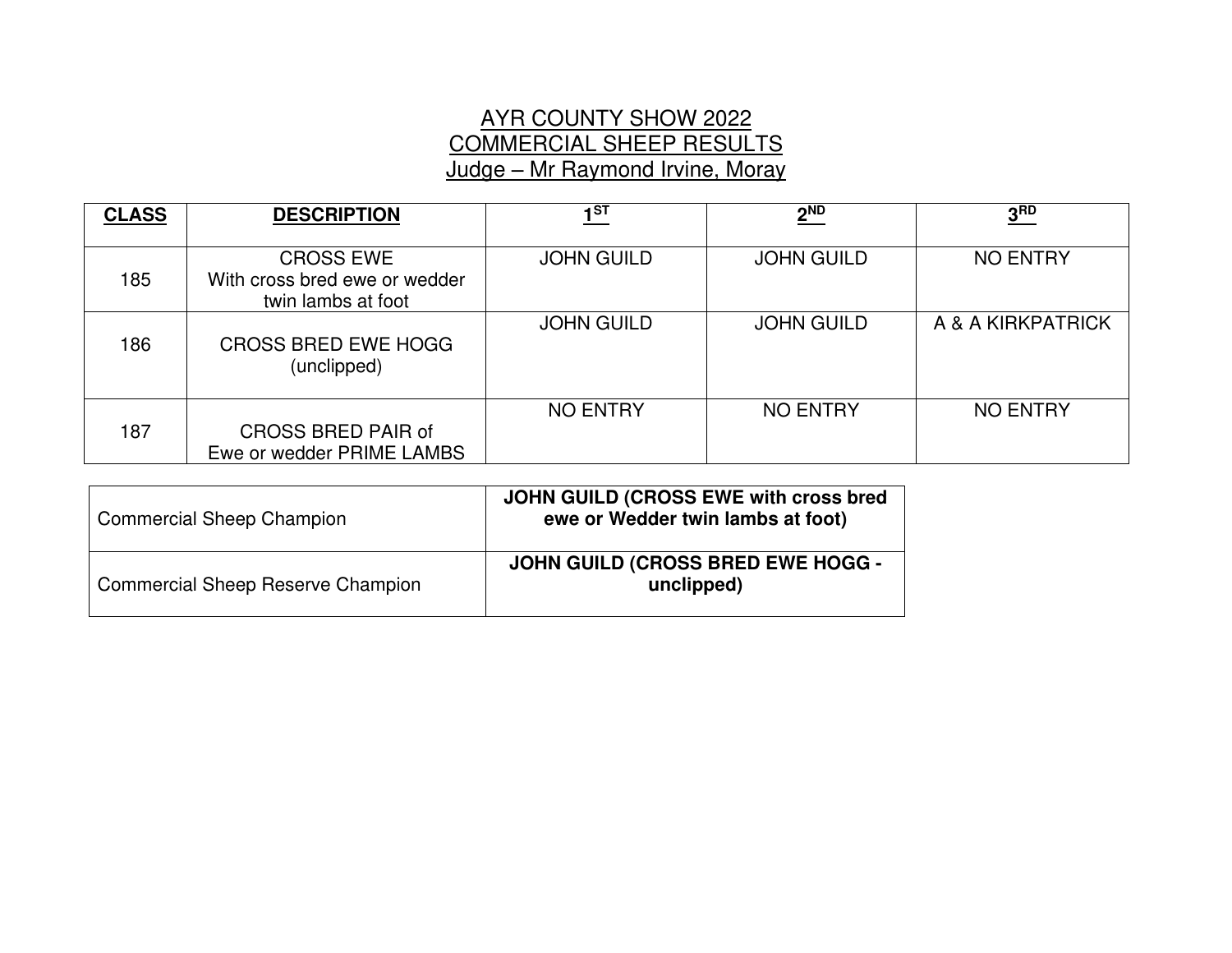# AYR COUNTY SHOW 2022 YOUNG STOCKPERSONS 'SHEEP' COMPETITION RESULTS Judge – Mr David Alexander, Galston

| <b>CLASS</b> | <b>DESCRIPTION</b>                                               | 1ST                | 2 <sub>ND</sub>        | 3 <sub>RD</sub>       |
|--------------|------------------------------------------------------------------|--------------------|------------------------|-----------------------|
| 188          | Young Stockperson, 11 years old<br>& under on day of competition | <b>BRUCE GUILD</b> | <b>CAMERON BARCLAY</b> | <b>FINLAY BARCLAY</b> |
| 189          | Young Stockperson, age 12 to 15<br>years on day of competition   | <b>NO ENTRY</b>    | <b>NO ENTRY</b>        | <b>NO ENTRY</b>       |

#### AYR COUNTY SHOW 2022 SHEEP BREEDS YFC RESULTS Judge – Mr Graham Burke, Blairgowrie

| <b>CLASS</b> | <b>DESCRIPTION</b>       | 1ST                                   | $2^{ND}$                           | ? RD |
|--------------|--------------------------|---------------------------------------|------------------------------------|------|
| 191          | Male or Female - Any Age | <b>MEGAN CARSON,</b><br>STEWARTRY YFC | JAMES REA,<br><b>STEWARTRY YFC</b> |      |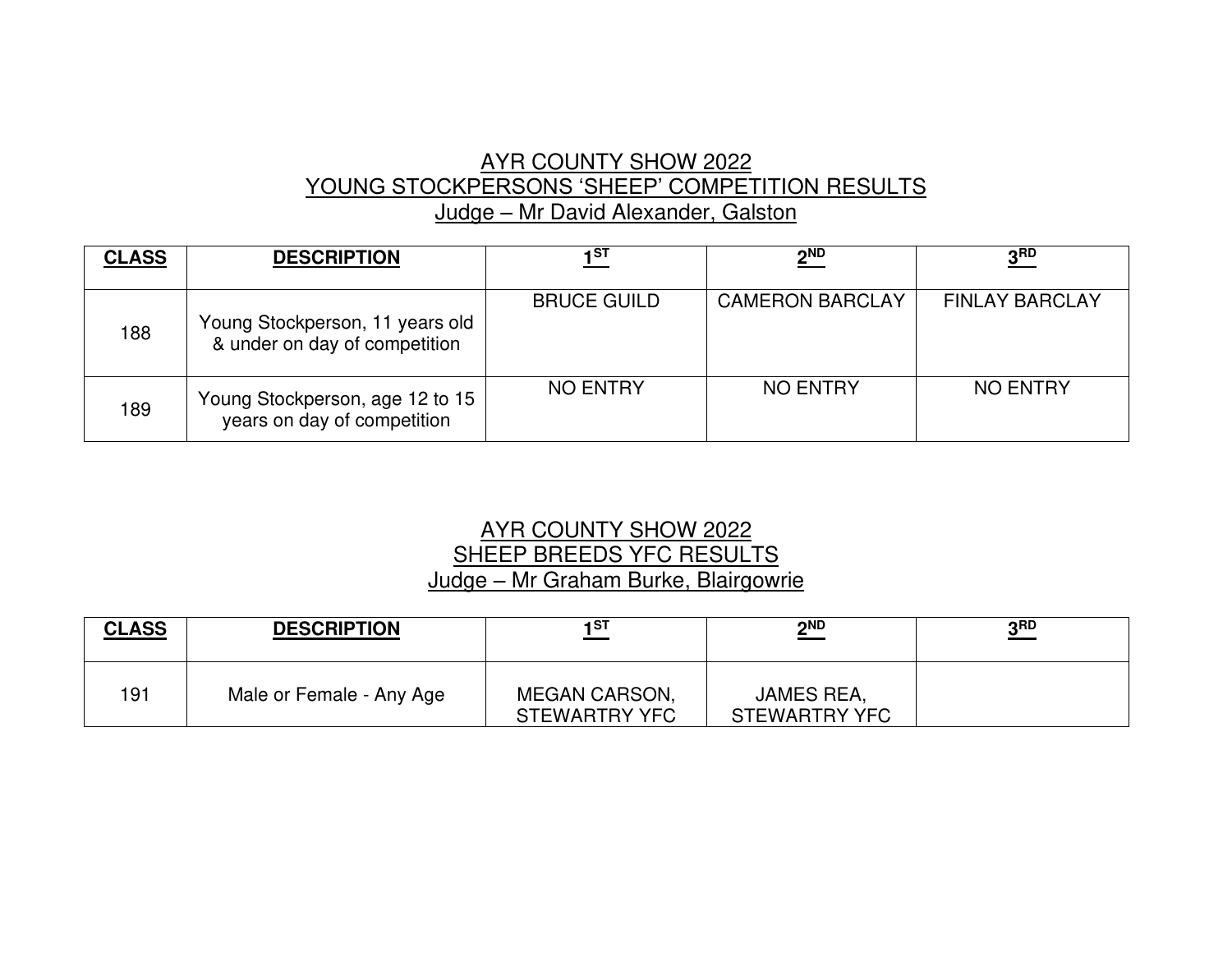# AYR COUNTY SHOW 2022 SHEEP INTERBREED RESULTS Judge – Mr Graham Burke, Blairgowrie

| Sheep Interbreed Champion                    | Ali Jackson (AOCB)                           |
|----------------------------------------------|----------------------------------------------|
| Sheep Interbreed Reserve Champion            | Ali Jackson (Beltex)                         |
| Sheep Interbreed Champion Group of 3         | <b>B &amp; G Radley (British Charollais)</b> |
| Sheep Interbreed Reserve Champion Group of 3 | A D Brisbane (AOCB)                          |